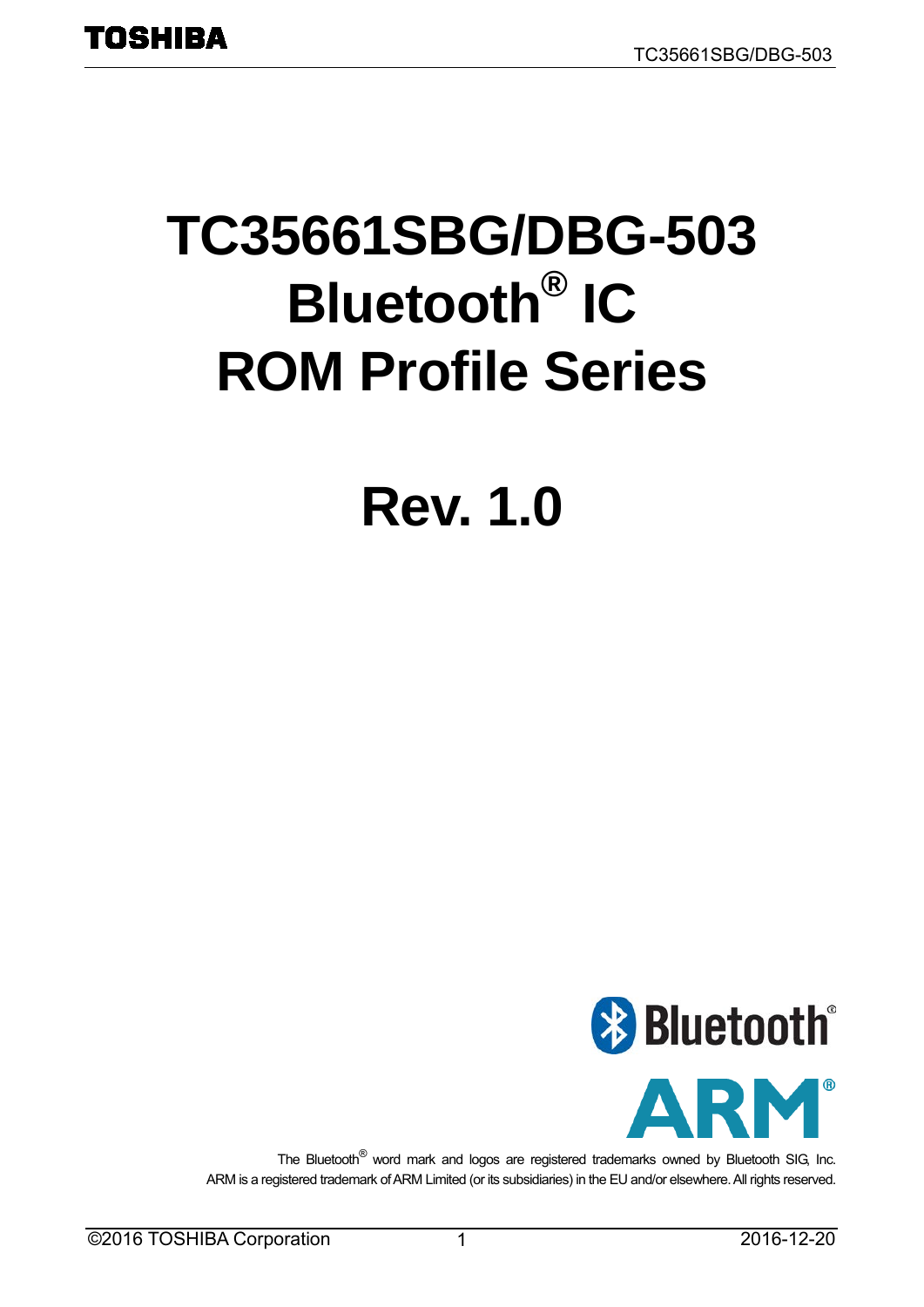#### **Data sheet composition**

This data sheet consists of two parts describing the firmware and the hardware.

The chapter of the firmware describes the functions of the firmware built in the ROM of the IC.

The chapter of the hardware describes the functions of the hardware. Some functions are not supported by the firmware depending on ROM versions. Please refer to the chapter of the firmware for details.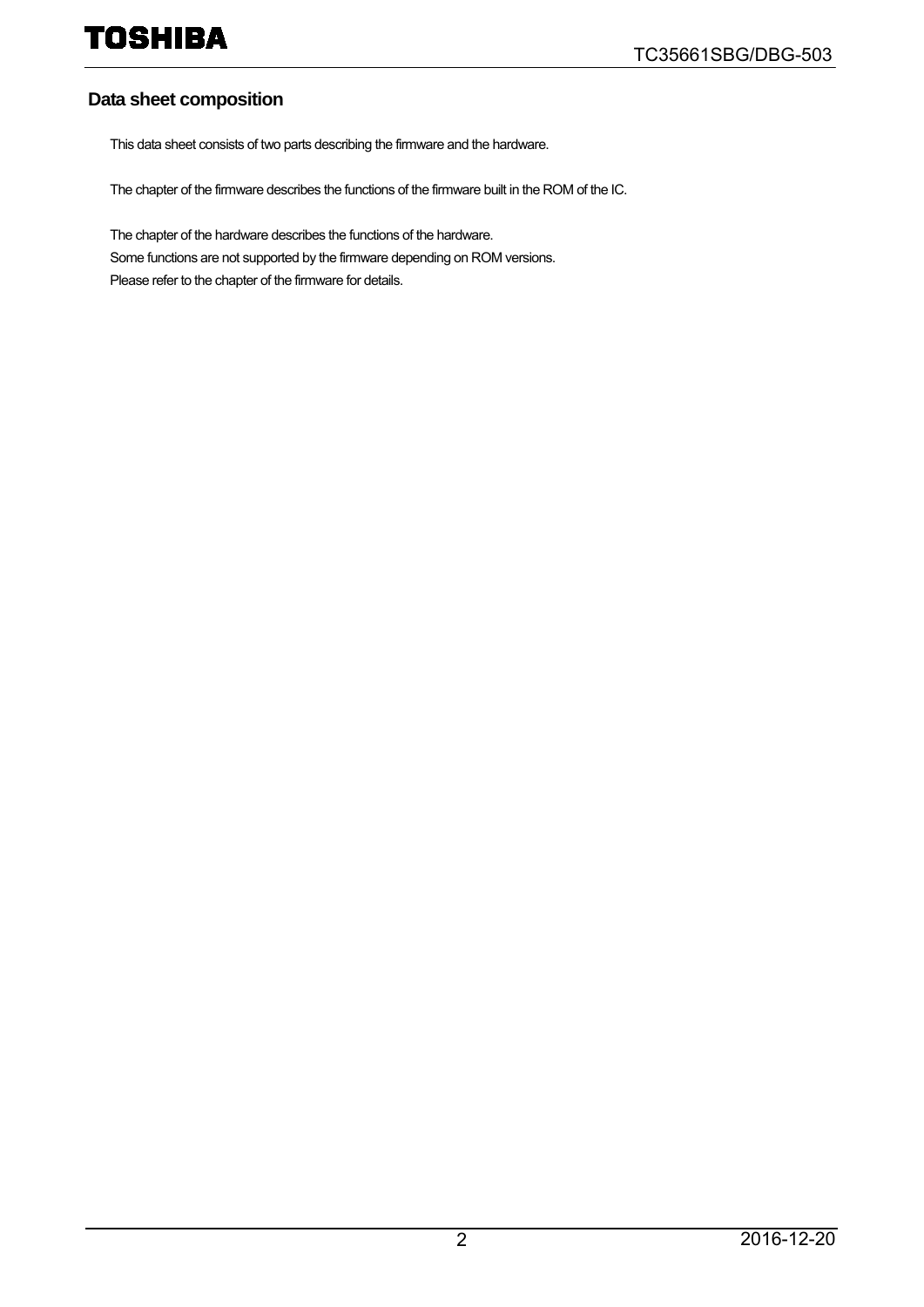## <span id="page-2-0"></span>**Firmware data sheet**

# **TC35661-503 Bluetooth® IC ROM Profile Series**

# **SPP+GATT Rev 1.01**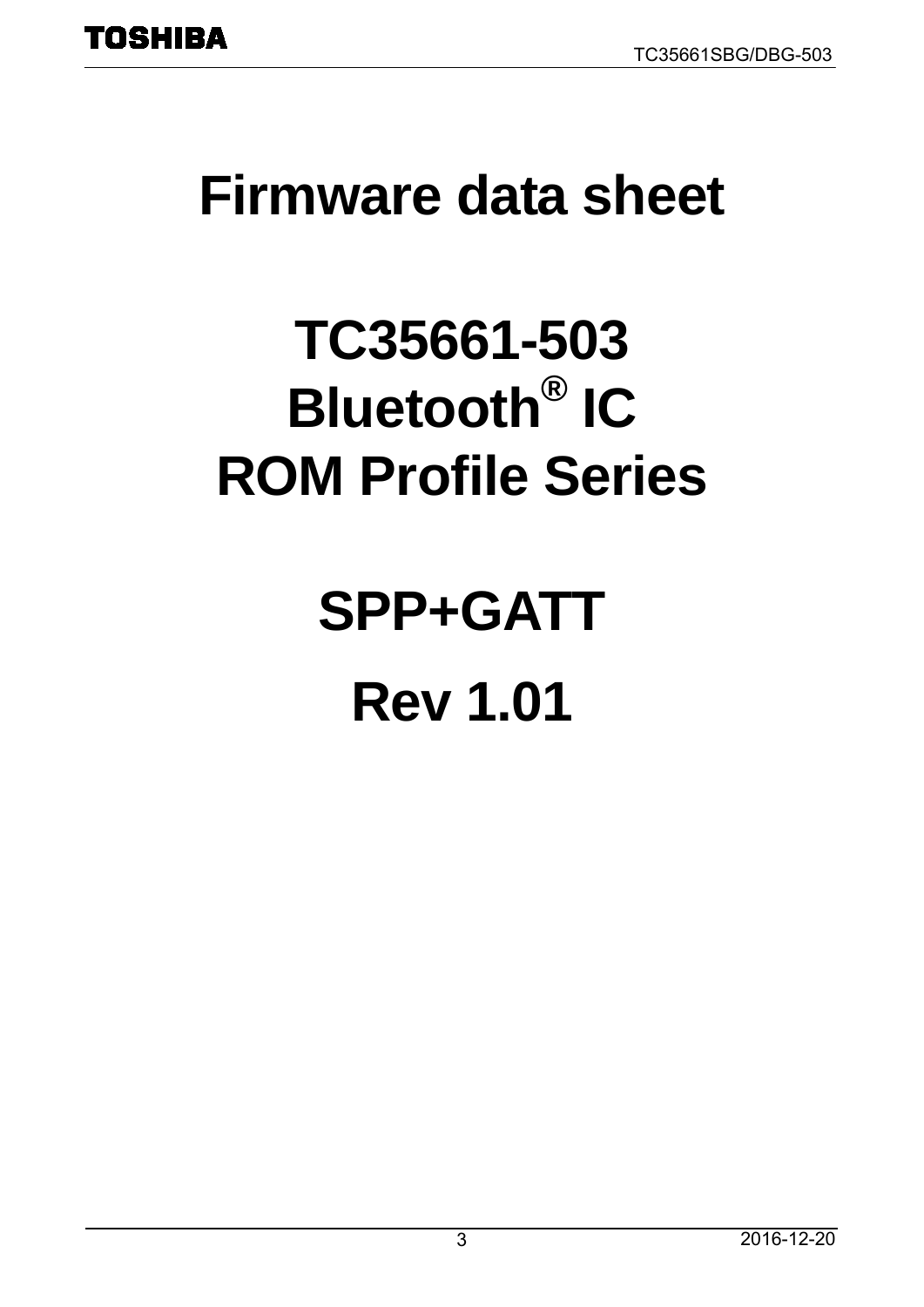#### **Contents**

| 1.2.        |  |
|-------------|--|
|             |  |
| $2^{\circ}$ |  |
| 21          |  |
| 2.2         |  |
|             |  |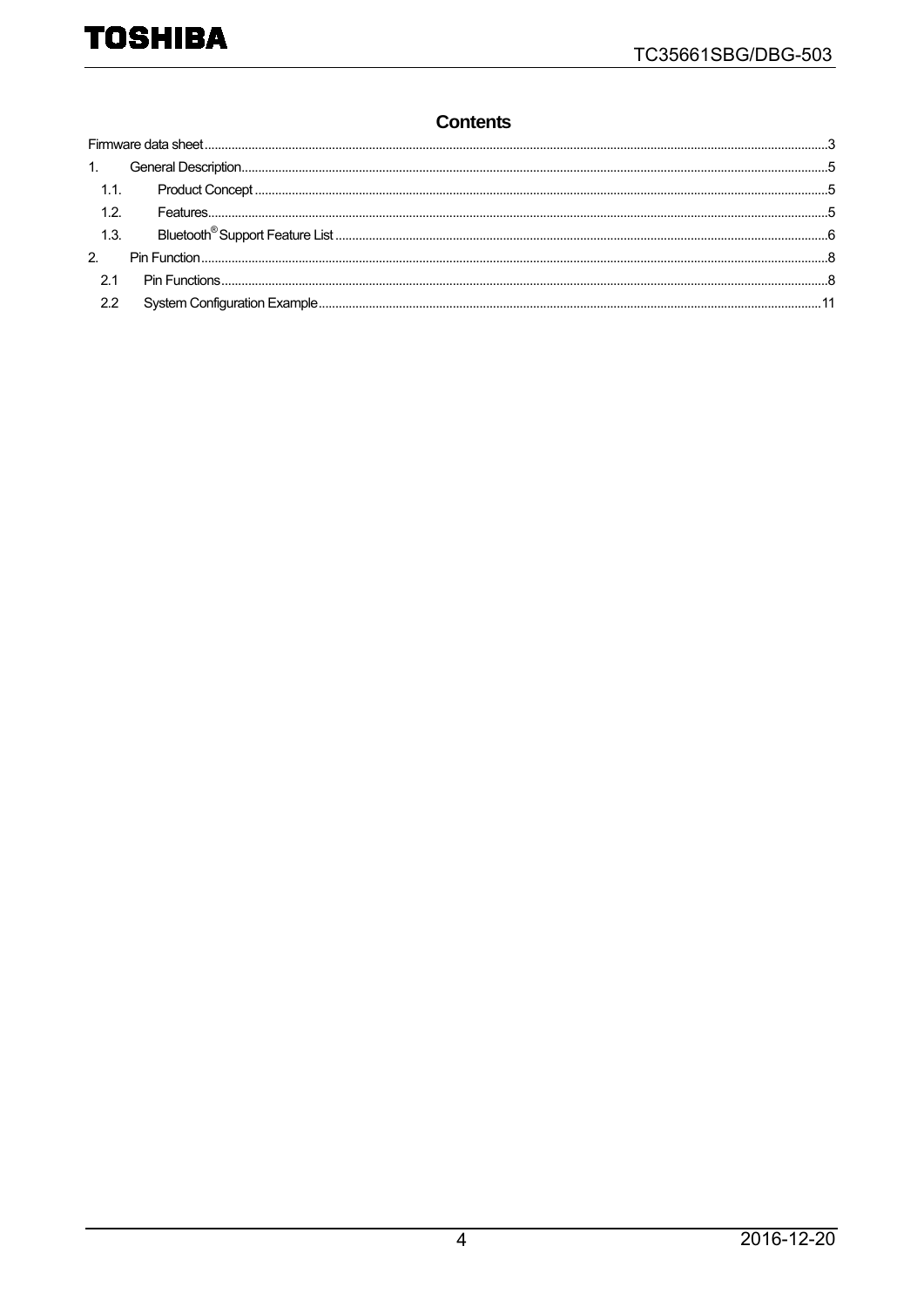#### <span id="page-4-0"></span>**1. General Description**

#### <span id="page-4-1"></span>**1.1. Product Concept**

TC35661 is the 1-chip CMOS IC for Bluetooth® communication, which includes an RF analog part and a Baseband digital part. Each supported function depends on ROM version. TC35661-503 is TC35661 with ROM version 503. It supports both SPP (Serial Port Profile) and GATT (Bluetooth<sup>®</sup> Low Energy).

#### <span id="page-4-2"></span>**1.2. Features**

- SPP (Serial Port Profile) and GATT (Generic Attribute Profile)
- UART as Host CPU Interface
	- $\div$  Baud rate from 2400 bps to 3.25 Mbps (Default 115200 bps)
	- $\diamondsuit$  4-wire
- EEPROM control
	- $\div$  I<sup>2</sup>C interface
- API for General Purpose I/O (GPIO) control
	- $\div$  19 ports (with pull-up and pull-down resistors)
- API for Wake-up Interface
	- $\Leftrightarrow$  Wake-up input
	- $\Leftrightarrow$  Wake-up status output
	- $\Leftrightarrow$  Host wake-up output
- > API for Low power mode
	- $\Leftrightarrow$  Sleep function
	- $\Leftrightarrow$  Wake up by UART command
	- $\Leftrightarrow$  Wake up by GPIO0 input
	- $\diamond$  Selectable source of the sleep clock 32.768 kHz (External input or Clock divided from 26 MHz)
- Synchronization signal output
	- $\Leftrightarrow$  For LED blinking function



**Figure 1-1 Diagram of Bluetooth® Stack in TC35661-503**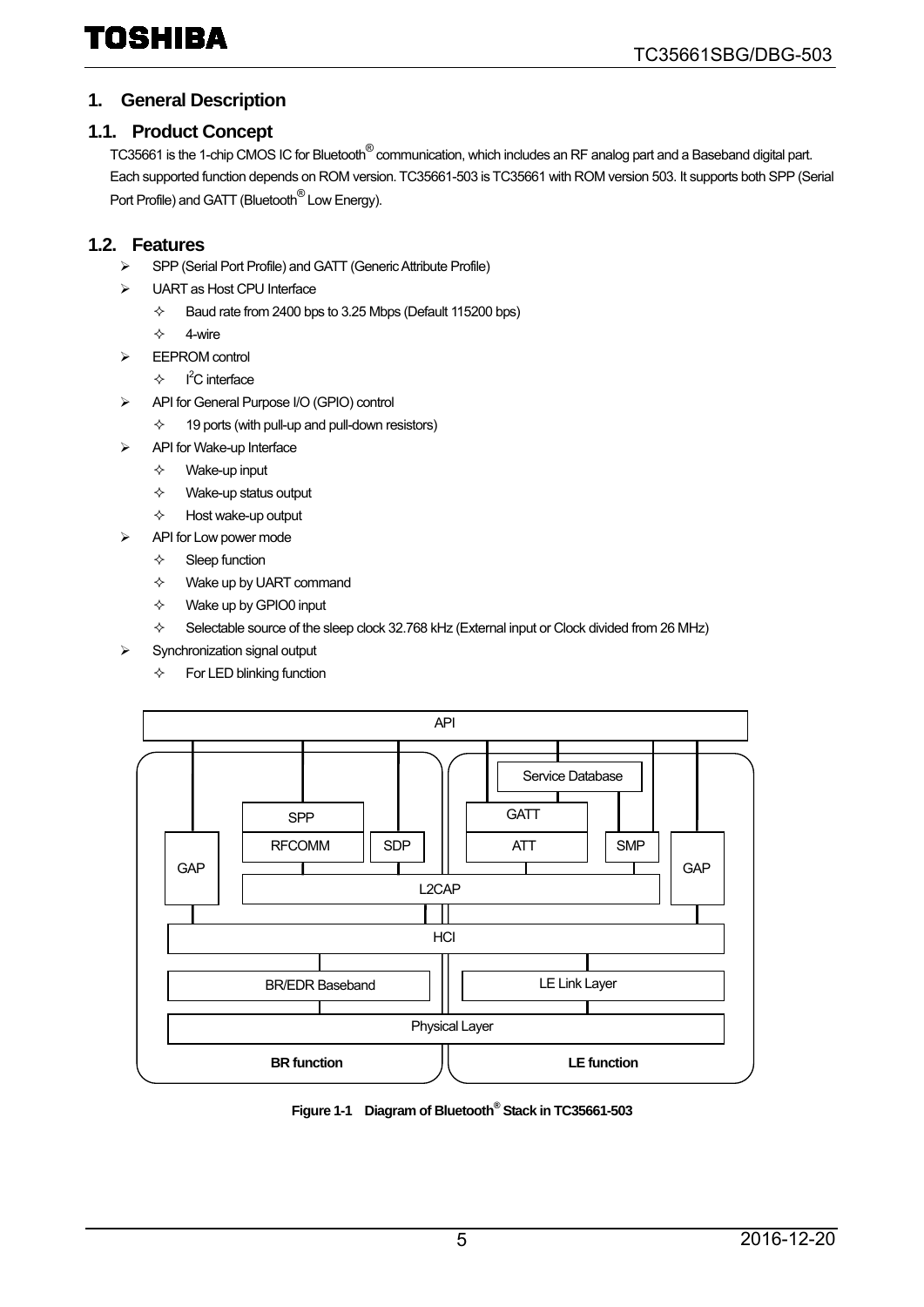### <span id="page-5-0"></span>**1.3. Bluetooth® Support Feature List**

|  | <b>Table 1-1 Support Feature List</b> |
|--|---------------------------------------|
|--|---------------------------------------|

| <b>Items</b>                | <b>Description</b>                     | <b>Status</b>                      |
|-----------------------------|----------------------------------------|------------------------------------|
| Bluetooth <sup>®</sup> Core | Version                                | 4.2                                |
|                             | <b>Power Class</b>                     | $\overline{2}$                     |
|                             | Basic Rate (BR)                        | Supported                          |
|                             | Bluetooth <sup>®</sup> low energy (LE) | Supported                          |
|                             | High Speed (HS)                        | Not Supported                      |
| Bluetooth <sup>®</sup>      | Sniff                                  | Supported                          |
| (BR/EDR)                    | Park/Hold                              | Not Supported                      |
|                             | BR-3slot packet                        | Supported                          |
|                             | BR-5slot packet                        | Supported                          |
|                             | <b>EDR</b>                             | Not Supported                      |
|                             | <b>Extended Inquiry Response</b>       | Supported                          |
|                             | Interlaced Inquiry/Page Scan           | Supported                          |
|                             | <b>Read RSSI</b>                       | Supported                          |
|                             | Secure Simple Pairing                  | Supported                          |
|                             | <b>Power Control</b>                   | Supported                          |
|                             | <b>Enhanced Power Control</b>          | Supported                          |
|                             | <b>AFH</b>                             | Supported                          |
|                             | SCO/eSCO                               | Not Supported                      |
|                             | <b>CQDDR</b>                           | Not Supported                      |
|                             | Sniff subrating                        | Supported                          |
|                             | <b>SPP</b>                             | Supported (Initiator and Acceptor) |
|                             | SPP UUID Assignment                    | Supported                          |
|                             | Multi Profile / Multi point connection | Not supported                      |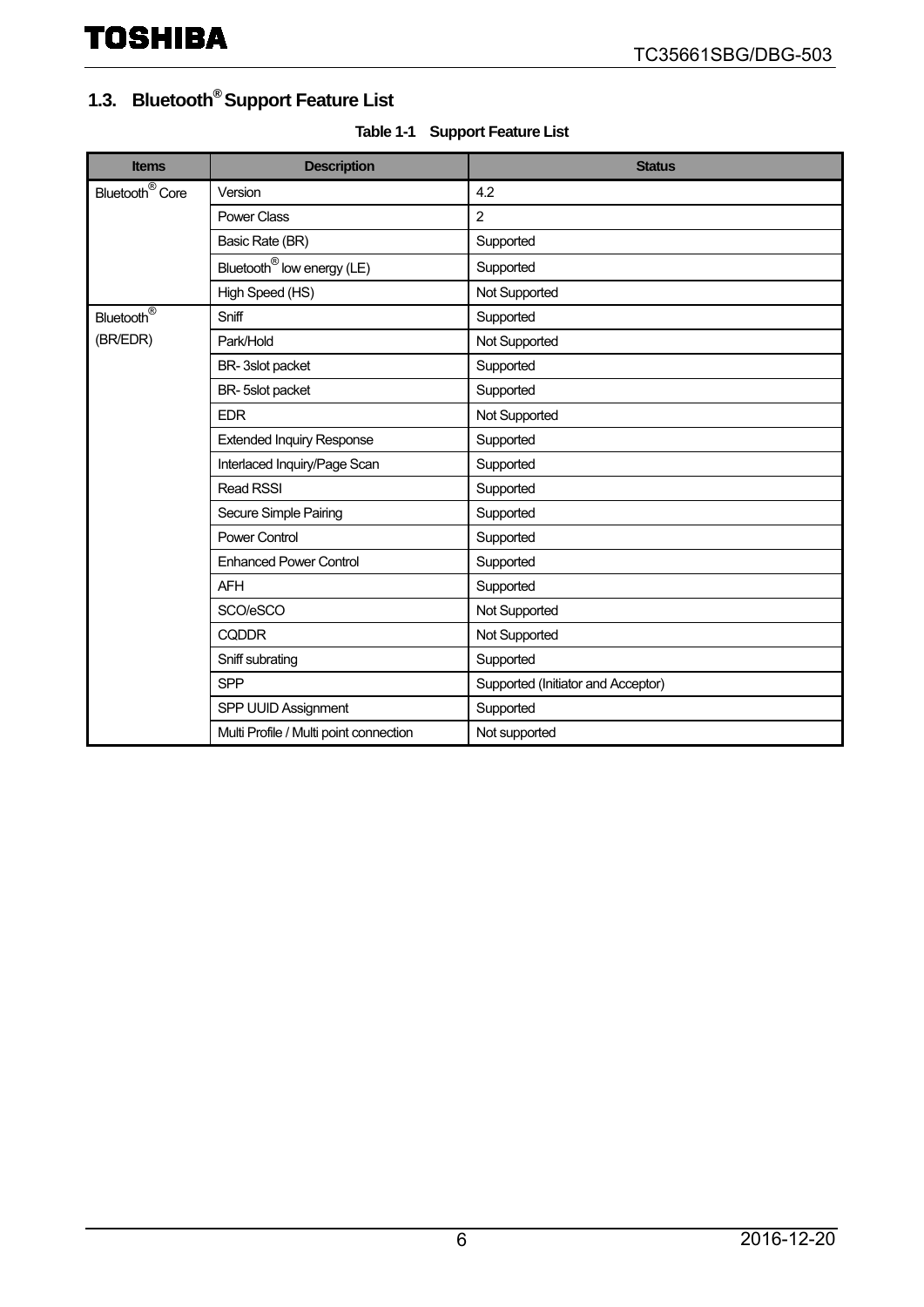| <b>Items</b>                           | <b>Description</b>                         | <b>Status</b>                                         |
|----------------------------------------|--------------------------------------------|-------------------------------------------------------|
| Bluetooth <sup>®</sup> (LE)            | Central                                    | Not Supported                                         |
|                                        | Peripheral                                 | Supported                                             |
|                                        | ConnectionUpdate                           | Supported                                             |
|                                        | Random Address                             | Supported                                             |
|                                        | WhiteList                                  | Supported                                             |
|                                        | LE Legacy Pairing                          | Supported                                             |
|                                        | LE Secure Connection (V4.2)                | Not Supported                                         |
|                                        | <b>GATT-Client</b>                         | Supported                                             |
|                                        | <b>GATT-Server</b>                         | Supported                                             |
|                                        | Broadcaster (Advertising)                  | Supported                                             |
|                                        | Observer (Scan)                            | Not Supported                                         |
|                                        | MAX MTU size                               | 160 bytes                                             |
|                                        | Read RSSI                                  | Supported                                             |
|                                        | Multi point connection                     | Not Supported                                         |
|                                        | Scatternet (V4.1)                          | Not Supported                                         |
|                                        | <b>LE Encryption</b>                       | Supported                                             |
|                                        | <b>Connection parameters Request</b>       | Not Supported                                         |
|                                        | Procedure (V4.1)                           |                                                       |
|                                        | Extended Reject Indication (V4.1)          | Not Supported                                         |
|                                        | Slave-initiated Feature Exchange (V4.1)    | Not Supported                                         |
|                                        | LE Ping $(V4.1)$                           | Not Supported                                         |
|                                        | LE Data Packet Length Extension (V4.2)     | Not Supported                                         |
|                                        | LL Privacy(V4.2)                           | Not Supported                                         |
|                                        | Extended Scanner Filter Policies (V4.2)    | Not Supported                                         |
|                                        | Low Duty cycle Directed Advertising (V4.1) | Not Supported                                         |
|                                        | LE L2CAP Connection Oriented Channel       | Not Supported                                         |
|                                        | (V4.1)                                     |                                                       |
|                                        | 32-bit UUID support in LE (V4.1)           | Not Supported                                         |
| Bluetooth <sup><sup>®</sup> Dual</sup> | BR Page/Inquiry scan and LE Advertising    | Supported                                             |
| mode                                   | simultaneously                             |                                                       |
|                                        | SPP+GATT connection establishment          | Not Supported                                         |
|                                        | simultaneously                             |                                                       |
| Interface                              | <b>UART Baudrate</b>                       | 115200 bps (default). Selected by command.            |
|                                        | <b>UART Protocol</b>                       | UART Transport Layer (Core4.2 Transport Layer Part A) |
|                                        | <b>USB</b>                                 | Not Supported                                         |
|                                        | <b>PCM</b>                                 | Not Supported                                         |
|                                        | WIFI Co-Ex                                 | Not Supported                                         |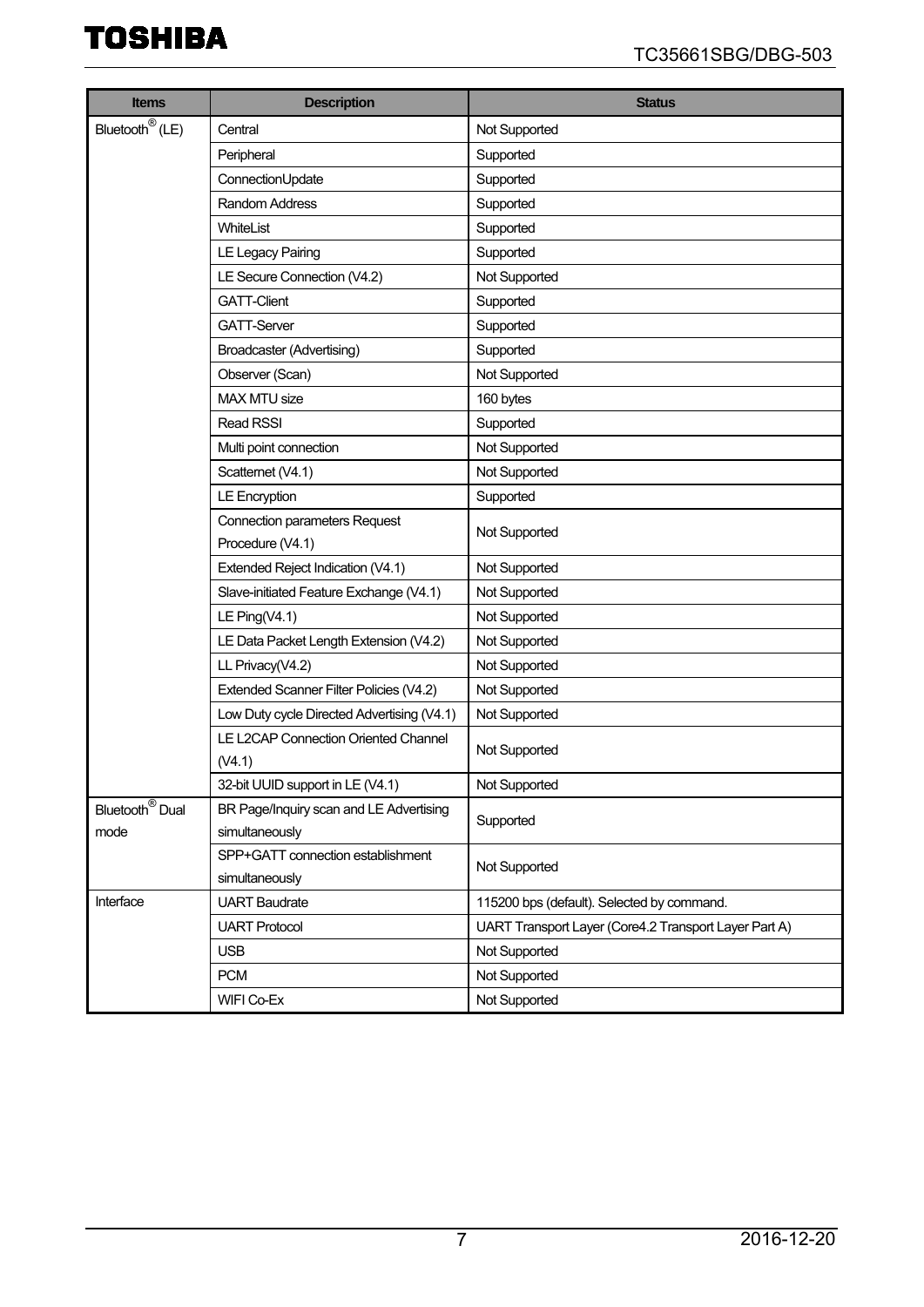#### <span id="page-7-0"></span>**2. Pin Function**

#### <span id="page-7-1"></span>**2.1 Pin Functions**

[Table 2-1](#page-7-2) shows an attribute and the state of input or output at operation for each pin, and the function description.

<span id="page-7-2"></span>

| Pin name          | Pin No.        | Attribute                | Condition                | Functional description                              |
|-------------------|----------------|--------------------------|--------------------------|-----------------------------------------------------|
|                   |                | VDD category             | Default configuration    |                                                     |
|                   |                | Direction                |                          |                                                     |
|                   |                | Type                     |                          |                                                     |
|                   |                |                          | General purpose I/O port |                                                     |
| GPIO0             | C7             | <b>DVDDA</b>             | IN (Neither pull-up nor  | General purpose I/O pin 0 (Wake-Up Input)           |
|                   |                | <b>IN/OUT</b>            | pull-down resistor)      | After the pin configuration done by the UART        |
|                   |                | Pull-up/Pull-down        |                          | command, this pin is able to operate as Wake-Up     |
|                   |                | Schmitt trigger          |                          | input pin.                                          |
|                   |                | 1, 2, and $4 \text{ mA}$ |                          | If not used for this function, this pin needs to be |
|                   |                |                          |                          | pulled down by 100 kΩ.                              |
| GPIO1             | A4             | <b>DVDDA</b>             | <b>OUT</b>               | General Purpose I/O pin 1 (Wake-up Status           |
|                   |                | <b>IN/OUT</b>            |                          | Output)                                             |
|                   |                | Pull-up/Pull-down        |                          | After the boot-up, this pin is assigned to the      |
|                   |                | Schmitt trigger          |                          | Wake-up Status output pin automatically.            |
|                   |                | 1, 2, and 4 mA           |                          | L output: Active mode                               |
|                   |                |                          |                          | H output: Sleep mode                                |
|                   |                |                          |                          | If not used for this function, this pin needs to be |
|                   |                |                          |                          | kept open.                                          |
| GPIO <sub>2</sub> | H <sub>8</sub> | <b>DVDDB</b>             | IN (Pull-up)             | General Purpose I/O pin 2 (LED Blinking Output)     |
|                   |                | <b>IN/OUT</b>            |                          | After the pin configuration done by the UART        |
|                   |                | Pull-up/Pull-down        |                          | command, this pin is able to operate as LED         |
|                   |                | Schmitt trigger          |                          | Blinking output pin.                                |
|                   |                | 1, 2, and 4 mA           |                          | If not used for this function, this pin needs to be |
|                   |                |                          |                          | kept open.                                          |
| GPIO <sub>3</sub> | G <sub>8</sub> | <b>DVDDB</b>             | IN (Pull-up)             | General Purpose I/O pin 3 (LED Blinking Output)     |
|                   |                | <b>IN/OUT</b>            |                          | After the pin configuration done by the UART        |
|                   |                | Pull-up/Pull-down        |                          | command, this pin is able to operate as LED         |
|                   |                | Schmitt trigger          |                          | Blinking output pin.                                |
|                   |                | 1, 2, and 4 mA           |                          | If not used for this function, this pin needs to be |
|                   |                |                          |                          | kept open.                                          |
| GPIO4             | G7             | <b>DVDDB</b>             | IN (Pull-up)             | General Purpose I/O pin 4 (Request Wake-Up          |
|                   |                | <b>IN/OUT</b>            |                          | output for Host CPU)                                |
|                   |                | Pull-up/Pull-down        |                          | After the pin configuration done by the UART        |
|                   |                | Schmitt trigger          |                          | command, this pin is able to operate as Request     |
|                   |                | 1, 2, and 4 mA           |                          | Wake-up output port for Host CPU.                   |
|                   |                |                          |                          | If not used for this function, this pin needs to be |
|                   |                |                          |                          | kept open.                                          |

#### **Table 2-1 Pin Functions**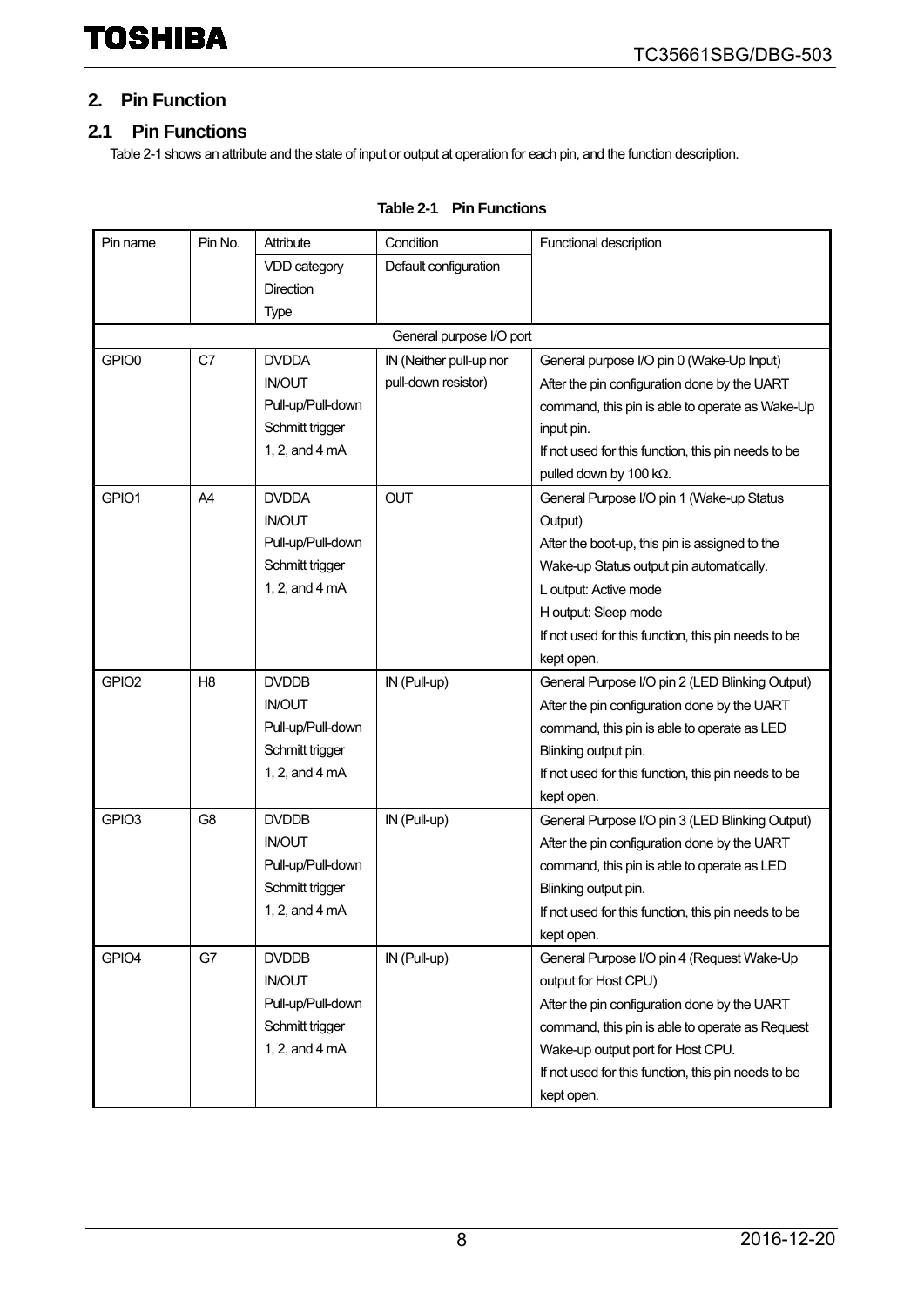| Pin name          | Pin No.        | Attribute         | Condition               | Functional description                              |
|-------------------|----------------|-------------------|-------------------------|-----------------------------------------------------|
|                   |                | VDD category      | Default configuration   |                                                     |
|                   |                | <b>Direction</b>  |                         |                                                     |
|                   |                | <b>Type</b>       |                         |                                                     |
| GPIO <sub>5</sub> | G <sub>6</sub> | <b>DVDDB</b>      | IN (Pull-up)            | General Purpose I/O pin 5                           |
|                   |                | <b>IN/OUT</b>     |                         | After the pin configuration done by the UART        |
|                   |                | Pull-up/Pull-down |                         | command, this pin is able to operate as a           |
|                   |                | Schmitt trigger   |                         | general-purpose input and output port.              |
|                   |                | 1, 2, and 4 mA    |                         | If not used for this function, this pin needs to be |
|                   |                |                   |                         | kept open.                                          |
| GPIO <sub>6</sub> | E7             | <b>DVDDA</b>      | <b>OUT</b>              | General Purpose I/O pin 6 (UART-TX port)            |
|                   |                | <b>IN/OUT</b>     |                         | After the boot-up, this pin is assigned to the      |
|                   |                | Pull-up/Pull-down |                         | UART-TX output pin automatically.                   |
|                   |                | Schmitt trigger   |                         |                                                     |
|                   |                | 1, 2, and 4 mA    |                         |                                                     |
| GPIO7             | F <sub>8</sub> | <b>DVDDA</b>      | IN (Neither pull-up nor | General Purpose I/O pin 7 (UART-RX port)            |
|                   |                | <b>IN/OUT</b>     | pull-down resistor)     | After the boot-up, this pin is assigned to the      |
|                   |                | Pull-up/Pull-down |                         | UART-RX input pin automatically.                    |
|                   |                | Schmitt trigger   |                         |                                                     |
|                   |                | 1, 2, and 4 mA    |                         |                                                     |
| GPIO <sub>8</sub> | F7             | <b>DVDDA</b>      | <b>OUT</b>              | General Purpose I/O pin 8 (UART-RTSX port)          |
|                   |                | <b>IN/OUT</b>     |                         | After the boot-up, this pin is assigned to the UART |
|                   |                | Pull-up/Pull-down |                         | -RTSX (Request to send) output pin automatically.   |
|                   |                | Schmitt trigger   |                         |                                                     |
|                   |                | 1, 2, and 4 mA    |                         |                                                     |
| GPIO9             | D7             | <b>DVDDA</b>      | IN (Neither pull-up nor | General Purpose I/O pin 9 (UART-CTSX port)          |
|                   |                | <b>IN/OUT</b>     | pull-down resistor)     | After the boot-up this pin is assigned to the UART  |
|                   |                | Pull-up/Pull-down |                         | -CTSX (Clear to send) input pin automatically.      |
|                   |                | Schmitt trigger   |                         |                                                     |
|                   |                | 1, 2, and 4 mA    |                         |                                                     |
| GPIO10            | <b>B2</b>      | <b>DVDDA</b>      | IN (Pull-up)            | General Purpose I/O pin 10                          |
|                   |                | <b>IN/OUT</b>     |                         | After the pin configuration done by the UART        |
|                   |                | Pull-up/Pull-down |                         | command, this pin is able to operate as a           |
|                   |                | Schmitt trigger   |                         | general-purpose input and output port.              |
|                   |                | 1, 2, and 4 mA    |                         | If not used for this function, this pin needs to be |
|                   |                |                   |                         | kept open.                                          |
| GPIO11            | A2             | <b>DVDDA</b>      | IN (Pull-up)            | General Purpose I/O pin 11                          |
|                   |                | <b>IN/OUT</b>     |                         | After the pin configuration done by the UART        |
|                   |                | Pull-up/Pull-down |                         | command, this pin is able to operate as a           |
|                   |                | Schmitt trigger   |                         | general-purpose input and output port.              |
|                   |                | 1, 2, and 4 mA    |                         | If not used for this function, this pin needs to be |
|                   |                |                   |                         | kept open.                                          |
| GPIO12            | C <sub>6</sub> | <b>DVDDA</b>      | IN (Pull-up)            | General Purpose I/O pin 12                          |
|                   |                | <b>IN/OUT</b>     |                         | After the pin configuration done by the UART        |
|                   |                | Pull-up/Pull-down |                         | command, this pin is able to operate as a           |
|                   |                | Schmitt trigger   |                         | general-purpose input and output port.              |
|                   |                | 1, 2, and 4 mA    |                         | If not used for this function, this pin needs to be |
|                   |                |                   |                         | kept open.                                          |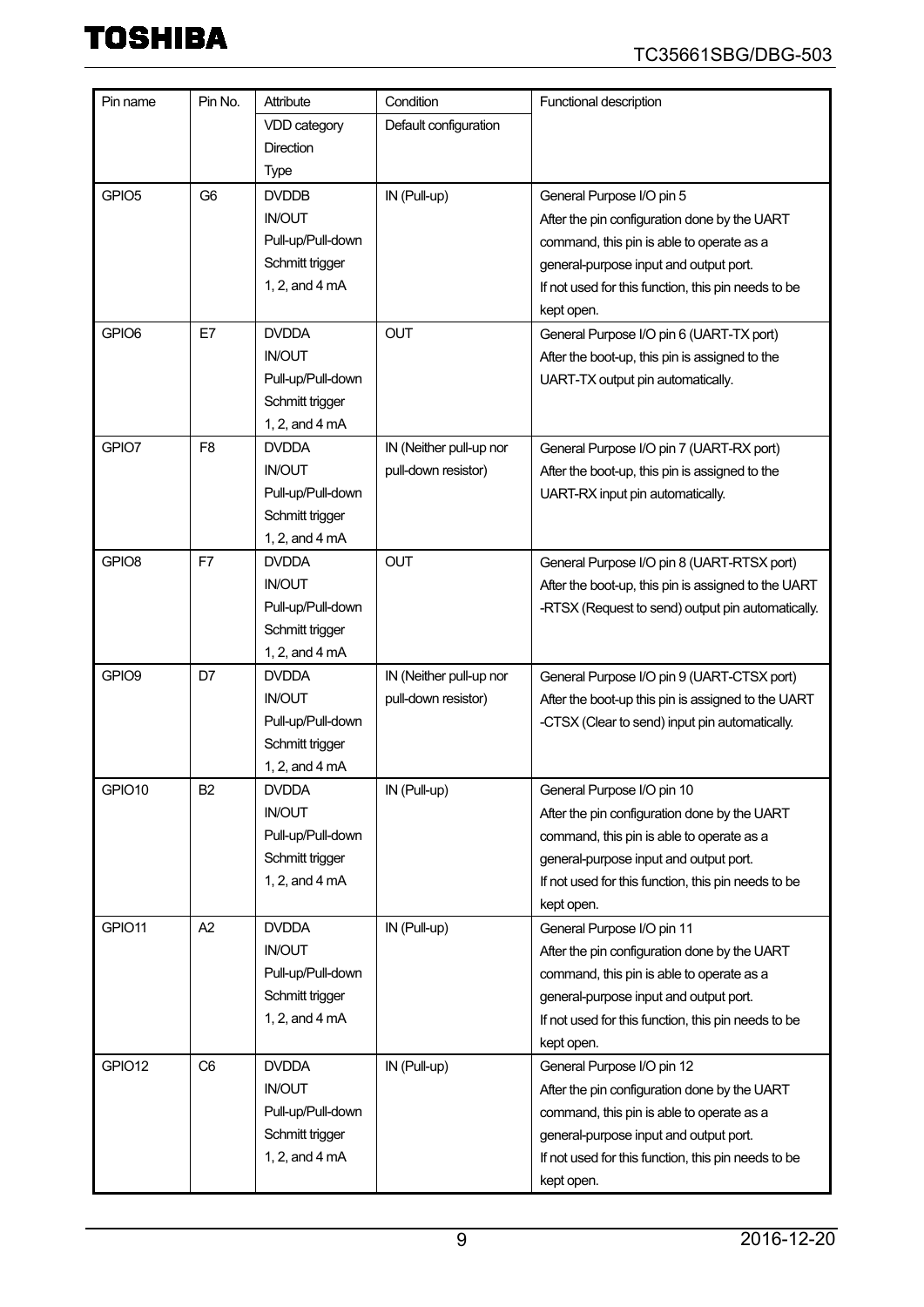| Pin name | Pin No.        | Attribute         | Condition             | Functional description                                 |
|----------|----------------|-------------------|-----------------------|--------------------------------------------------------|
|          |                | VDD category      | Default configuration |                                                        |
|          |                | Direction         |                       |                                                        |
|          |                | <b>Type</b>       |                       |                                                        |
| GPIO13   | D <sub>8</sub> | <b>DVDDA</b>      | IN (Pull-up)          | General Purpose I/O pin 13                             |
|          |                | <b>IN/OUT</b>     |                       | After the pin configuration done by the UART           |
|          |                | Pull-up/Pull-down |                       | command, this pin is able to operate as a              |
|          |                | Schmitt trigger   |                       | general-purpose input and output port.                 |
|          |                | 1, 2, and 4 mA    |                       | If not used for this function, this pin needs to be    |
|          |                |                   |                       | kept open.                                             |
| GPIO14   | B <sub>6</sub> | <b>DVDDA</b>      | IN (Pull-up)          | General Purpose I/O pin 14 (I <sup>2</sup> C SCL port) |
|          |                | <b>IN/OUT</b>     |                       | After the pin configuration done by the UART           |
|          |                | Pull-up/Pull-down |                       | command, this pin changes to SCL signal pin for        |
|          |                | Schmitt trigger   |                       | the serial memory interface. $I^2C$ can be selected    |
|          |                | 1, 2, and 4 mA    |                       | for the serial memory interface.                       |
|          |                |                   |                       | If not used for this function, this pin needs to be    |
|          |                |                   |                       | kept open.                                             |
| GPIO15   | B <sub>5</sub> | <b>DVDDA</b>      | IN (Pull-up)          | General Purpose I/O pin 15 (I <sup>2</sup> C SDA port) |
|          |                | <b>IN/OUT</b>     |                       | After the pin configuration done by the UART           |
|          |                | Pull-up/Pull-down |                       | command, this pin changes to SDA signal pin for        |
|          |                | Schmitt trigger   |                       | the serial memory interface. $I^2C$ can be selected    |
|          |                | 1, 2, and 4 mA    |                       | for the serial memory interface.                       |
|          |                |                   |                       | If not used for this function, this pin needs to be    |
|          |                |                   |                       | kept open.                                             |
| GPIO16   | A <sub>5</sub> | <b>DVDDA</b>      | IN (Pull-up)          | General Purpose I/O pin 16                             |
|          |                | <b>IN/OUT</b>     |                       | After the pin configuration done by the UART           |
|          |                | Pull-up/Pull-down |                       | command, this pin is able to operate as a              |
|          |                | Schmitt trigger   |                       | general-purpose input and output port.                 |
|          |                | 1, 2, and 4 mA    |                       | If not used for this function, this pin needs to be    |
|          |                |                   |                       | kept open.                                             |
| GPIO17   | A <sub>3</sub> | <b>DVDDA</b>      | IN (Pull-up)          | General Purpose I/O pin 17                             |
|          |                | <b>IN/OUT</b>     |                       | After the pin configuration done by the UART           |
|          |                | Pull-up/Pull-down |                       | command, this pin is able to operate as a              |
|          |                | Schmitt trigger   |                       | general-purpose input and output port.                 |
|          |                | 1, 2, and 4 mA    |                       | If not used for this function, this pin needs to be    |
|          |                |                   |                       | kept open.                                             |
| GPIO18   | <b>B4</b>      | <b>DVDDA</b>      | IN (Pull-up)          | General Purpose I/O pin 18                             |
|          |                | <b>IN/OUT</b>     |                       | After the pin configuration done by the UART           |
|          |                | Pull-up/Pull-down |                       | command, this pin is able to operate as a              |
|          |                | Schmitt trigger   |                       | general-purpose input and output port.                 |
|          |                | 1, 2, and 4 mA    |                       | If not used for this function, this pin needs to be    |
|          |                |                   |                       | kept open.                                             |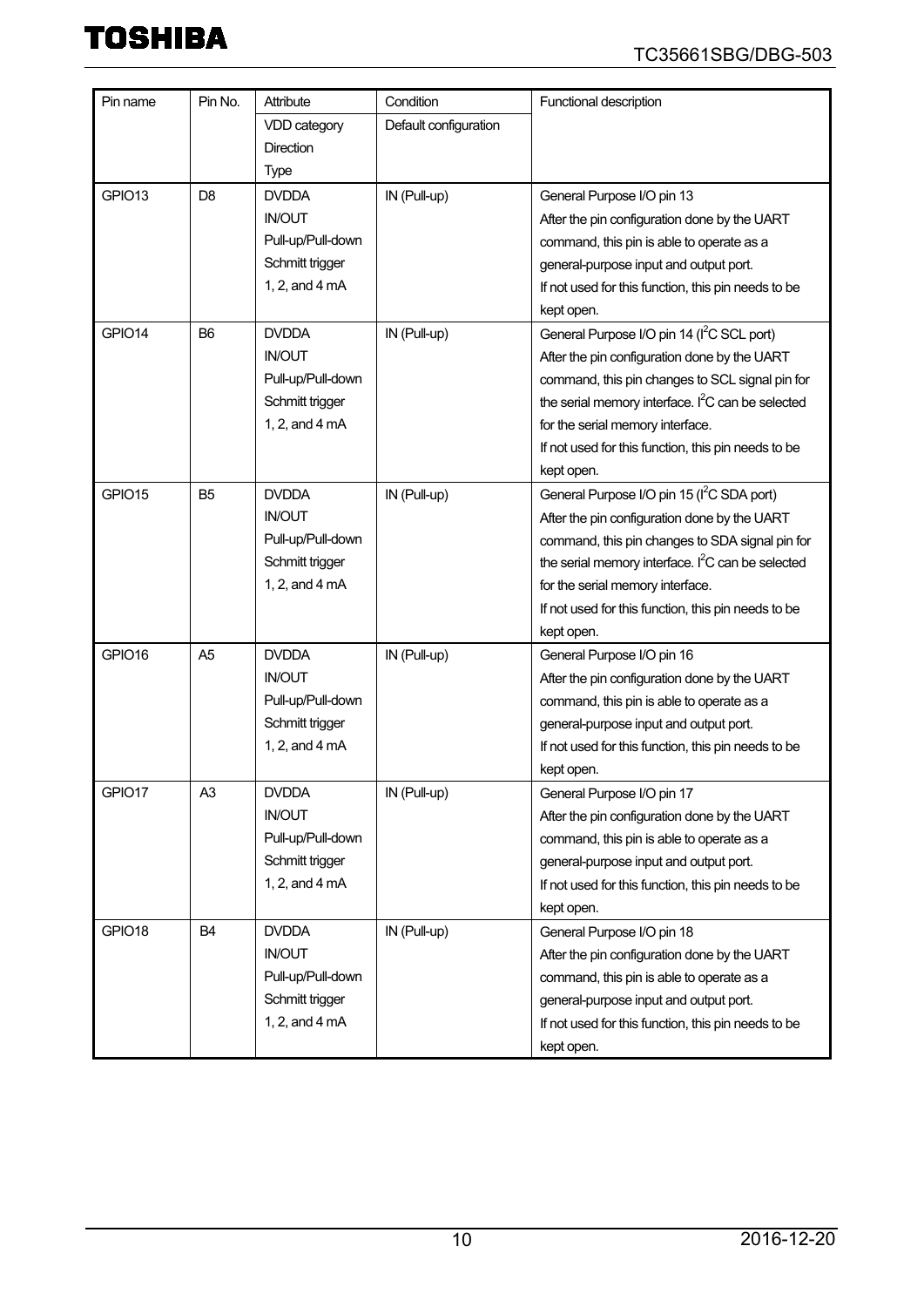### <span id="page-10-0"></span>**2.2 System Configuration Example**

Thi[s Figure 2-1](#page-10-1) shows an example of system configuration.



<span id="page-10-1"></span>**Figure 2-1 TC35661-503 System Configuration Example**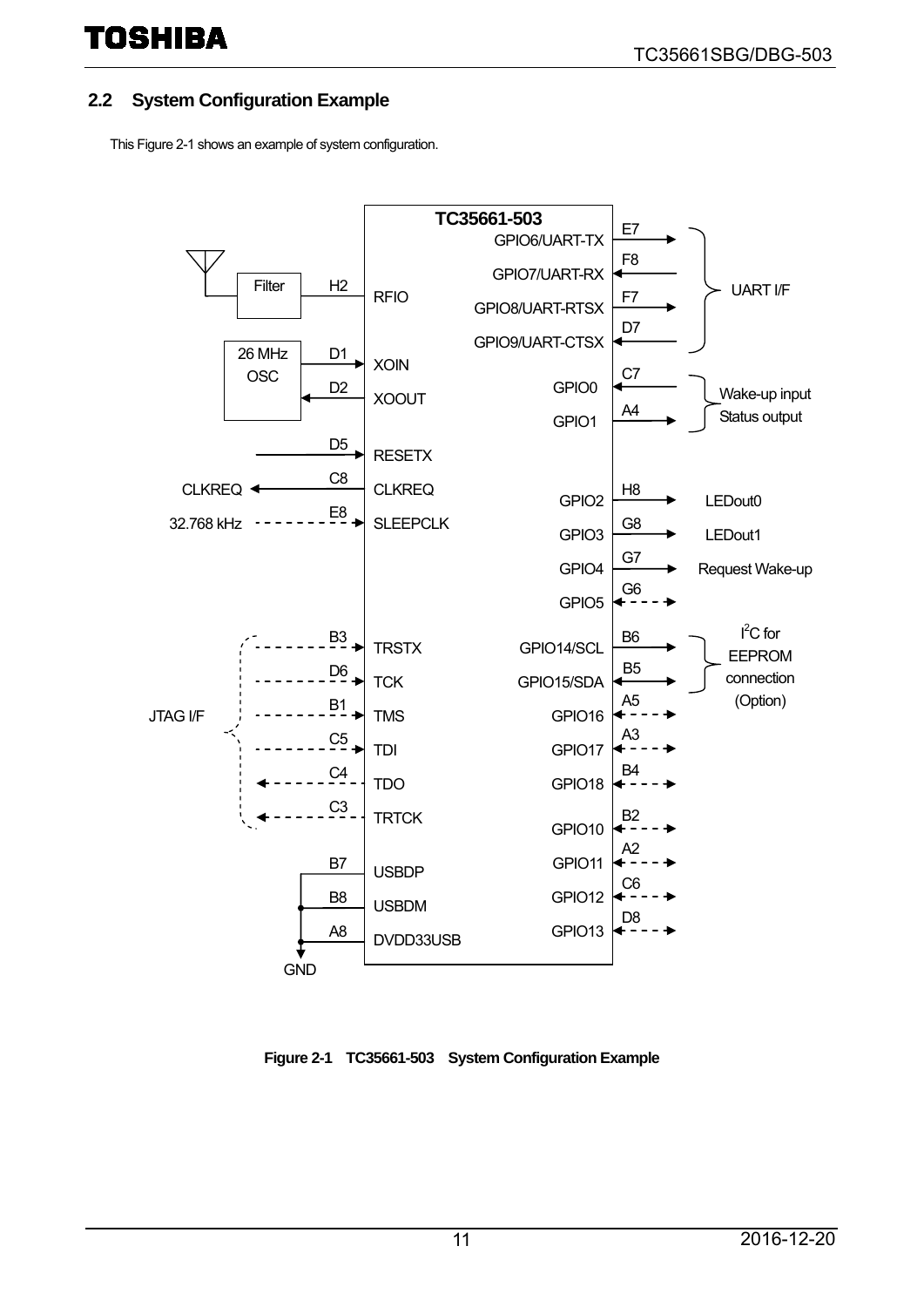# <span id="page-11-0"></span>**Hardware data sheet**

# **TC35661SBG/DBG HW2 Bluetooth® IC ROM Profile Series**

# **Rev 1.11**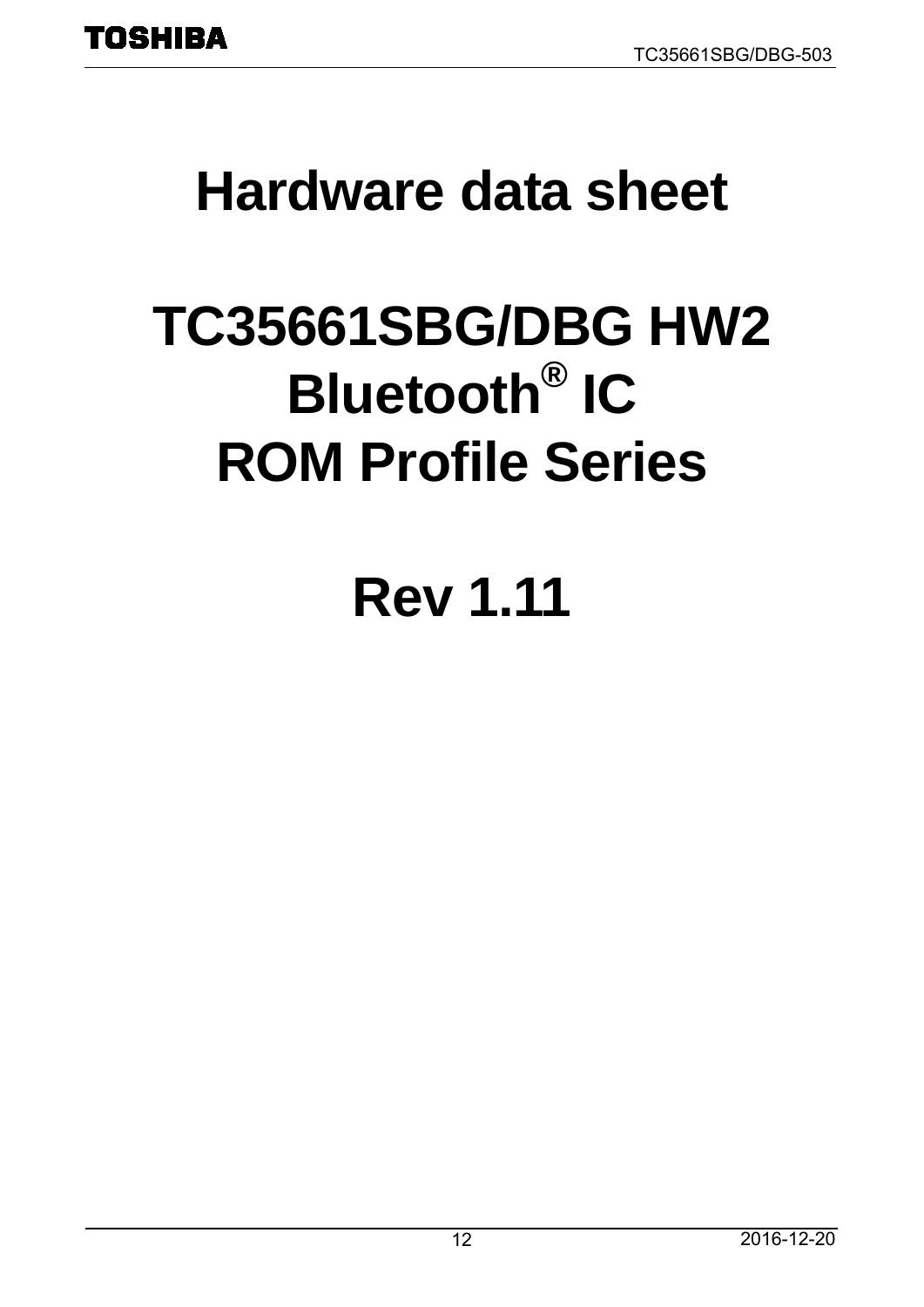### **Contents**

| $1_{-}$ |  |  |  |  |  |
|---------|--|--|--|--|--|
| 1.1.    |  |  |  |  |  |
| 1.2.    |  |  |  |  |  |
| 1.3.    |  |  |  |  |  |
| 2.      |  |  |  |  |  |
| 2.1.    |  |  |  |  |  |
| 2.2.    |  |  |  |  |  |
| 2.2.1.  |  |  |  |  |  |
| 3.      |  |  |  |  |  |
| 3.1.    |  |  |  |  |  |
| 4.      |  |  |  |  |  |
| 4.1.    |  |  |  |  |  |
| 4.1.1.  |  |  |  |  |  |
| 4.1.2.  |  |  |  |  |  |
| 4.2.    |  |  |  |  |  |
| 4.2.1.  |  |  |  |  |  |
| 4.2.2.  |  |  |  |  |  |
| 4.2.3.  |  |  |  |  |  |
| 4.2.4.  |  |  |  |  |  |
| 4.2.5.  |  |  |  |  |  |
| 4.2.6.  |  |  |  |  |  |
| 4.3.    |  |  |  |  |  |
| 4.3.1.  |  |  |  |  |  |
| 4.3.2.  |  |  |  |  |  |
| 4.3.3.  |  |  |  |  |  |
| 4.3.4.  |  |  |  |  |  |
| 4.3.5.  |  |  |  |  |  |
| 4.4.    |  |  |  |  |  |
| 4.4.1.  |  |  |  |  |  |
| 4.4.2.  |  |  |  |  |  |
| 4.4.3.  |  |  |  |  |  |
| 4.4.4.  |  |  |  |  |  |
| 4.5.    |  |  |  |  |  |
| 4.5.1.  |  |  |  |  |  |
| 4.5.2.  |  |  |  |  |  |
| 4.6.    |  |  |  |  |  |
| 4.6.1.  |  |  |  |  |  |
| 4.6.2.  |  |  |  |  |  |
| 4.6.3.  |  |  |  |  |  |
| 4.7.    |  |  |  |  |  |
| 4.7.1.  |  |  |  |  |  |
| 4.7.2.  |  |  |  |  |  |
| 5.      |  |  |  |  |  |
| 5.1.    |  |  |  |  |  |
| 5.2.    |  |  |  |  |  |
| 5.3.    |  |  |  |  |  |
| 5.3.1.  |  |  |  |  |  |
|         |  |  |  |  |  |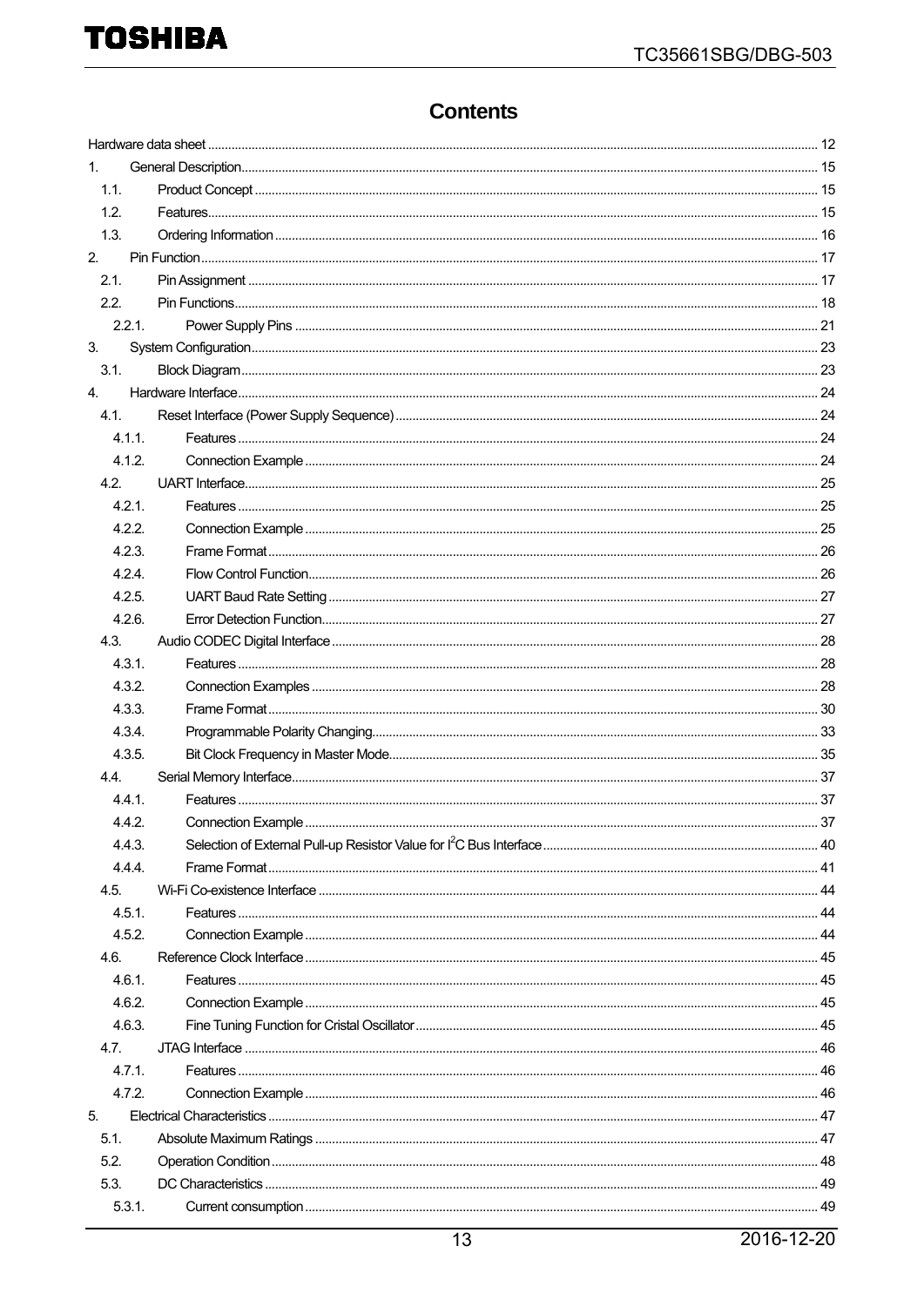| 5.4.           |  |  |  |  |  |
|----------------|--|--|--|--|--|
| 5.5.           |  |  |  |  |  |
| $5.5.1$ .      |  |  |  |  |  |
| 5.5.2.         |  |  |  |  |  |
| 5.5.3.         |  |  |  |  |  |
| 5.6.           |  |  |  |  |  |
| 5.6.1.         |  |  |  |  |  |
| 5.6.2.         |  |  |  |  |  |
| 6.             |  |  |  |  |  |
| 6.1.           |  |  |  |  |  |
| 6.2.           |  |  |  |  |  |
| 7 <sub>1</sub> |  |  |  |  |  |
| 7.1.           |  |  |  |  |  |
| 7.2.           |  |  |  |  |  |
|                |  |  |  |  |  |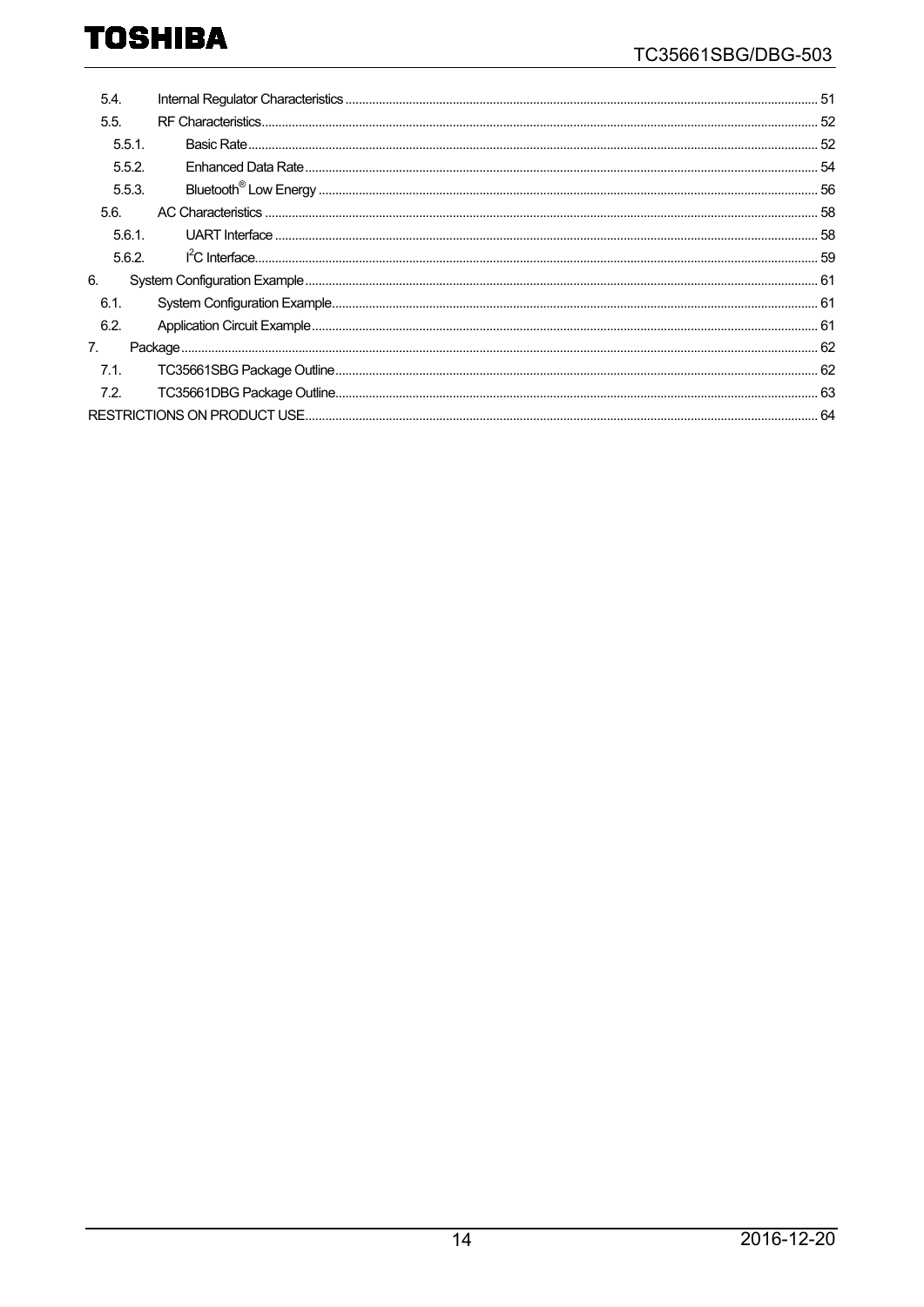#### <span id="page-14-0"></span>**1. General Description**

#### <span id="page-14-1"></span>**1.1. Product Concept**

TC35661 is a 1-chip CMOS IC for Bluetooth® communication. Each supported function depends on ROM version. Please see the firmware data sheet.

#### <span id="page-14-2"></span>**1.2. Features**

Each supported function depends on ROM version. Please see the firmware data sheet.

- $\triangleright$  Compliant with Bluetooth<sup>®</sup> specification
	- $\div$  Built-in Bluetooth<sup>®</sup> baseband digital core
	- $\begin{array}{ll}\n\div & \text{Built-in Bluetooth} \\
	\hline\n\end{array}$  RF analog core
	- $\Leftrightarrow$  Built-in PLL for multi-clock input
	- $\Leftrightarrow$  Built-in ARM7TDMI-S<sup>TM</sup> core
	- $\diamond$  On-chip Program Mask-ROM for Bluetooth  $^{\circledR}$  communication
	- $\diamond$  On-chip Work memory (RAM) for Bluetooth<sup>®</sup> Baseband procedure
	- $\Leftrightarrow$  Supports patch program loader function
- Supports a CODEC for audio communication
	- $\diamond$  CVSD (Continuous Variable Slope Delta Modulation) CODEC<br>  $\diamond$  PCM (Pulse Code Modulation) CODEC
	- PCM (Pulse Code Modulation) CODEC
- Connectable Serial Flash ROM/ EEPROM at external serial memory interface
	- $\diamond$  Serial Flash ROM interface (SPI)<br>  $\diamond$  FFPROM interface ( $\angle$ SPI)
	- $\div$  EEPROM interface ( $l^2C/SPI$ )
- Host Interface (set for the product test.)
	- $\div$  UART interface: Baud rate from 2400 bps to 4.33 Mbps
- Voice/Audio CODEC Digital Interface (1-ch)
	- $\div$  Supports I<sup>2</sup>S (The Inter-IC Sound Bus) interface
		- $\Leftrightarrow$  Left-justified interface
	- $\Diamond$  Supports PCM (Pulse Code Modulation) digital interface
- General Purpose I/O (GPIO) with pull-up and pull-down resistors (MAX: 19 ports)
- Wake-up Interface
	- $\Diamond$  Wake-up input function and remote wake-up output function
- Wi-Fi co-existence interface (2-wire, 3-wire and 4-wire)
- Test Interface
	- $\Diamond$  JTAG Interface (ICE Interface)
- Supports OSC (Crystal oscillator: 26 MHz)
	- $\diamondsuit$  Supports an external clock input<br>  $\diamondsuit$  Built-in oscillation circuit for an ex
	- Built-in oscillation circuit for an external crystal oscillator
- Supports a sleep clock
	- $\Leftrightarrow$  Built-in divider for the reference operation clock
	- $\Leftrightarrow$  Supports an external clock input
- Built-in sleep function
- Power Supply: Single 1.8 or 3.3 V
- Package
	- $\diamond$  TC35661SBG: P-TFBGA64-0505-0.50 [64 balls, 5x5 mm, 0.5 mm pitch, and 1.2 mm height]<br> $\diamond$  TC35661DBG: PJ EBGA64-0707-0.80-001 [64 balls, 7x7 mm, 0.8 mm pitch, and 1.4 mm he
	- TC35661DBG: P-LFBGA64-0707-0.80-001 [64 balls, 7x7 mm, 0.8 mm pitch, and 1.4 mm height]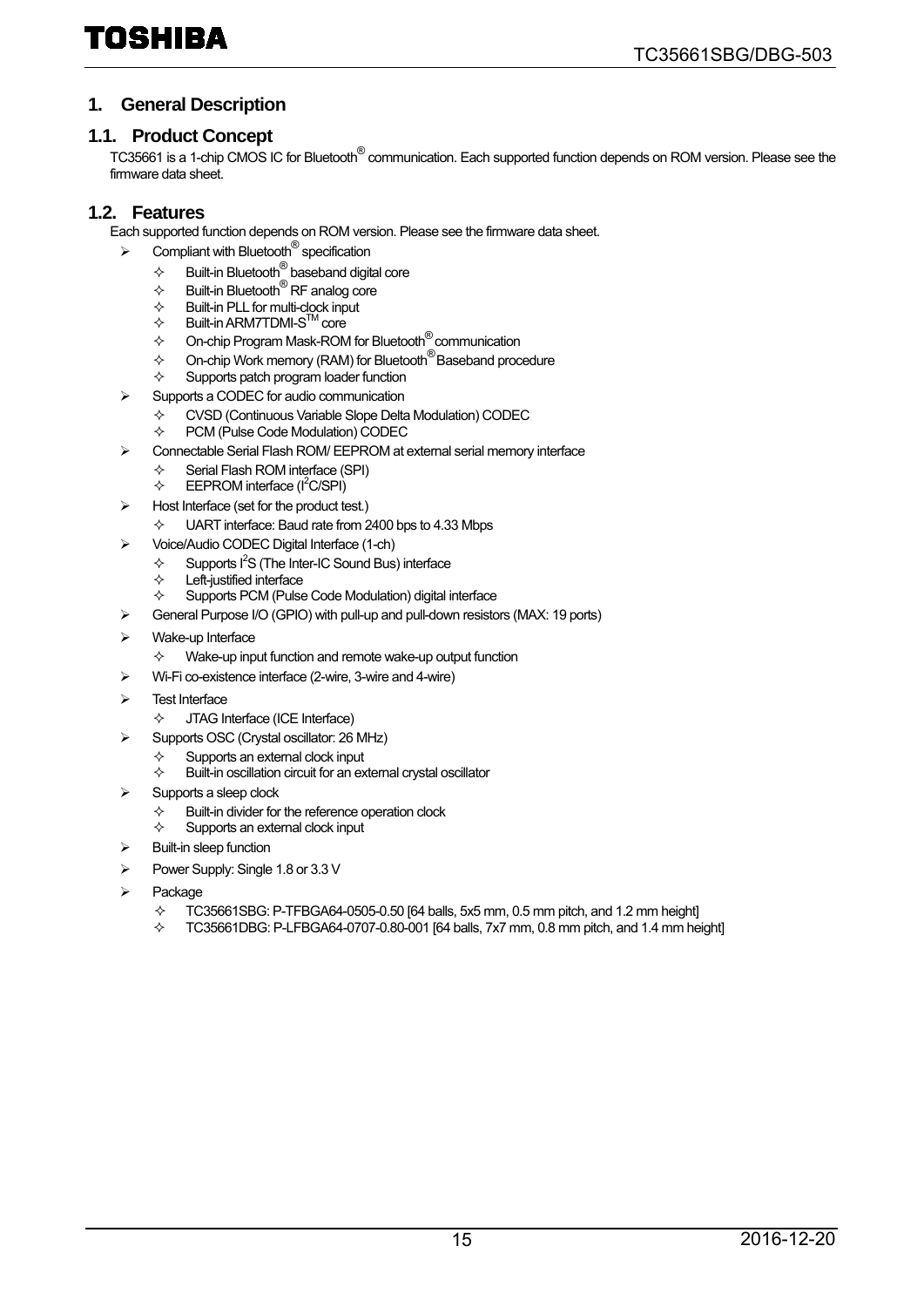### <span id="page-15-0"></span>**1.3. Ordering Information**

The product whose ending of the product number (the added code) is different has different specifications.

| <b>Ending of Product Number</b><br>(Added Code) | <b>Operating Temperature</b> | Weight<br>'Typ.) |
|-------------------------------------------------|------------------------------|------------------|
| (ELA                                            | $-20$ to $85^{\circ}$ C      | $0.052$ g        |
| (ELC                                            | $-20$ to $85^{\circ}$ C      | $0.049$ g        |
| Others                                          | $-40$ to 85 $^{\circ}$ C     | 0.049q           |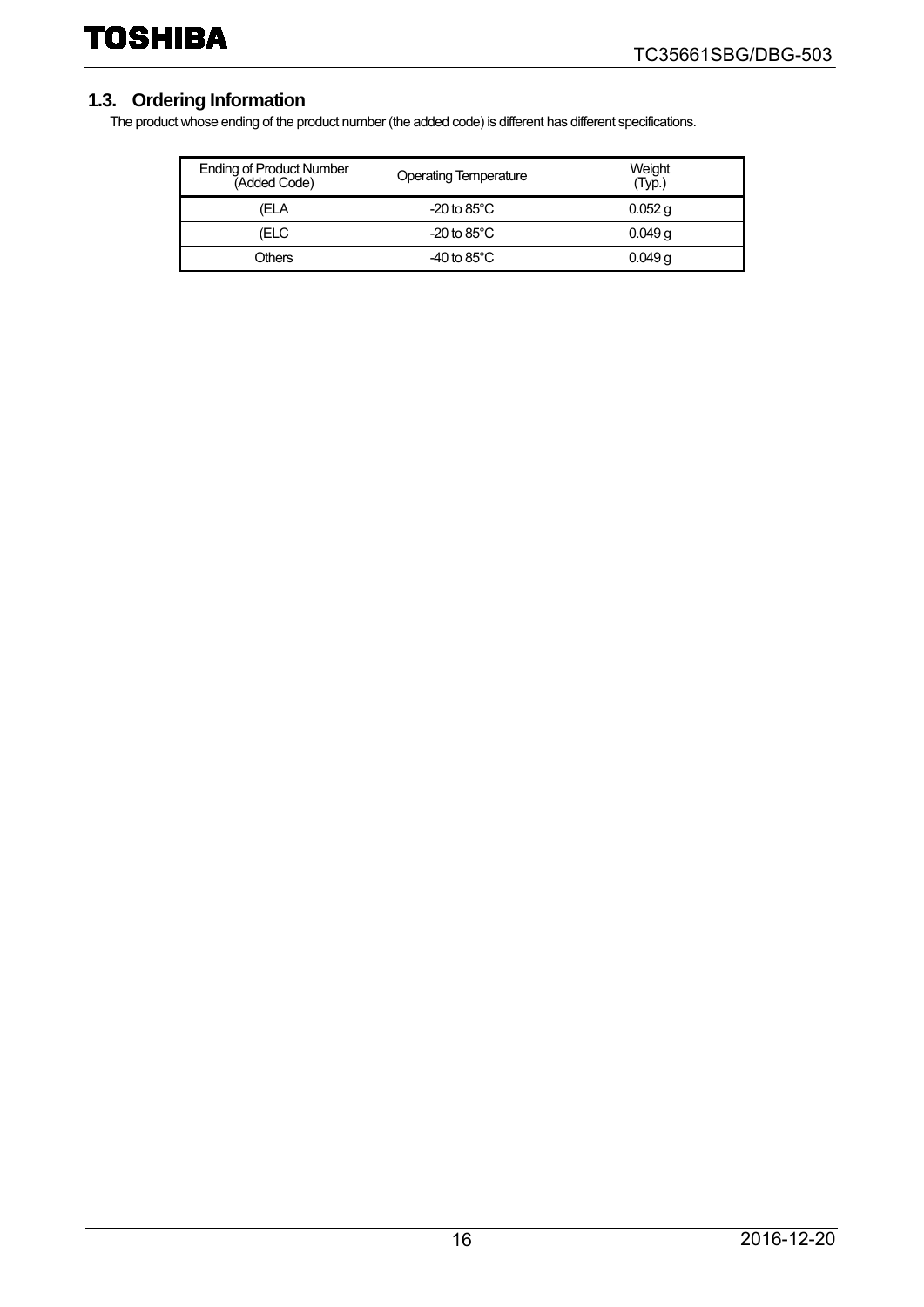- <span id="page-16-0"></span>**2. Pin Function**
- <span id="page-16-1"></span>**2.1. Pin Assignment**



**Figure 2-1 Pin Assignment (Top view)**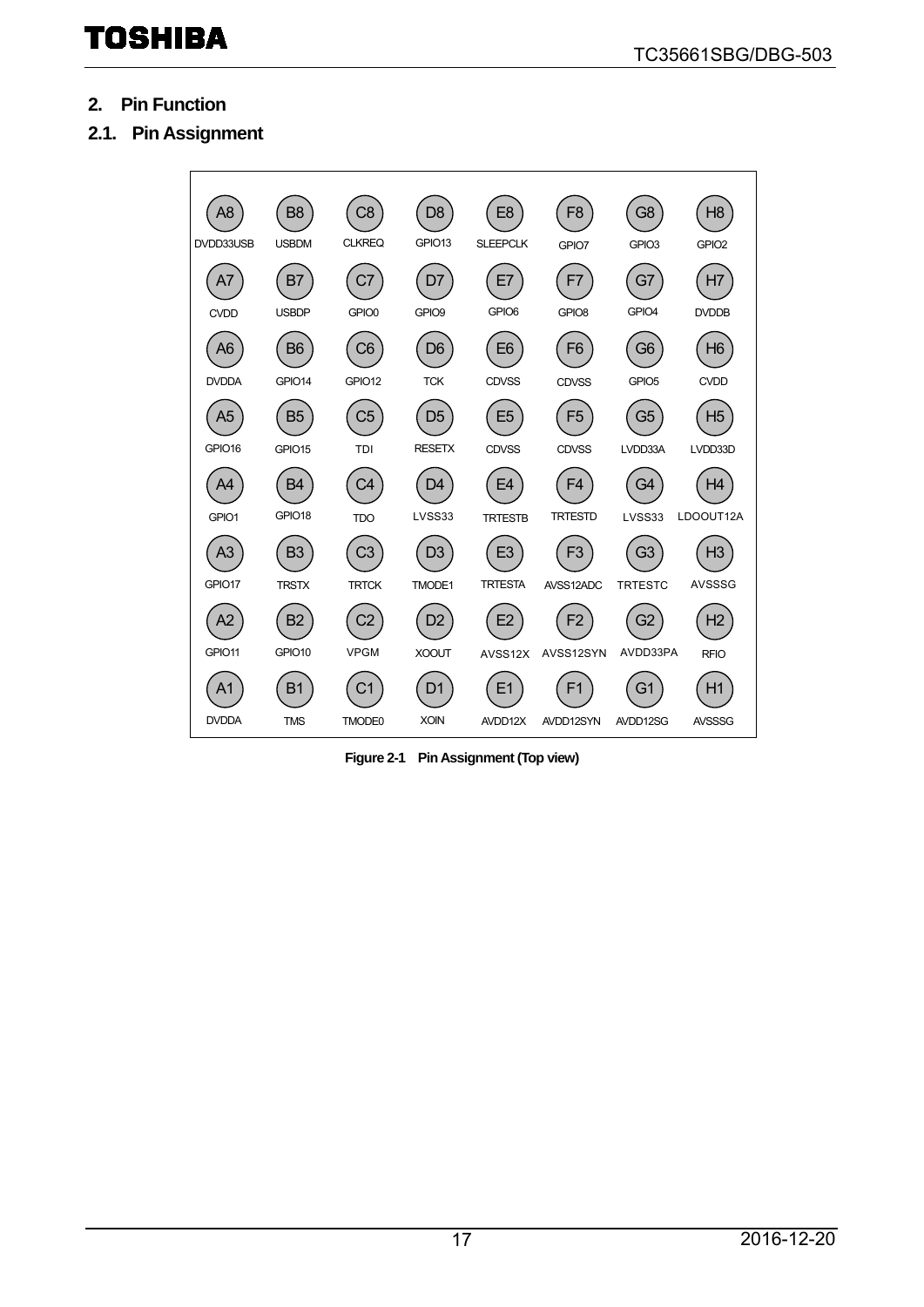#### <span id="page-17-0"></span>**2.2. Pin Functions**

[Table 2-1](#page-17-1) shows an attribute of each pin, input or output state at operation, and function of each pin. Each supported function depends on ROM version. Please see the firmware data sheet. The power supply pins are shown i[n Table 2-2.](#page-20-1) 

<span id="page-17-1"></span>

| Pin name        | Pin            | <b>Attribute</b>                                       | <b>Condition</b>                                                          | <b>Functional description</b>                                                                                                                                                                                                                                                                                                                                                                                                                                                                                    |
|-----------------|----------------|--------------------------------------------------------|---------------------------------------------------------------------------|------------------------------------------------------------------------------------------------------------------------------------------------------------------------------------------------------------------------------------------------------------------------------------------------------------------------------------------------------------------------------------------------------------------------------------------------------------------------------------------------------------------|
|                 | No.            | <b>VDD category</b><br><b>Direction</b><br><b>Type</b> | <b>During BT communication</b><br>During a reset<br>After a reset release |                                                                                                                                                                                                                                                                                                                                                                                                                                                                                                                  |
|                 |                |                                                        | Reset interface                                                           |                                                                                                                                                                                                                                                                                                                                                                                                                                                                                                                  |
| <b>RESETX</b>   | D <sub>5</sub> | <b>DVDDA</b><br>IN<br>Schmitt trigger                  | IN<br>IN<br>IN                                                            | Hardware reset input pin<br>Low level indicates the reset.                                                                                                                                                                                                                                                                                                                                                                                                                                                       |
|                 |                |                                                        | Clock interface                                                           |                                                                                                                                                                                                                                                                                                                                                                                                                                                                                                                  |
| <b>XOIN</b>     | D1             | AVDD12X<br>IN<br><b>OSC</b>                            | IN<br>IN<br>IN                                                            | Reference clock input pin<br>Crystal oscillator or TCXO input pin.<br>The clock frequency is 26 MHz. The clock<br>frequency uncertainty should be +/- 20 ppm or<br>less.<br>A feedback resistor is built in between XOIN pin<br>and XOOUT pin.<br>A resistor and a capacitor suitable for the used<br>crystal oscillator should be externally connected.<br>The clock is used as the internal reference clock.                                                                                                   |
| <b>XOOUT</b>    | D <sub>2</sub> | AVDD12X<br><b>OUT</b><br><b>OSC</b>                    | <b>OUT</b><br><b>OUT</b><br><b>OUT</b>                                    | Reference clock feedback output pin<br>Crystal oscillator output pin.<br>A feedback resistor is built in between XOIN pin<br>and XOOUT pin.<br>A resistor and a capacitor suitable for the used<br>crystal oscillator should be externally connected.<br>The clock is used as the internal reference clock.<br>If using TCXO for a reference clock, this pin<br>needs to be kept open.                                                                                                                           |
| <b>CLKREQ</b>   | C <sub>8</sub> | <b>DVDDA</b><br><b>OUT</b><br>2 <sub>m</sub> A         | <b>OUT</b><br><b>OUT</b><br><b>OUT</b>                                    | Reference clock (26 MHz) request pin<br>Reference clock request signal.<br>By using this signal to control ON/OFF of an<br>external clock, lower power consumption of the<br>hardware system is achieved.<br>A high level indicates a request for the clock<br>supply.<br>If SLEEPCLK is not used and only X'tal is used,<br>or during a reset, this pin always outputs High.<br>When the clock supply is not necessary, this pin<br>outputs Low.<br>When not using this pin, this pin needs to be kept<br>open. |
| <b>SLEEPCLK</b> | E <sub>8</sub> | <b>DVDDA</b><br>$\sf IN$<br>Schmitt trigger            | IN<br>IN<br>IN                                                            | Sleep clock input pin<br>This pin is a clock input for low power<br>consumption operation.<br>The clock frequency should be 32.768 kHz.<br>Frequency uncertainty of the sleep clock should<br>be less than or equal to +/-250 ppm.<br>When not using this pin, this pin needs to be<br>pulled down by 100 k $\Omega$ .                                                                                                                                                                                           |

#### **Table 2-1 Pin Functions**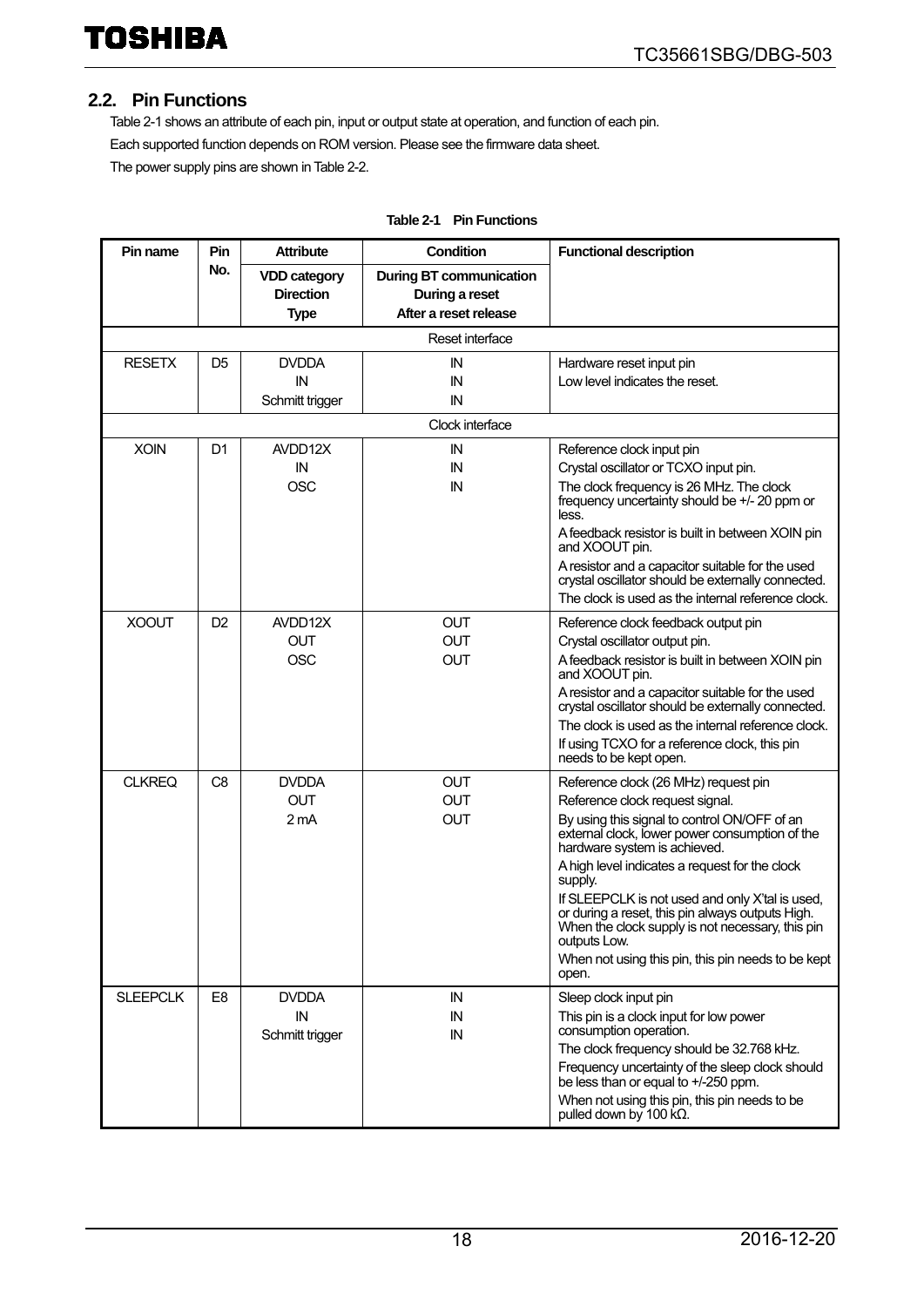| Pin name                   | Pin                  | <b>Attribute</b>                                                            | Condition                                                                 | <b>Functional description</b>                                                                                                                                                                                                                                                                                                                                                            |
|----------------------------|----------------------|-----------------------------------------------------------------------------|---------------------------------------------------------------------------|------------------------------------------------------------------------------------------------------------------------------------------------------------------------------------------------------------------------------------------------------------------------------------------------------------------------------------------------------------------------------------------|
|                            | No.                  | <b>VDD category</b><br><b>Direction</b><br><b>Type</b>                      | <b>During BT communication</b><br>During a reset<br>After a reset release |                                                                                                                                                                                                                                                                                                                                                                                          |
|                            |                      |                                                                             | <b>RF</b> interface                                                       |                                                                                                                                                                                                                                                                                                                                                                                          |
| <b>RFIO</b>                | H <sub>2</sub>       | AVDD12SG<br><b>IN/OUT</b><br>Analog                                         | <b>IN/OUT</b><br><b>GND</b><br><b>GND</b>                                 | RF I/O pin<br>Chapter 6 shows the external connection<br>example of the circuit which matches this pin to<br>$50 \Omega$ .<br>Refer to the connection example, confirm<br>operations in customer's environment, and<br>adjust the components constant.<br>The pattern before and behind the matching<br>circuit should wire with the 50 $\Omega$ transmission line                       |
|                            |                      |                                                                             |                                                                           | as much as possible, and should not interfere<br>with the power supply line.<br>Don't connect DC voltage directly to this pin.                                                                                                                                                                                                                                                           |
|                            |                      |                                                                             | General purpose I/O port                                                  |                                                                                                                                                                                                                                                                                                                                                                                          |
| GPIO0                      | C7                   | <b>DVDDA</b>                                                                | <b>IN/OUT</b>                                                             | General purpose I/O pin 0                                                                                                                                                                                                                                                                                                                                                                |
|                            |                      | <b>IN/OUT</b><br>Pull-up/<br>Pull-down<br>Schmitt trigger<br>1, 2, and 4 mA | No-pull-up<br>No-pull-up                                                  | During a reset GPIO0 is set as an input whose<br>built-in pull-up resistor is disabled. After the reset<br>release, the data direction and the built-in pull-up<br>resistor are set by using the internal software.<br>When not using this pin, this pin needs to be<br>pulled down by 100 kΩ.<br>Each supported function depends on ROM<br>version. Please see the firmware data sheet. |
| GPIO1                      | A4                   | <b>DVDDA/DVDDB</b>                                                          | <b>IN/OUT</b>                                                             | General Purpose I/O pin 1 to 18                                                                                                                                                                                                                                                                                                                                                          |
| GPIO <sub>2</sub>          | H8                   | <b>IN/OUT</b><br>Pull-up/                                                   | Pull-up                                                                   | During a reset the GPIO pin is set as an input<br>whose built-in pull-up resistor is enabled. After                                                                                                                                                                                                                                                                                      |
| GPIO <sub>3</sub><br>GPIO4 | G <sub>8</sub><br>G7 | Pull-down<br>Schmitt trigger                                                | Pull-up                                                                   | the reset release, the data direction and the<br>built-in pull-up resistor are set by using the                                                                                                                                                                                                                                                                                          |
| GPIO <sub>5</sub>          | G6                   | 1, 2, and 4 mA                                                              |                                                                           | internal software.<br>When not using this pin, this pin needs to be kept                                                                                                                                                                                                                                                                                                                 |
| GPIO <sub>6</sub>          | E7                   |                                                                             |                                                                           | open.                                                                                                                                                                                                                                                                                                                                                                                    |
| GPIO7                      | F8                   |                                                                             |                                                                           | Pin function of each GPIO pin is assigned to<br>UART interface, the codec digital interface, the                                                                                                                                                                                                                                                                                         |
| GPIO <sub>8</sub>          | F7                   |                                                                             |                                                                           | serial memory interface, and so on by the<br>firmware mounted on ROM or the commands                                                                                                                                                                                                                                                                                                     |
| GPIO <sub>9</sub>          | D7                   |                                                                             |                                                                           | from the external host mounted on that firmware.<br>Please see the firmware data sheet.                                                                                                                                                                                                                                                                                                  |
| GPIO10                     | B <sub>2</sub>       |                                                                             |                                                                           |                                                                                                                                                                                                                                                                                                                                                                                          |
| GPIO11                     | A <sub>2</sub>       |                                                                             |                                                                           |                                                                                                                                                                                                                                                                                                                                                                                          |
| GPIO12                     | C <sub>6</sub>       |                                                                             |                                                                           |                                                                                                                                                                                                                                                                                                                                                                                          |
| GPIO <sub>13</sub>         | D <sub>8</sub>       |                                                                             |                                                                           |                                                                                                                                                                                                                                                                                                                                                                                          |
| GPIO14                     | B <sub>6</sub>       |                                                                             |                                                                           |                                                                                                                                                                                                                                                                                                                                                                                          |
| GPIO15                     | B <sub>5</sub>       |                                                                             |                                                                           |                                                                                                                                                                                                                                                                                                                                                                                          |
| GPIO16                     | A5                   |                                                                             |                                                                           |                                                                                                                                                                                                                                                                                                                                                                                          |
| GPIO17                     | A3                   |                                                                             |                                                                           |                                                                                                                                                                                                                                                                                                                                                                                          |
| GPIO18                     | B4                   |                                                                             |                                                                           |                                                                                                                                                                                                                                                                                                                                                                                          |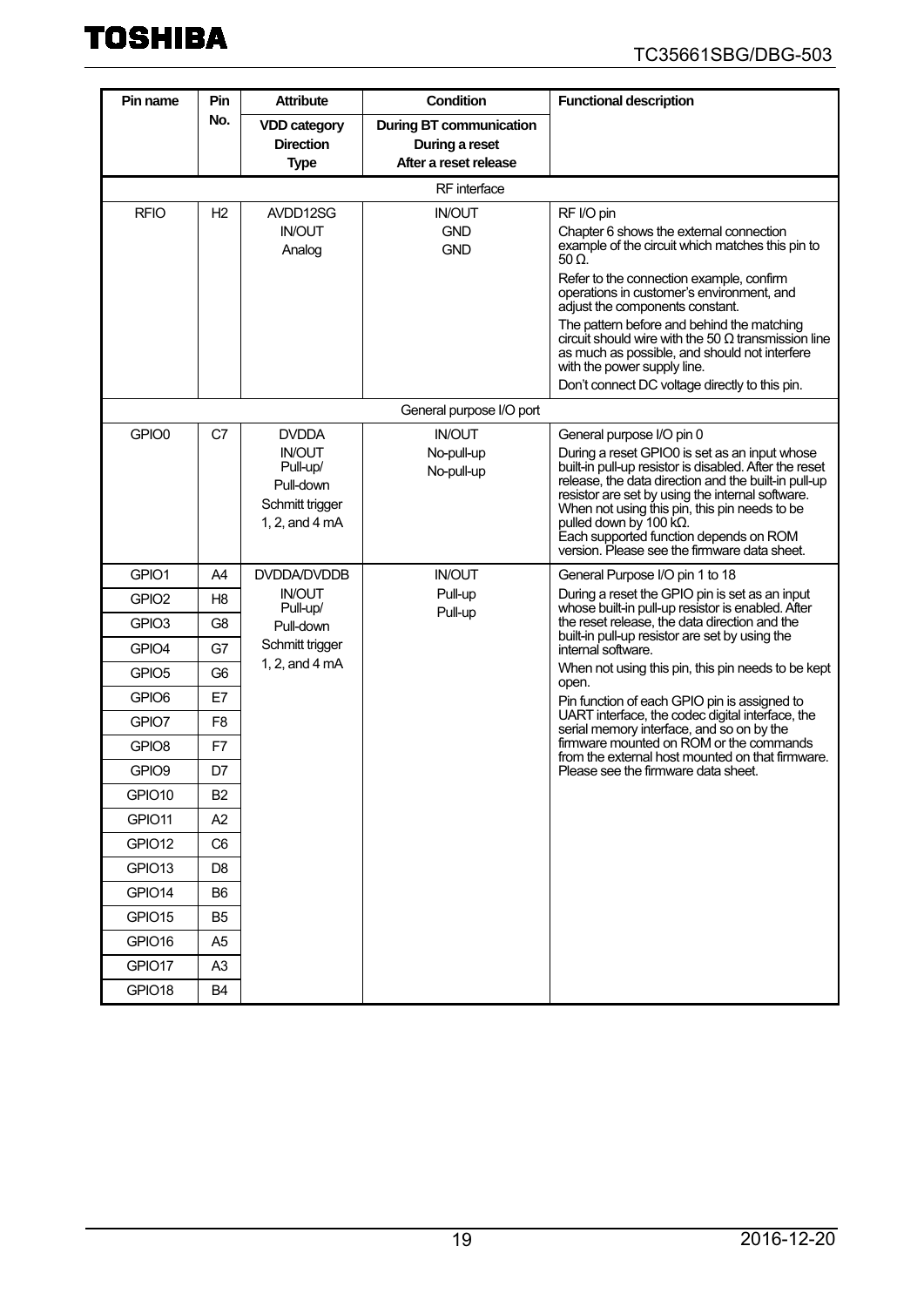| <b>Pin name</b> | Pin            | <b>Attribute</b>                                | <b>Condition</b>                                                          | <b>Functional description</b>                                                                |
|-----------------|----------------|-------------------------------------------------|---------------------------------------------------------------------------|----------------------------------------------------------------------------------------------|
|                 | No.            | <b>VDD category</b><br><b>Direction</b><br>Type | <b>During BT communication</b><br>During a reset<br>After a reset release |                                                                                              |
|                 |                |                                                 | IC test interface                                                         |                                                                                              |
| TMODE0          | C <sub>1</sub> | <b>DVDDA</b><br>IN                              | IN<br>IN                                                                  | Test mode setting pins<br>These pins are used to test a product in Toshiba.                  |
| TMODE1          | D <sub>3</sub> | Schmitt trigger                                 | IN                                                                        | TMODE0 and TMODE1 pins need to be<br>connected to GND.                                       |
| <b>TRTESTA</b>  | E3             | LVDD33A                                         | IN                                                                        | Analog test pins                                                                             |
| <b>TRTESTB</b>  | E4             | <b>IN/OUT</b>                                   | IN<br>IN                                                                  | These pins are used for analog inputs or outputs<br>at the test of a product.                |
| <b>TRTESTC</b>  | G <sub>3</sub> | Analog                                          |                                                                           | These pins are used to test a product in Toshiba.                                            |
| <b>TRTESTD</b>  | F4             |                                                 |                                                                           | TRTESTA, TRTESTB, TRTESTC and<br>TRTESTD pins have to be connected to GND.                   |
| <b>USBDP</b>    | B7             | DVDD33USB                                       | <b>IN/OUT</b>                                                             | Test pin                                                                                     |
|                 |                | <b>IN/OUT</b><br><b>Differential</b>            | $Hi-Z$<br>$Hi-Z$                                                          | This pin has to be connected to GND.                                                         |
| <b>USBDM</b>    |                | DVDD33USB                                       | <b>IN/OUT</b>                                                             |                                                                                              |
|                 | B8             | <b>IN/OUT</b>                                   | $Hi-Z$                                                                    | Test pin<br>This pin has to be connected to GND.                                             |
|                 |                | <b>Differential</b>                             | Hi-Z                                                                      |                                                                                              |
|                 |                |                                                 | JTAG interface                                                            |                                                                                              |
| <b>TRSTX</b>    | B3             | <b>DVDDA</b>                                    | Pull-down                                                                 | JTAG reset input pin                                                                         |
|                 |                | IN                                              | Pull-down                                                                 | This pin is a reset input for test or debugging.                                             |
|                 |                | Schmitt trigger                                 | Pull-down                                                                 | During a reset the TRSTX is set as an input<br>whose built-in pull-down resistor is enabled. |
|                 |                |                                                 |                                                                           | Low level indicates JTAG reset.                                                              |
|                 |                |                                                 |                                                                           | High level indicates JTAG operation.                                                         |
|                 |                |                                                 |                                                                           | This pin needs to be kept open (not connected)<br>or to be pulled down if not used for JTAG. |
| <b>TCK</b>      | D6             | <b>DVDDA</b>                                    | Pull-up                                                                   | JTAG clock input pin                                                                         |
|                 |                | IN                                              | Pull-up                                                                   | This pin is a clock input for test or debugging.                                             |
|                 |                | Schmitt trigger                                 | Pull-up                                                                   | This pin needs to be kept open (unconnected) or<br>to be pulled up if not used for JTAG.     |
| <b>TMS</b>      | Β1             | <b>DVDDA</b>                                    | Pull-up                                                                   | JTAG mode selection input pin                                                                |
|                 |                | IN                                              | Pull-up<br>Pull-up                                                        | This pin is a serial signal input of the mode<br>selection for test or debugging.            |
|                 |                | Schmitt trigger                                 |                                                                           | This pin needs to be kept open (unconnected) or                                              |
|                 |                |                                                 |                                                                           | to be pulled up if not used for JTAG.                                                        |
| <b>TDI</b>      | C <sub>5</sub> | <b>DVDDA</b>                                    | Pull-up                                                                   | JTAG data input pin                                                                          |
|                 |                | IN<br>Schmitt trigger                           | Pull-up<br>Pull-up                                                        | This pin is a serial data input for test or<br>debugging.                                    |
|                 |                |                                                 |                                                                           | This pin is for a chip boundary test and firmware                                            |
|                 |                |                                                 |                                                                           | development.<br>This pin needs to be kept open (unconnected) or                              |
|                 |                |                                                 |                                                                           | to be pulled up if not used for JTAG.                                                        |
| <b>TDO</b>      | C4             | <b>DVDDA</b>                                    | Hi-Z                                                                      | JTAG data output pin                                                                         |
|                 |                | <b>TristateOUT</b><br>4 mA                      | $Hi-Z$<br>$Hi-Z$                                                          | This pin is a serial data output for test or<br>debugging.                                   |
|                 |                |                                                 |                                                                           | This pin needs to be kept open (unconnected) if<br>not used for JTAG.                        |
| <b>TRTCK</b>    | C <sub>3</sub> | <b>DVDDA</b>                                    | <b>OUT</b>                                                                | ICE return clock output pin                                                                  |
|                 |                | <b>OUT</b>                                      | <b>OUT</b>                                                                | Wait control signal to JTAG clock when using                                                 |
|                 |                | 4 mA                                            | <b>OUT</b>                                                                | ICE. This pin is used for firmware development<br>using ICE.                                 |
|                 |                |                                                 |                                                                           | This pin needs to be kept open (unconnected) if<br>not used for JTAG.                        |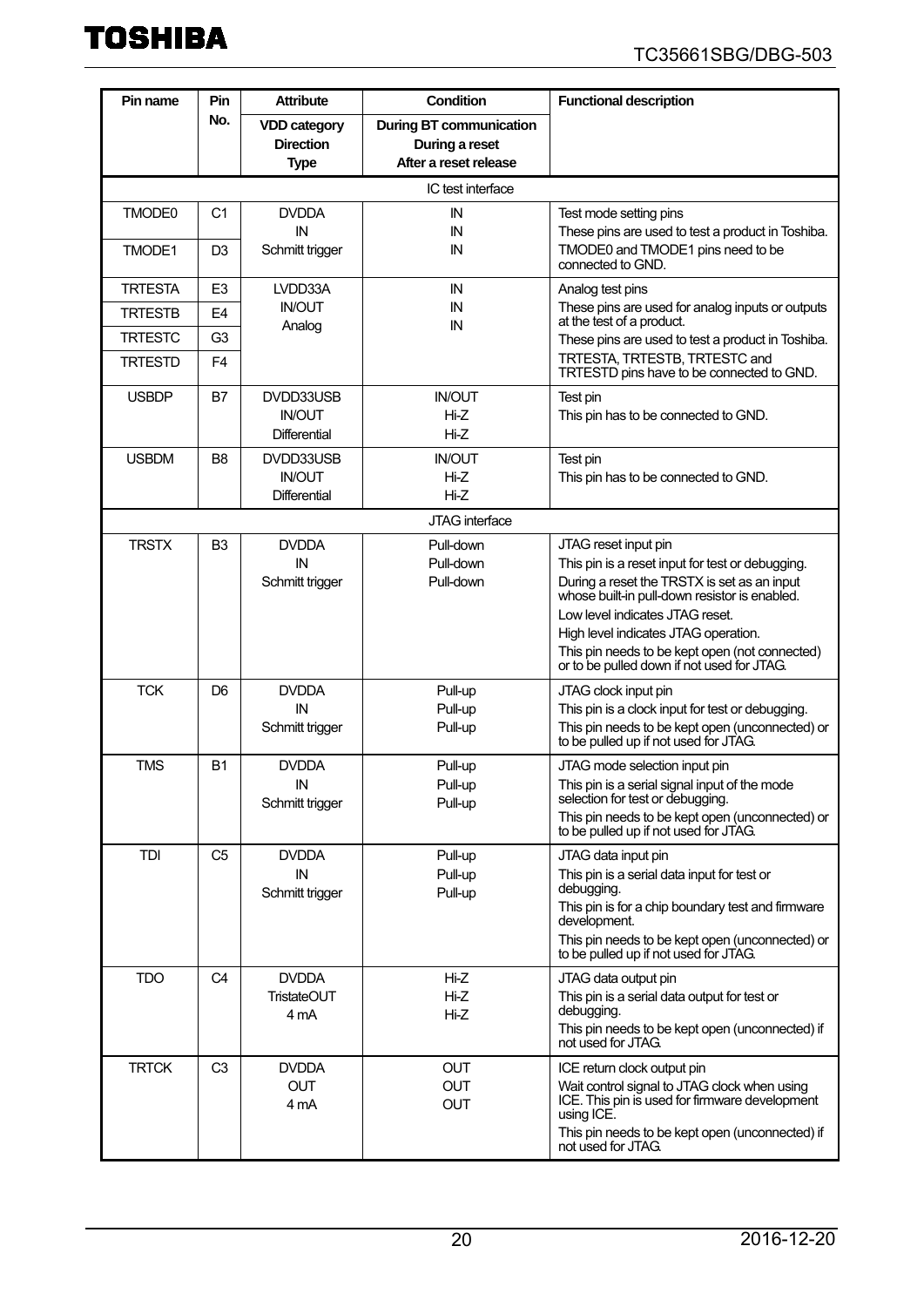#### <span id="page-20-0"></span>**2.2.1. Power Supply Pins**

<span id="page-20-1"></span>[Table 2-2](#page-20-1) shows an attribute of each pin and the supply voltage for each pin at operation.

| Pin name      | <b>Pin</b>                                                           | <b>Attribute</b>                 | Condition                    | <b>Functional description</b>                                                                                                                                                                                                                                                                                            |  |  |  |
|---------------|----------------------------------------------------------------------|----------------------------------|------------------------------|--------------------------------------------------------------------------------------------------------------------------------------------------------------------------------------------------------------------------------------------------------------------------------------------------------------------------|--|--|--|
|               | No.                                                                  | <b>Type</b><br><b>VDD/GND</b>    | <b>Normal</b><br>Exceptional |                                                                                                                                                                                                                                                                                                                          |  |  |  |
|               | <b>VDD/GND</b>                                                       |                                  |                              |                                                                                                                                                                                                                                                                                                                          |  |  |  |
| <b>VPGM</b>   | C <sub>2</sub>                                                       | <b>Digital</b><br><b>VDD/GND</b> | <b>GND</b><br>3.3V           | Test pin for IC manufacturing<br>VPGM shall be connected to GND directly.                                                                                                                                                                                                                                                |  |  |  |
| <b>DVDDA</b>  | A1<br>A <sub>6</sub>                                                 | <b>Digital</b><br><b>VDD</b>     | 3.3V                         | Power supply pin for GPIOm pins ( $m = 0$ , 1, and 6 to 18)<br>3.3 V needs to be supplied to all DVDDA pins because two<br>DVDDA pins, A1 and A6 are connected internally in the IC.                                                                                                                                     |  |  |  |
| <b>DVDDB</b>  | H7                                                                   | <b>Digital</b><br><b>VDD</b>     | 3.3V                         | Power supply pin for GPIOn pins ( $n = 2$ to 5)<br>3.3 V needs to be supplied to DVDDB pin.                                                                                                                                                                                                                              |  |  |  |
| DVDD33USB     | A8                                                                   | Digital<br><b>VDD/GND</b>        | <b>GND</b>                   | Test pin (for power supply)<br>This pin needs to be connected to GND in normal operation.                                                                                                                                                                                                                                |  |  |  |
| <b>CVDD</b>   | A7<br>H6                                                             | <b>Digital</b><br><b>VDD</b>     | 1.2V                         | Power supply pin for the IC core<br>LDO output voltage (1.2 V) is supplied to the digital circuit in<br>the IC. A capacitor of at least 0.8 µF or more in the operating<br>temperature range needs to be connected to this pin as the<br>load of $1$ DO.<br>All CVDD pins, A7 and H6 are connected internally in the IC. |  |  |  |
| <b>CDVSS</b>  | E <sub>5</sub><br>E <sub>6</sub><br>F <sub>5</sub><br>F <sub>6</sub> | <b>Digital</b><br><b>GND</b>     | <b>GND</b>                   | GND pin for the digital core logic and I/O interface<br>All CDVSS pins need to be connected to GND.                                                                                                                                                                                                                      |  |  |  |
| AVDD12X       | E1                                                                   | Analog<br><b>VDD</b>             | 1.2V                         | Power supply pin for the crystal oscillator interface<br>LDO output voltage (1.2 V) is supplied to the digital circuit in<br>the IC. A capacitor of 0.8 µF or more needs to be connected in<br>the operating temperature range as the load of the LDO.                                                                   |  |  |  |
| AVDD12SYN     | F <sub>1</sub>                                                       | Analog<br><b>VDD</b>             | 1.2V                         | Power supply pin for RFPLL<br>This pin needs to be connected to LDOOUT12A.                                                                                                                                                                                                                                               |  |  |  |
| AVDD12SG      | G <sub>1</sub>                                                       | Analog<br><b>VDD</b>             | 1.2V                         | Power supply pin for LNA/ Receiver MIX (RxMIX)/ ADC/ DAC/<br>Low pass filter (LPF)/ PAcontrol/ BasebandPLL<br>This pin needs to be connected to LDOOUT12A.                                                                                                                                                               |  |  |  |
| AVDD33PA      | G <sub>2</sub>                                                       | Analog<br><b>VDD</b>             | 3.3V                         | Power supply pin for PA<br>3.3 V needs to be supplied to AVDD33PA pin.                                                                                                                                                                                                                                                   |  |  |  |
| AVSS12X       | E <sub>2</sub>                                                       | Analog<br><b>GND</b>             | <b>GND</b>                   | GND pin for the crystal oscillator interface<br>AVSS12X pin needs to be connected to GND.                                                                                                                                                                                                                                |  |  |  |
| AVSS12SYN     | F <sub>2</sub>                                                       | Analog<br><b>GND</b>             | <b>GND</b>                   | <b>GND pin for RFPLL</b><br>AVSS12SYN pin needs to be connected to GND.                                                                                                                                                                                                                                                  |  |  |  |
| AVSS12ADC     | F <sub>3</sub>                                                       | Analog<br><b>GND</b>             | <b>GND</b>                   | GND pin for ADC/ DAC/ LPF/ BasebandPLL<br>AVSS12ADC pin needs to be connected to GND.                                                                                                                                                                                                                                    |  |  |  |
| <b>AVSSSG</b> | H1<br>H <sub>3</sub>                                                 | Analog<br><b>GND</b>             | <b>GND</b>                   | GND pin for LNA/ RxMIX/ PAcontrol/ PA<br>All AVSSSG pins need to be connected to GND.                                                                                                                                                                                                                                    |  |  |  |
| LVDD33D       | H <sub>5</sub>                                                       | LDO IN<br><b>VDD</b>             | 3.3V                         | Power supply pin for LDO-type regulator for the digital core<br>3.3 V needs to be supplied to LVDD33D pin.                                                                                                                                                                                                               |  |  |  |
| LVDD33A       | G <sub>5</sub>                                                       | LDO IN<br><b>VDD</b>             | 3.3V                         | Power supply pin for LDO-type regulator for the analog core<br>3.3 V needs to be supplied to LVDD33A pin.                                                                                                                                                                                                                |  |  |  |
| LVSS33        | D4<br>G4                                                             | LDO GND<br><b>GND</b>            | <b>GND</b>                   | GND pin for LDO-type regulators for the analog core and the<br>digital core<br>All LVSS33 pins need to be connected to GND.                                                                                                                                                                                              |  |  |  |

#### **Table 2-2 Power supply pins**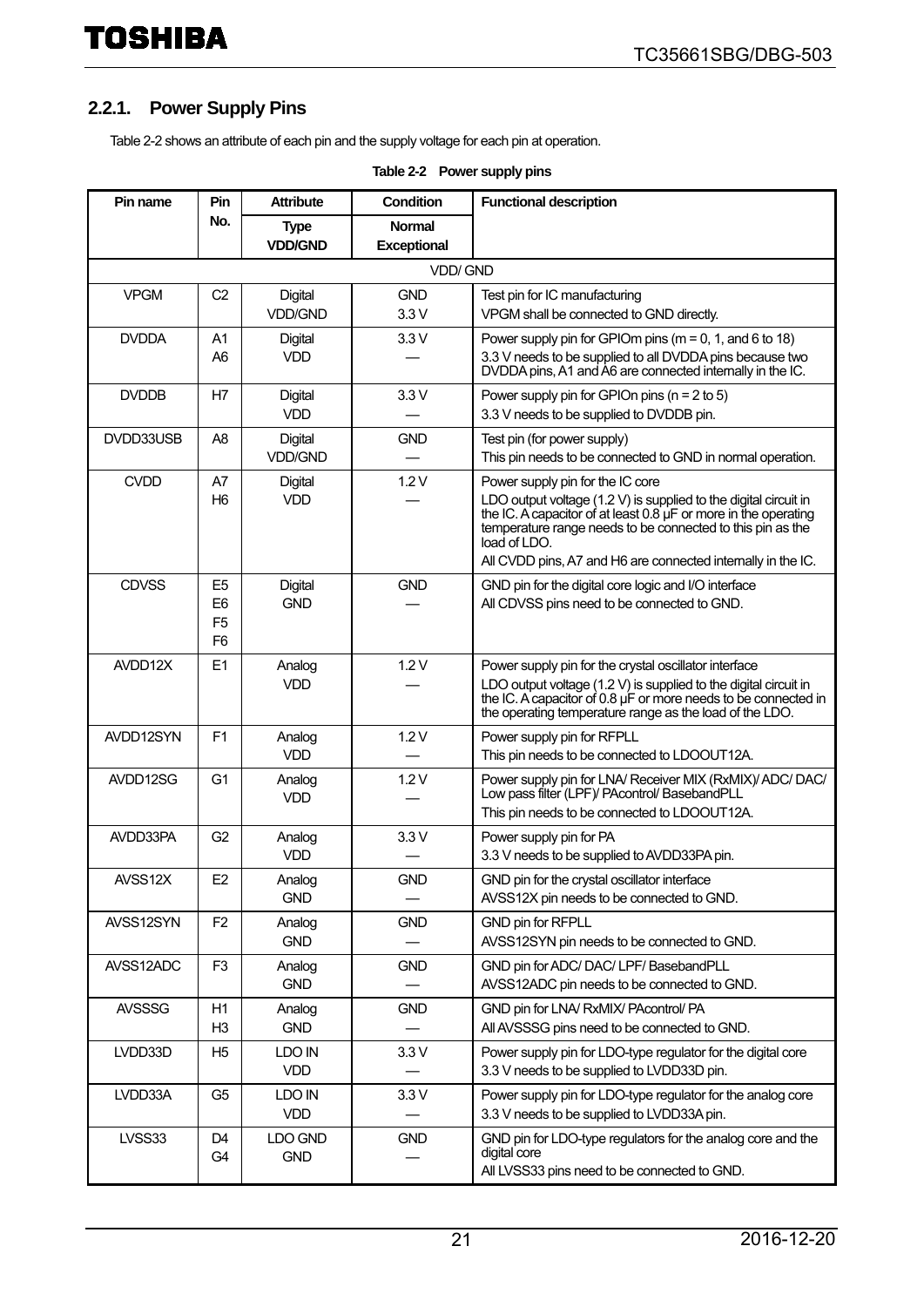### TC35661SBG/DBG-503

| Pin name  | Pin | <b>Attribute</b>       | Condition                           | <b>Functional description</b>                                                                                                                                                                                                                                       |
|-----------|-----|------------------------|-------------------------------------|---------------------------------------------------------------------------------------------------------------------------------------------------------------------------------------------------------------------------------------------------------------------|
|           | No. | Type<br><b>VDD/GND</b> | <b>Normal</b><br><b>Exceptional</b> |                                                                                                                                                                                                                                                                     |
| LDOOUT12A | Η4  | LDO OUT<br><b>OUT</b>  | <b>OUT</b>                          | Voltage output pin of LDO-type regulator for the analog core<br>LDOOUT12A pin needs to be connected to both<br>AVDD12SYN pin and AVDD12SG pin.<br>A capacitor of 0.8 µF or more needs to be connected in the<br>operating temperature range as the load of the LDO. |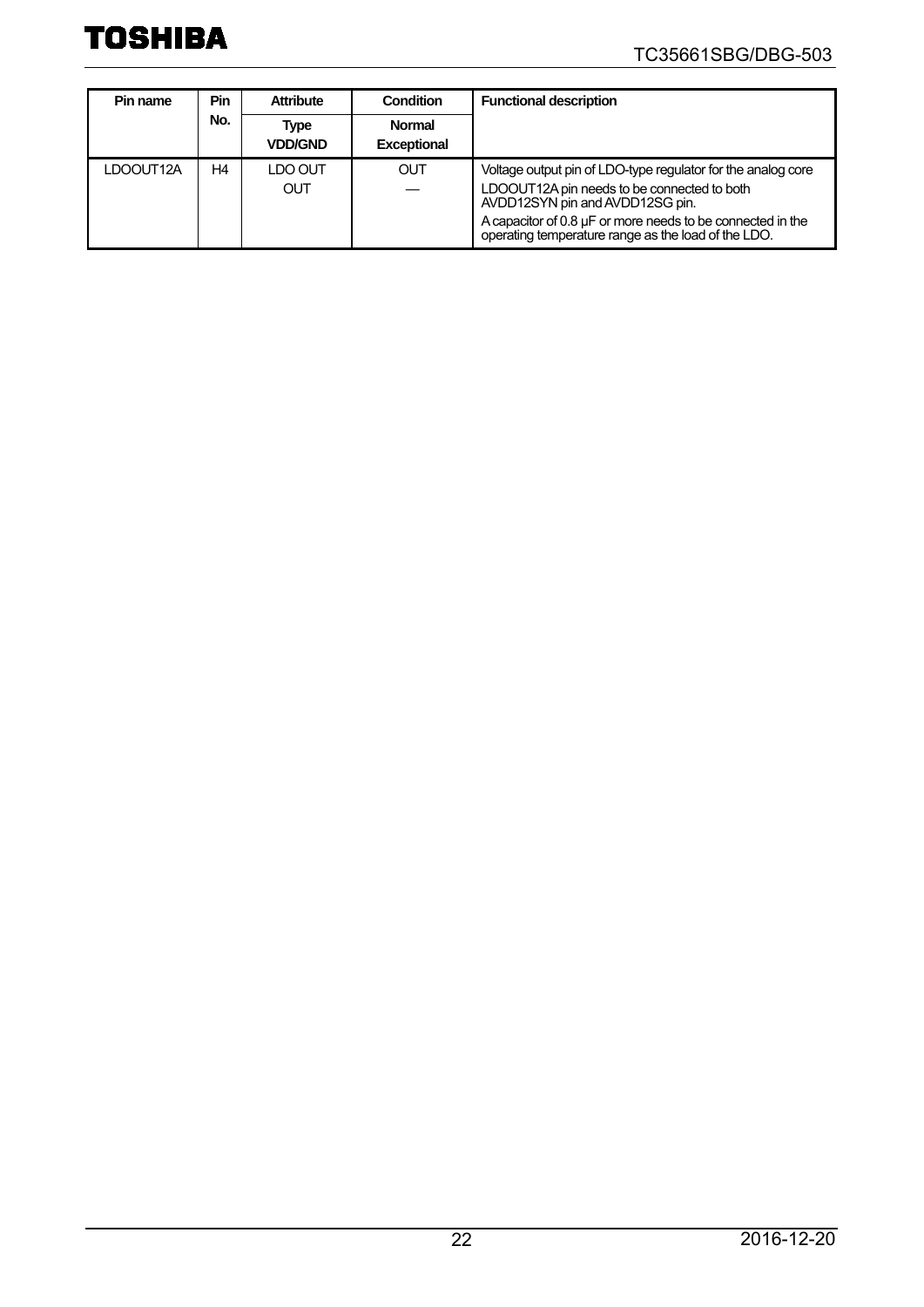#### <span id="page-22-0"></span>**3. System Configuration**

#### <span id="page-22-1"></span>**3.1. [Block Diagram](#page-22-2)**

[Figure 3-1 s](#page-22-3)hows a block diagram of TC35661 and a connection example to peripheral devices.

TC35661 should have a single power supply of 3.3 V or 1.8 V, and the IC has LDO regulators that have to have external capacitors.

The reference operation clock of 26 MHz should be input.

TC35661 supports the sleep clock function for low power operation. External clock input and the divided clock of the internal system clock are selectable. 32.768-kHz external clock should be used to save more power.

To connect a serial memory, use SPI or I<sup>2</sup>C interface.

Host CPU interface can be UART one.

Some of the functional blocks, circuits, and constants in the block diagram may be omitted or simplified for explanatory purpose.



<span id="page-22-3"></span><span id="page-22-2"></span>**Figure 3-1 TC35661 block diagram and a connection example to peripheral devices**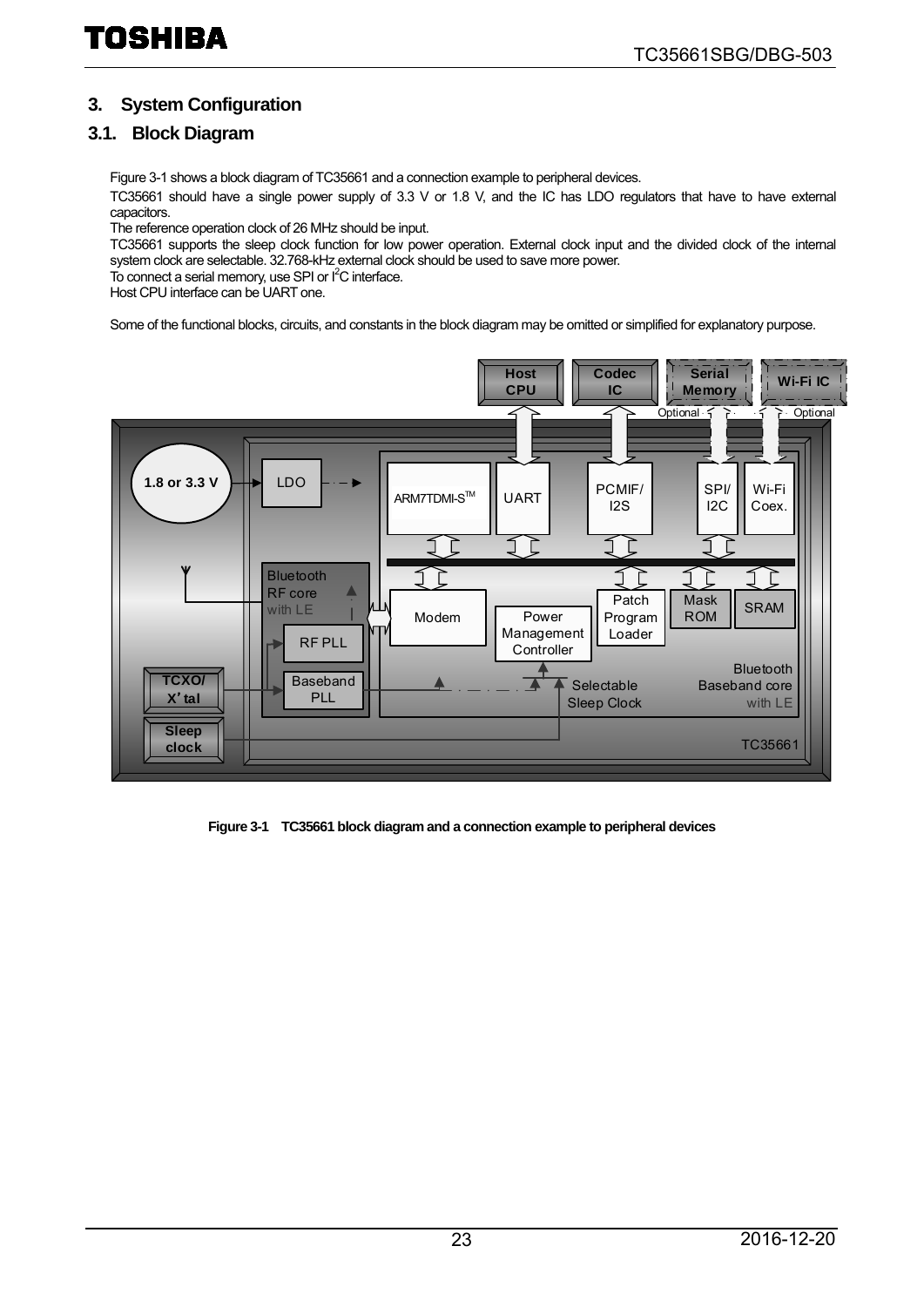#### <span id="page-23-0"></span>**4. Hardware Interface**

#### <span id="page-23-1"></span>**4.1. Reset Interface (Power Supply Sequence)**

#### <span id="page-23-2"></span>**4.1.1. Features**

Reset interface has the following features.

- 3.3 V or 1.8 V operation
- $\triangleright$  Level sensitive asynchronous reset (Low level: reset)

When the power is turned on, set the reset signal in the reset state (RESETX = Low). After the power supply and the clock are stable, release the reset.

Crystal oscillator stable time is about 2 ms, so set the reset release time after enough evaluation.

When the power is turned off, set the reset signal in the reset state (RESETX = Low). If the power is turned off while the reset signal is High, this IC may be destroyed due of overcurrent flow to VDD pins.

#### <span id="page-23-3"></span>**4.1.2. Connection Example**

The reset interface can be connected to Reset IC or the device which has the level sensitive asynchronous reset function. [Figure 4-1 s](#page-23-4)hows a Reset IC connection example[. Figure 4-2 a](#page-23-5)n[d Figure 4-3](#page-23-6) show the reset sequences of .Power-on and Power-off, respectively.



**Figure 4-1 Rest IC connection example**

<span id="page-23-4"></span>

**Figure 4-2 Power-on reset sequence**

<span id="page-23-6"></span><span id="page-23-5"></span>

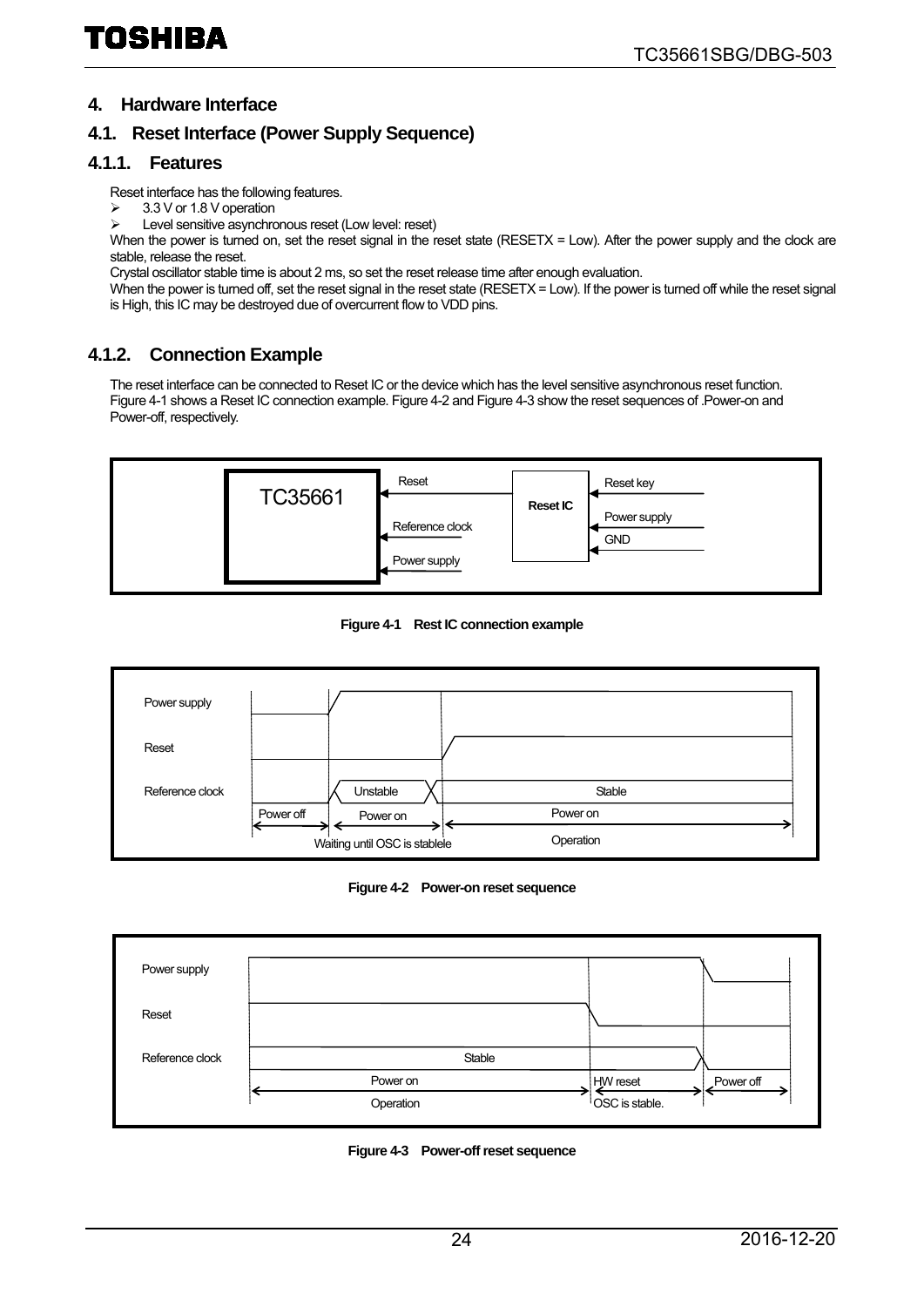#### <span id="page-24-0"></span>**4.2. UART Interface**

About enabling or disabling this function, it depends on ROM version. Please see the firmware data sheet.

#### <span id="page-24-1"></span>**4.2.1. Features**

TC35661 UART interface has the following features.

- Operation voltage: 3.3 V or 1.8 V
- $\triangleright$  Full-duplex 4-wire start/stop synchronization data transfer: RX, TX, RTSX, and CTSX<br>  $\triangleright$  Data format (No parity bits): LSB first
	- Data format (No parity bits):
		- Start bit (1-bit)
		- Data bit (8-bit)
		- Stop bit (1-bit)
- - Programmable baud rate: 2400 bps to 4.33 Mbps (Default 115200 bps)
- 
- Inter-character timeout, Overrun error, and Framing error

TC35661 UART interface is used to transfer commands, status, and data with the Host CPU, and the pin is multiplexed with GPIO pin. After release of the reset, TC35661 firmware sets UART interface function to the related GPIO pins in Boot procedure. Operation voltage is 1.8 V or 3.6 V. The power voltage cannot be selected only for the UART interface because the power supply is shared by other hardware interfaces.

#### <span id="page-24-2"></span>**4.2.2. Connection Example**

The UART interface can connect with the Host CPU which has UART function. [Figure 4-4 s](#page-24-3)hows UART connection example with an external Host CPU. [Figure 4-5 s](#page-24-4)hows a sequence diagram from reset state to setting of UART pins.



**Figure 4-4 UART connection example**

<span id="page-24-3"></span>

<span id="page-24-4"></span>**Figure 4-5 Assignment of UART function**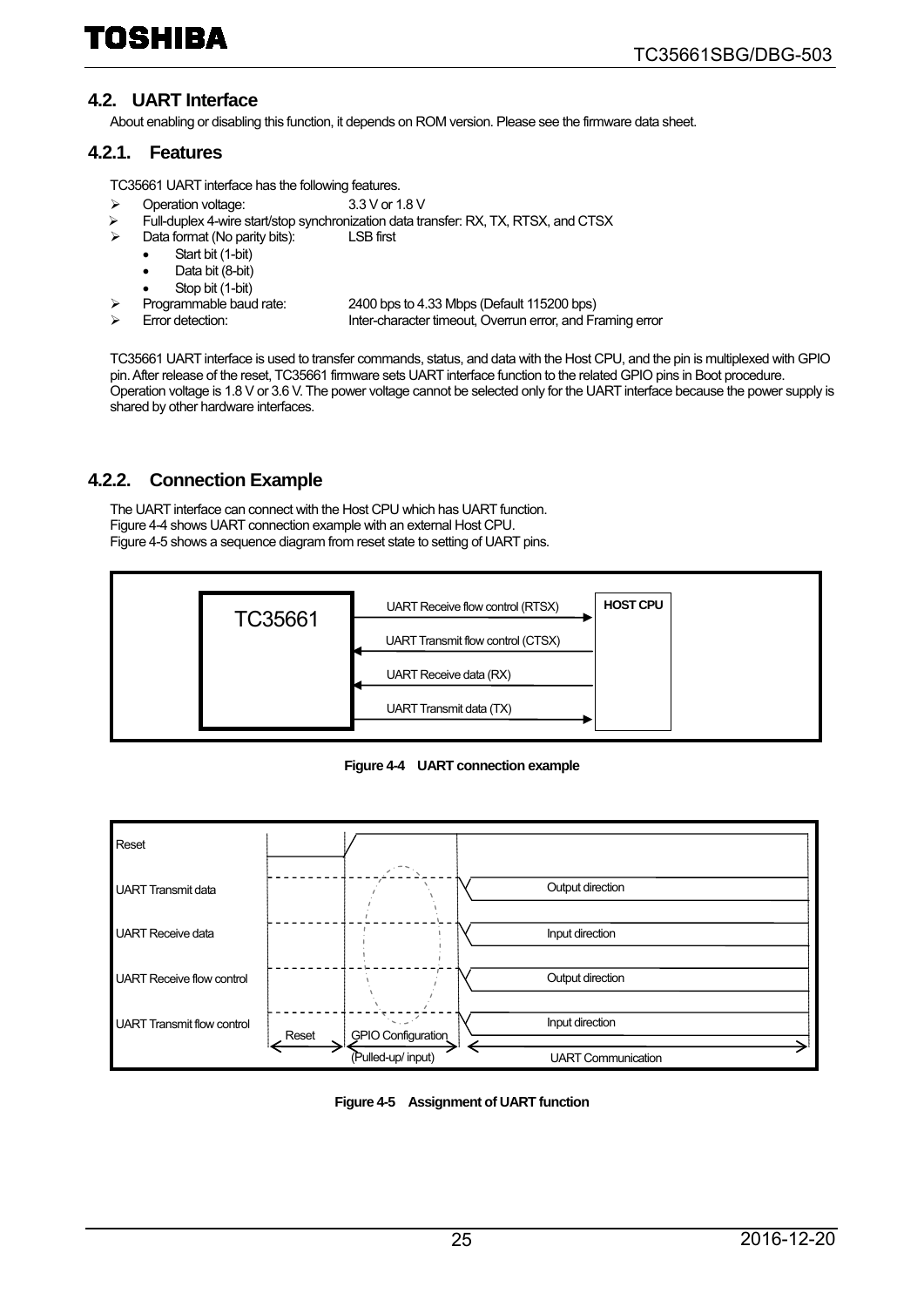#### <span id="page-25-0"></span>**4.2.3. Frame Format**

TC35661 supporting format is as follows.

- $\geq$  Number of data bits: 8 bits<br> $\geq$  Parity bit: no parity
- Parity bit:<br>
Stop bit:<br>
1 stop bit
- $\triangleright$  Stop bit:<br> $\triangleright$  Flow cor
- Flow control: RTSX/CTSX

[Figure 4-6 s](#page-25-2)hows UART data frame.



**Figure 4-6 UART data frame**

#### <span id="page-25-2"></span><span id="page-25-1"></span>**4.2.4. Flow Control Function**

TC35661 UART interface uses flow control function by hardware signals, Transmit flow control (CTSX) and Receive flow control (RTSX)[. Figure 4-4 s](#page-24-3)hows the signal input and output directions[. Figure 4-6 s](#page-25-2)hows the signal polarities.

CTSX input signal is used for UART transmitting. Low input indicates the completion of the preparation for the other party to receive data and TC35661 does UART transmitting if there is data for transmission. In case of High level input, TC35661 stops transmitting in the units of the UART frame.

RTSX output signal is used for UART receiving. Low output indicates data transmission request to UART transmission side device of the other party. TC35661 outputs Low level from RTSX when it can receive data, and it prepares to receive data. When it becomes Busy where data reception is disabled, it outputs High level and stops UART transmitting in the units of the UART frame.

Response time of UART transmitting and receiving for the flow control signal depends on the baud rate and the frame internal process status. It is from 1 frame to 4 frames.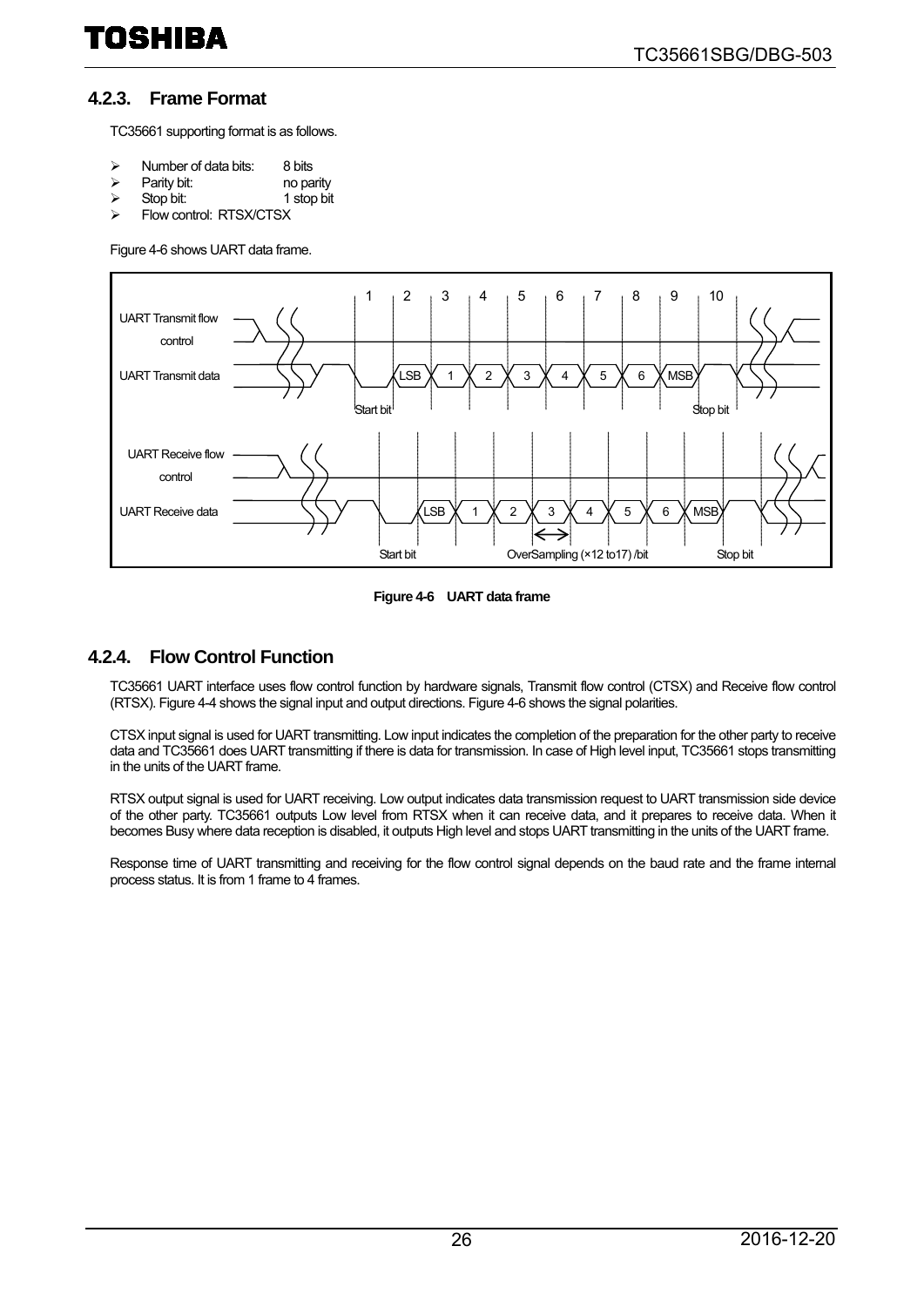#### <span id="page-26-0"></span>**4.2.5. UART Baud Rate Setting**

TC35661 UART interface has a programmable baud rate setting function. The UART baud rate can be set using the over-sampling number and the dividing ratio according to the following equation. The baud rate generating clock frequency is set to either 39 MHz or 52 MHz. The over-sampling number is set to an integer that ranges from 12 to 17. The dividing ratio is set to an integer that ranges from 1 to 65,535.

*Over SaudRate Generating Clock Frequency*<br>*Over* – *Sampling Number* × *Dividing Ratio* 

<span id="page-26-2"></span>[Table 4-1](#page-26-2) shows examples of the target baud rates supported by TC35661. If the other target baud rate is necessary, please contact our representative.

| Target baud rate<br>[bps] | Actual baud rate<br>[bps] | Baud rate generating<br>clock frequency<br>[MHz] | Over-sampling<br>number | Dividing ratio | Deviation<br>[%] |
|---------------------------|---------------------------|--------------------------------------------------|-------------------------|----------------|------------------|
| 115.200                   | 116.071                   | 39                                               | 12                      | 28             | $+0.7564$        |
| 921,600                   | 928,571                   | 39                                               | 14                      | 3              | $+0.7564$        |
| 2,764,800                 | 2,785,714                 | 39                                               | 14                      |                | $+0.7564$        |

**Table 4-1 UART Baud rate setting**

#### <span id="page-26-1"></span>**4.2.6. Error Detection Function**

TC35661 UART interface has 3 kinds of error detection functions.

- $\triangleright$  Receiver timeout error<br> $\triangleright$  Receiver overrun error
- $\triangleright$  Receiver overrun error<br> $\triangleright$  Receiver frame error
- Receiver frame error

Receiver timeout error judges as an error if the interval between reception frames counted by TC35661 internal timer is equal to or greater than a predetermined time

Receiver overrun error judges as an error if UART reception frame buffer in TC35661 overflows. When data transfer is done according to the flow control in Section 4.2.4, the overflow does not occur.

Receiver frame error judges as an error if a frame unit is not recognized. If "0" is detected as Stop bit field after Start bit detection, it is considered that the frame organization fails.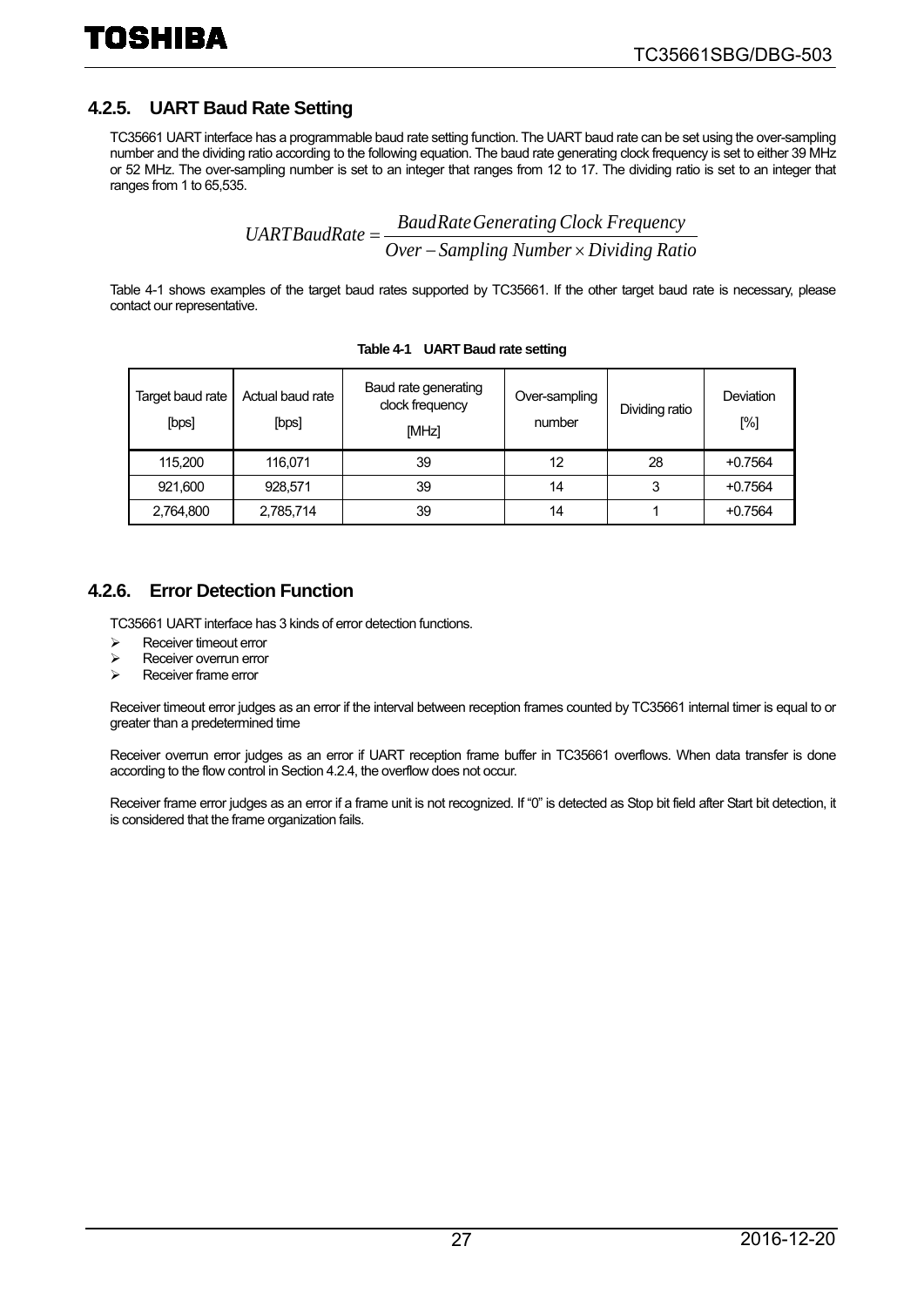#### <span id="page-27-0"></span>**4.3. Audio CODEC Digital Interface**

About enabling or disabling this function, it depends on ROM version. Please see the firmware data sheet.

#### <span id="page-27-1"></span>**4.3.1. Features**

TC35661 has the following main features for an audio CODEC digital interface.

- ia → Deperation voltage: 3.3 V or 1.8 V<br>
⇒ Data format: 20 Deta format: 4. A-law, μ-law, ε  $\triangleright$  Data format:  $\triangleright$  Data format:  $\triangleright$  A-law,  $\mu$ -law, and Linear PCM<br> $\triangleright$  Frame format:  $\blacksquare$  $\triangleright$  Frame format:  $\triangleright$  MSB left-justified,  $I^2S$ , and PCM digital Frame frequency: 8 kHz and 16 kHz → Data length: 2002 Contract and 16-bit and 16-bit and 16-bit and 16-bit and 16-bit and Slave → Bit clock function: Master and Slave<br>
→ Data sampling edge: Sampling and fall edges
	-
	- > Data sampling edge: <br>
	> Frame synchronization signal polarity: High-active and Low-active Frame synchronization signal polarity:
	- Built-in CODEC:
		- CVSD (Continuous variable slope delta modulation)
		- PCM (Pulse code modulation)

TC35661 transmits and receives audio data through the audio CODEC digital interface.

The pins in the audio CODEC digital interface are multiplexed with GPIO pins. After release of the reset, TC35661 firmware sets the interface function to the related GPIO pins in Boot procedure.

This interface does not share a power supply pin with the other hardware interface so it is able to use its own voltage.

#### <span id="page-27-2"></span>**4.3.2. Connection Examples**

This CODEC digital interface can be connected to a CODEC IC and a DSP (Digital signal processor) using the same digital interface. [Figure 4-7](#page-27-3) through [Figure 4-9](#page-28-0) show connection examples for each operation mode. The selection of Master mode or Slave mode is done at the configuration setting. When this IC operates in Slave mode, the master is the device which has the bit clock and control function of the frame synchronization signal.

[Figure 4-10](#page-28-1) shows a sequence of the assignment of the CODEC function to the related GPIO pins.



**Figure 4-7 CODEC connection example (TC35661 is Master.)**

<span id="page-27-3"></span>

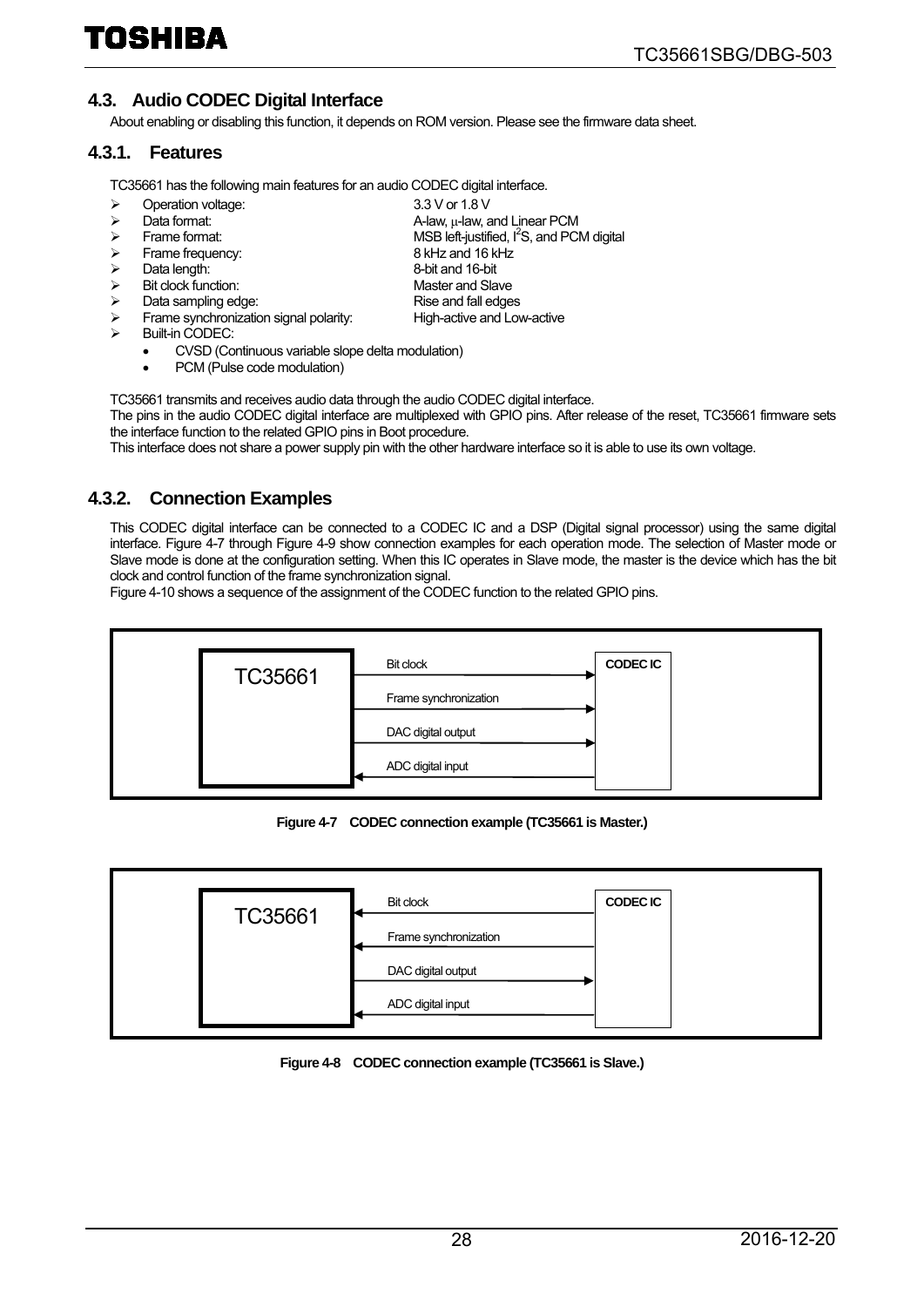

**Figure 4-9 CODEC connection example (TC35661 and CODEC are Slaves.)**

<span id="page-28-0"></span>

<span id="page-28-1"></span>**Figure 4-10 Assignment of CODEC interface function**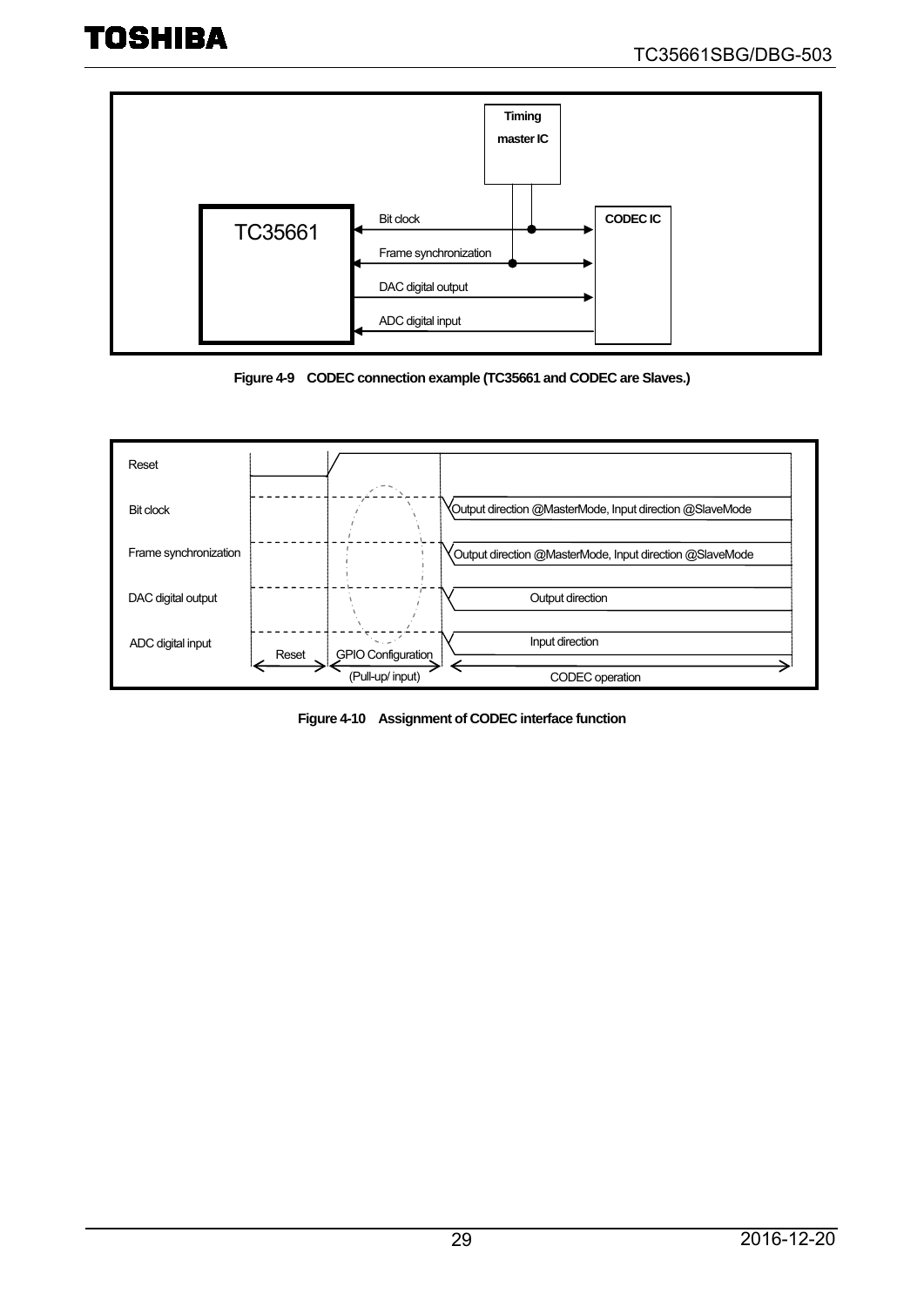#### <span id="page-29-0"></span>**4.3.3. Frame Format**

There are several frame formats for a CODEC digital interface. TC35661 supports one of the most popular frame formats.

- > MSB left-justified
- $\triangleright$  MSB right-justified
- $\triangleright$   $I^2S$
- $\triangleright$  PCM digital short frame
- $\triangleright$  PCM digital long frame

The following data lengths are supported.

- $\geq$  8 bits
- $\geq$  16 bits

[Figure 4-11](#page-29-1) throug[h Figure 4-15](#page-31-0) show the frame formats of the audio CODEC digital interface.

Note that if monaural data are handled using MSB left-justified format and I<sup>2</sup>S format, either left channel or right channel always has the dummy data that can be all-0 data, all-1 data or previously transferred data.



<span id="page-29-1"></span>**Figure 4-11 MSB left-justified format**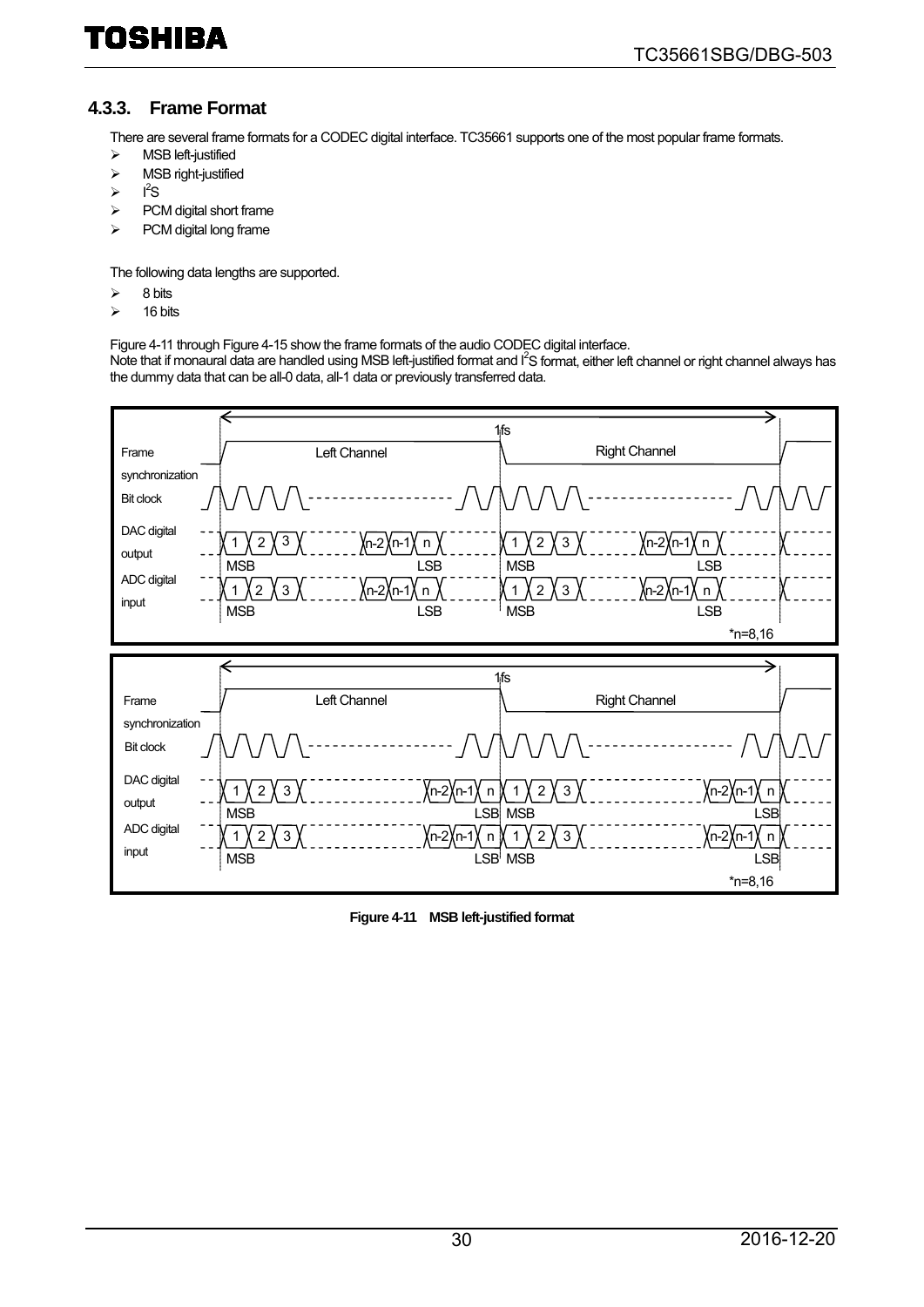#### TC35661SBG/DBG-503



**Figure 4-12 MSB right-justified format**



**Figure 4-13 I<sup>2</sup>S format**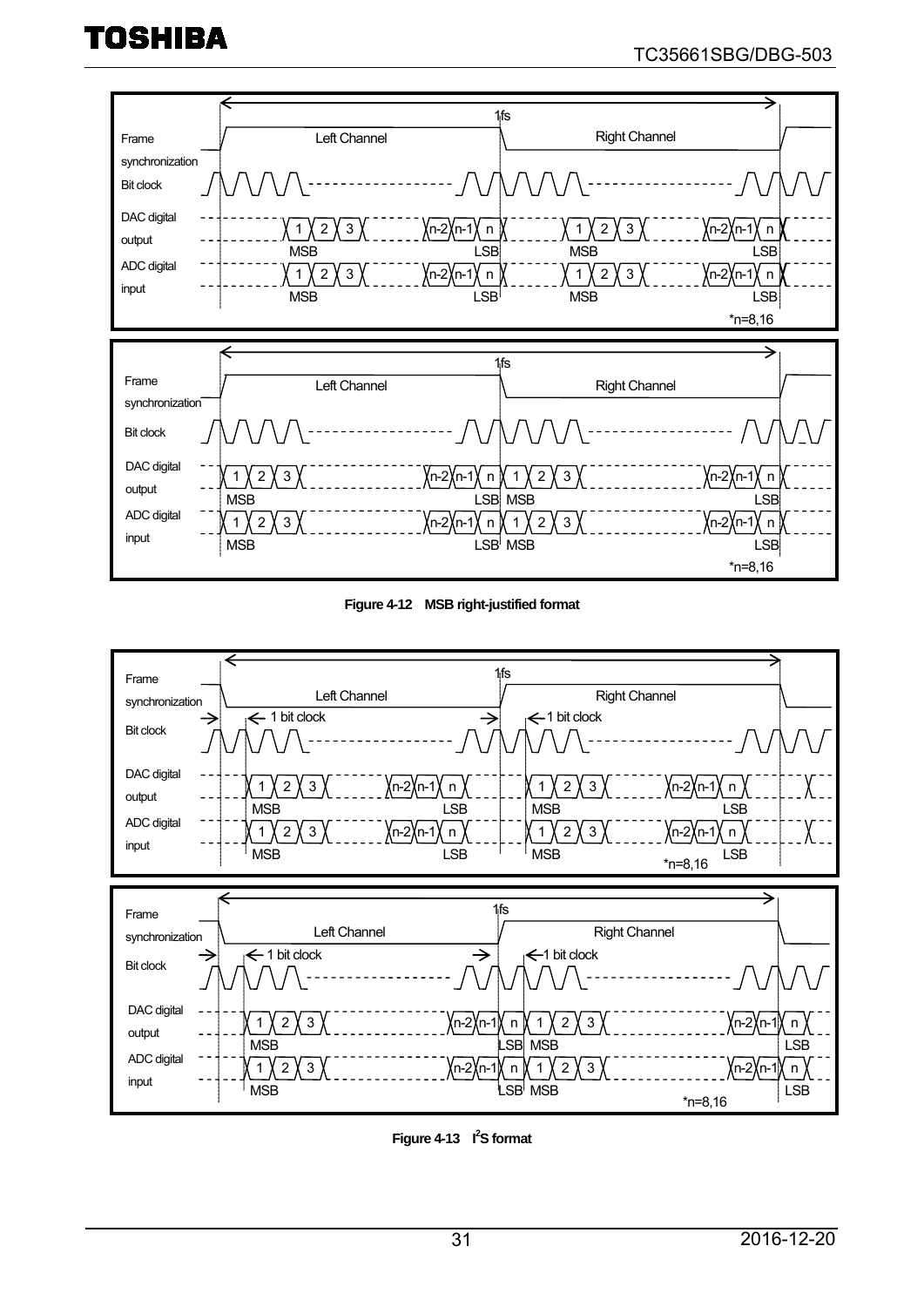





<span id="page-31-0"></span>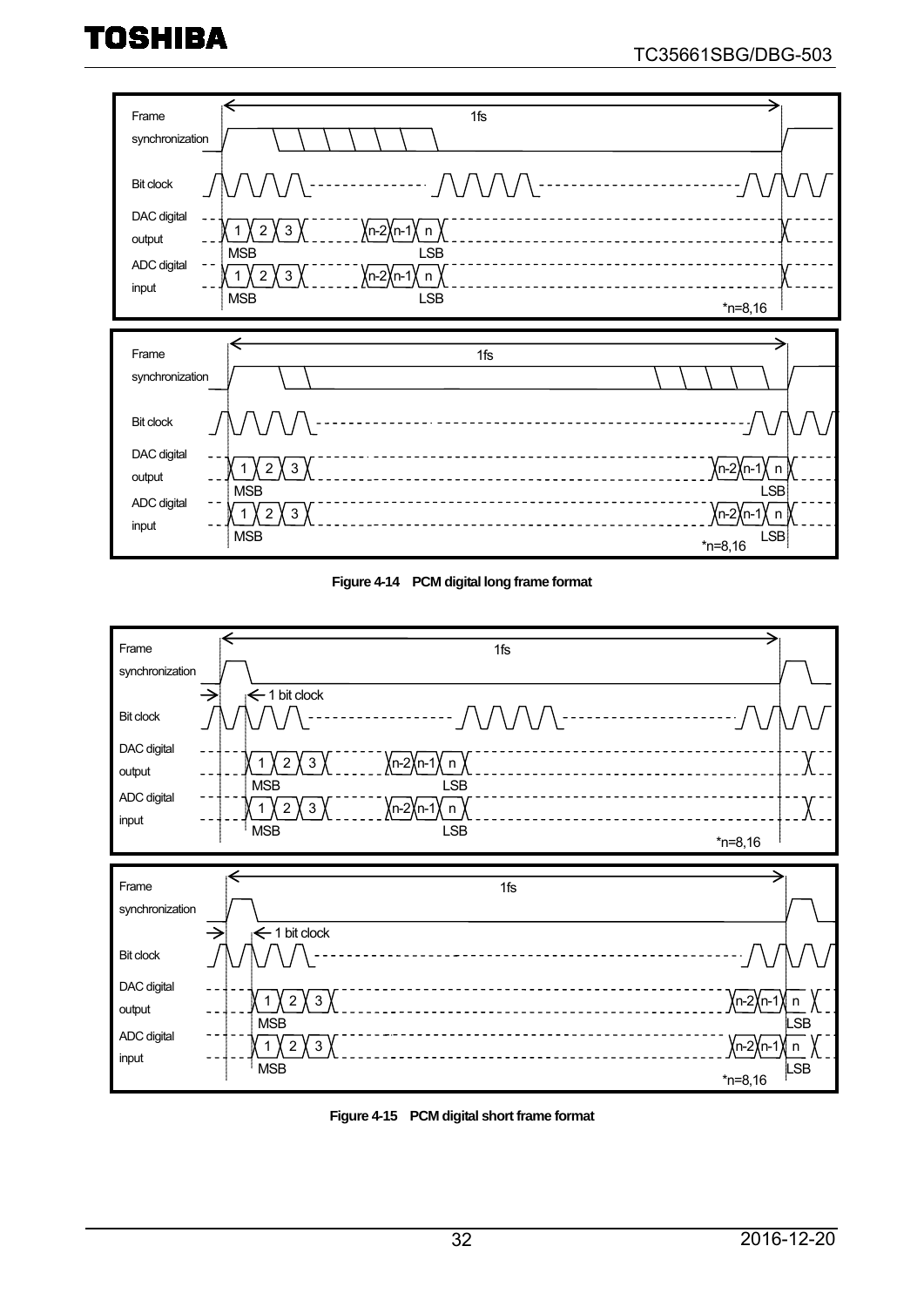### <span id="page-32-0"></span>**4.3.4. Programmable Polarity Changing**

The audio CODEC digital interface can program the change of the polarity of the sampling edge and the polarity of the frame synchronization signal, respectively.

Data transmitting and receiving timings can be configured as shown i[n Figure 4-16.](#page-32-1)  Edge polarity can be settings of two types.

- A: transmission timing @ falling edge, reception sampling @ rising edge<br>
A: transmission timing @ rising edge, reception sampling @ falling edge
- B: transmission timing @ rising edge, reception sampling @ falling edge (default)



<span id="page-32-1"></span>**Figure 4-16 Transmission and reception sampling edges**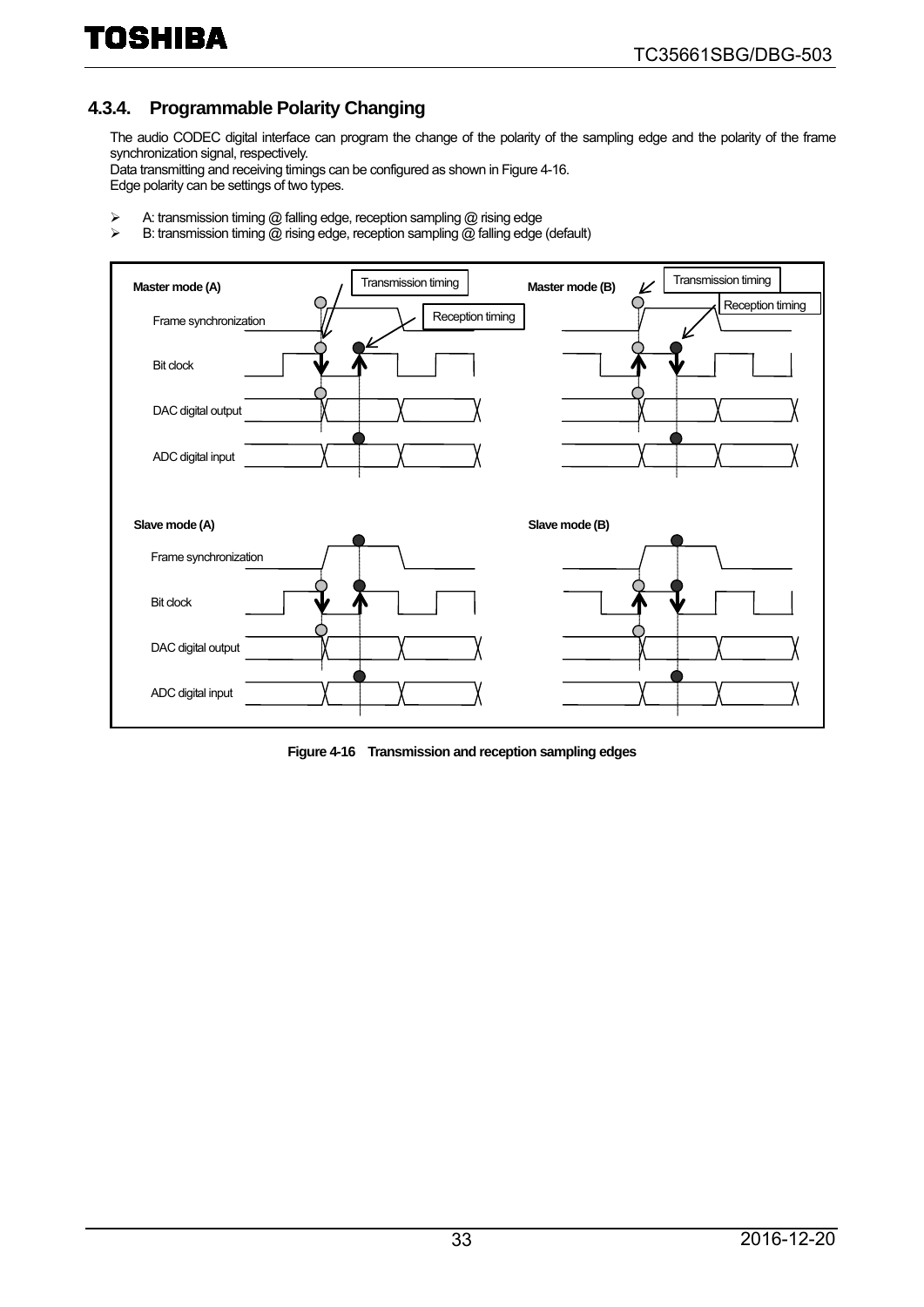[Figure 4-17](#page-33-0) shows the timing chart of the frame synchronization polarity and the data channel. 4 different settings can be done for the frame synchronization polarity and the stereo data L/R swap.<br>  $\triangleright$  A: Frame synchronization signal: Low (Lch)  $\rightarrow$  High (Rch)

- $\triangleright$  A: Frame synchronization signal: Low (Lch)  $\rightarrow$  High (Rch)
- $\triangleright$  B: Frame synchronization signal: High (Lch)  $\rightarrow$  Low (Rch) (Default)
- $\geq$  C: Frame synchronization signal: Low (Rch)  $\rightarrow$  High (Lch)  $\geq$  D: Frame synchronization signal: High (Rch)  $\rightarrow$  Low (Lch)
- D: Frame synchronization signal: High  $(Rch) \rightarrow Low (Lch)$

| Setting (A)              |     |     |                        | Setting $(B)$ = Default setting |     |
|--------------------------|-----|-----|------------------------|---------------------------------|-----|
| Frame<br>synchronization | 1fs |     |                        | 1fs                             |     |
| DAC digital output       | Lch | Rch |                        | Lch                             | Rch |
| ADC digital input        | Lch | Rch |                        | Lch                             | Rch |
| Setting (C)              |     |     | Setting <sub>(D)</sub> |                                 |     |
| Frame<br>synchronization | 1fs |     |                        | 1fs                             |     |
| DAC digital output       | Rch | Lch |                        | Rch                             | Lch |
| ADC digital input        | Rch | Lch |                        | Rch                             | Lch |

<span id="page-33-0"></span>**Figure 4-17 Frame synchronization polarity and data channels**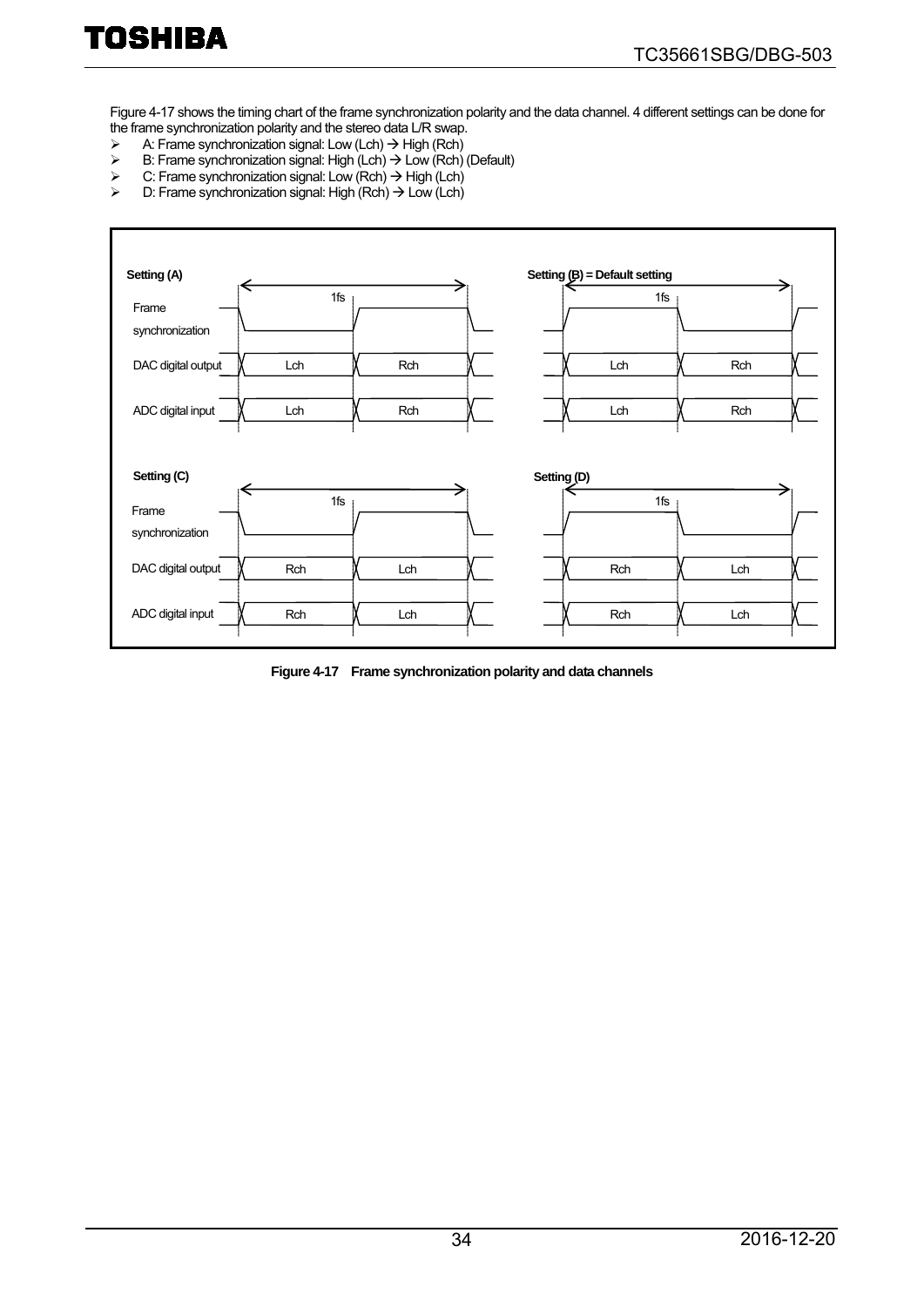#### <span id="page-34-0"></span>**4.3.5. Bit Clock Frequency in Master Mode**

The audio CODEC digital interface has a bit clock and control function of the frame synchronization signal, and has Master mode and Slave mode. This section describes the Master mode.

TC35661 outputs the bit clock and the frame signal when it is a bit clock master device. The frequency of the bit clock is either fixed or switched between two frequencies. This can be done because the bit clock is generated by dividing the internal reference clock of TC35661. The examples of mixed frequencies are shown i[n Figure 4-18](#page-34-1) and [Figure 4-19.T](#page-34-2)he example of a fixed frequency is shown in [Figure 4-20](#page-34-3)

In the bit clock slave mode, the frequency of the bit clock should be a frequency of the integral multiple of the sampling frequency.



#### **Figure 4-18 Bit clock whose frequency is switched (1)**

<span id="page-34-1"></span>![](_page_34_Figure_8.jpeg)

**Figure 4-19 Bit clock whose frequency is switched (2)**

<span id="page-34-2"></span>![](_page_34_Figure_10.jpeg)

<span id="page-34-3"></span>![](_page_34_Figure_11.jpeg)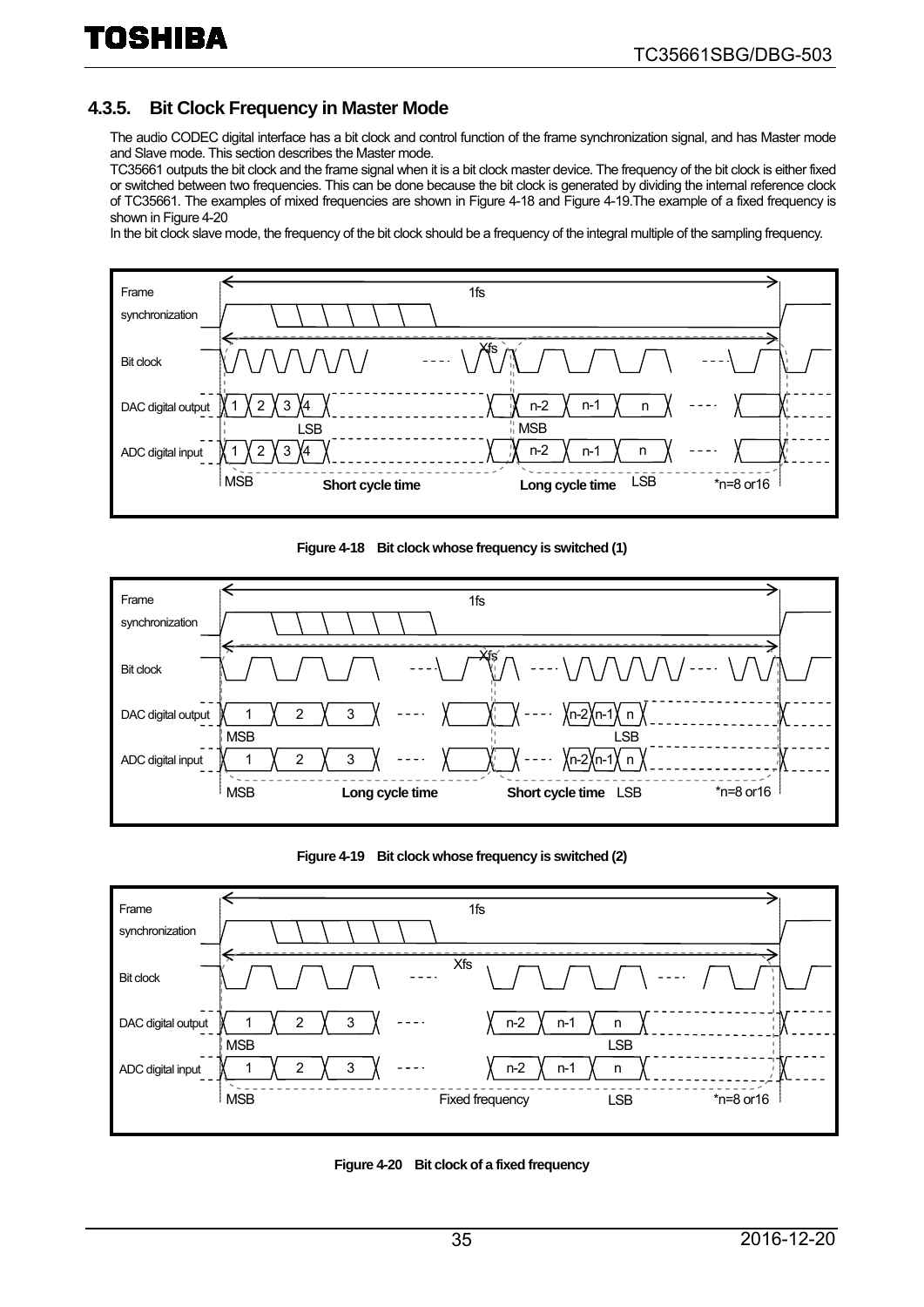<span id="page-35-0"></span>[Table 4-2](#page-35-0) shows examples of the bit clock frequency which can be generated.

| Frame synch<br>frequency<br>[kHz] | Number of Bit<br>clock<br>[FS] | <b>Bit clock</b><br>frequency<br>switching | Bit clock frequency for a<br>short cycle time<br>[kHz] | Bit clock frequency for<br>a long cycle time<br>[kHz] |
|-----------------------------------|--------------------------------|--------------------------------------------|--------------------------------------------------------|-------------------------------------------------------|
| 8                                 | 50                             | <b>No</b>                                  | 400                                                    |                                                       |
|                                   | 52                             |                                            | 416                                                    |                                                       |
|                                   | 100                            |                                            | 800                                                    |                                                       |
|                                   | 130                            |                                            | 1040                                                   |                                                       |
|                                   | 250                            |                                            | 2000                                                   |                                                       |
|                                   | 8                              | Yes                                        | 64.20                                                  | 63.88                                                 |
|                                   | 16                             |                                            | 128.71                                                 | 127.45                                                |
|                                   | 32                             |                                            | 257.43                                                 | 254.90                                                |
|                                   | 64                             |                                            | 520.00                                                 | 500.00                                                |
|                                   | 128                            |                                            | 1040                                                   | 1000.00                                               |
| 16                                | 50                             | No                                         | 800                                                    |                                                       |
|                                   | 130                            |                                            | 2080                                                   |                                                       |
|                                   | 250                            |                                            | 4000                                                   |                                                       |
|                                   | 32                             | Yes                                        | 509.80                                                 | 514.85                                                |
|                                   | 64                             |                                            | 1040                                                   | 1000.00                                               |
|                                   | 128                            |                                            | 2080                                                   | 2000.00                                               |

**Table 4-2 Examples of the generated bit clock frequency**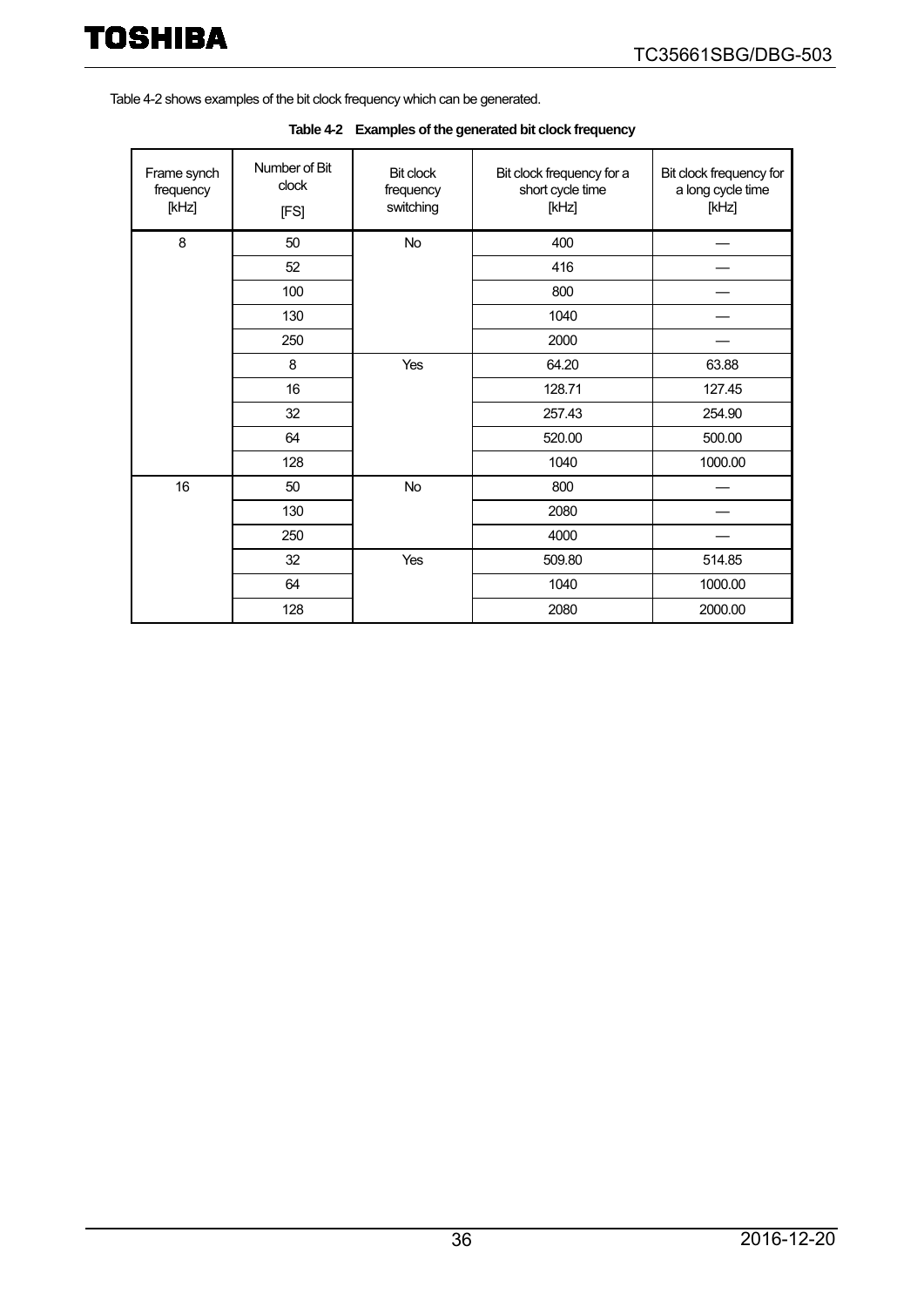#### <span id="page-36-0"></span>**4.4. Serial Memory Interface**

Each supported function depends on ROM version. Please see the firmware data sheet.

#### <span id="page-36-1"></span>**4.4.1. Features**

TC35661 has the following main features for a serial memory interface.

- $\geq$  Operation voltage: 3.3 V or 1.8 V<br>Supports two formats (One of either SPI interface or  $1^2$ C bus interface  $\triangleright$  Supports two formats (One of either SPI interface or  $I^2C$  bus interface should be selected.)
	- $\checkmark$  SPI interface

| SPI interface                  |                                                  |
|--------------------------------|--------------------------------------------------|
| Chip select:                   | 2 channels                                       |
| Chip select polarity:          | High-active or Low-active, selectable            |
| Serial clock master function:  | Selectable clock polarity and phase              |
|                                | (One is selected from among 4 cases.)            |
| Serial clock frequency:        | 76.47 kHz to 19.5 MHz (CPU: 39 MHz)              |
| Serial data transfer mode:     | <b>MSB-first and LSB-first</b>                   |
| I <sup>2</sup> C bus interface |                                                  |
| Serial clock master operation  |                                                  |
| Serial clock frequency:        | Standard mode (100 kHz or less)                  |
|                                | Fast mode (400 kHz or less)                      |
| Output mode:                   | Open-drain output and CMOS output                |
| Device address format:         | 7-bit address (10-bit address is not supported.) |
|                                |                                                  |

#### <span id="page-36-2"></span>**4.4.2. Connection Example**

A serial EEPROM and a serial Flash-ROM are connected to TC35661 using the serial memory interface. The interface frame format can be either I<sup>2</sup>C bus or SPI format. SPI format can be used as a control interface for some voice CODEC devices, too.

[Figure 4-21](#page-36-3) shows a connection example of a serial EEPROM using  $I^2C$  bus interface of the open-drain mode. Each external pull-up resistor (Rext) is necessary for both the serial clock line and the serial data line.

[Figure 4-22](#page-37-0) shows another connection example where I<sup>2</sup>C bus is in the CMOS output mode. Only the serial data line needs Rext because this line can be driven by neither TC35661 nor the serial EEPROM.

![](_page_36_Figure_14.jpeg)

<span id="page-36-3"></span>Figure 4-21 Connection example for serial EEPROM with I<sup>2</sup>C-bus interface (Open-drain output)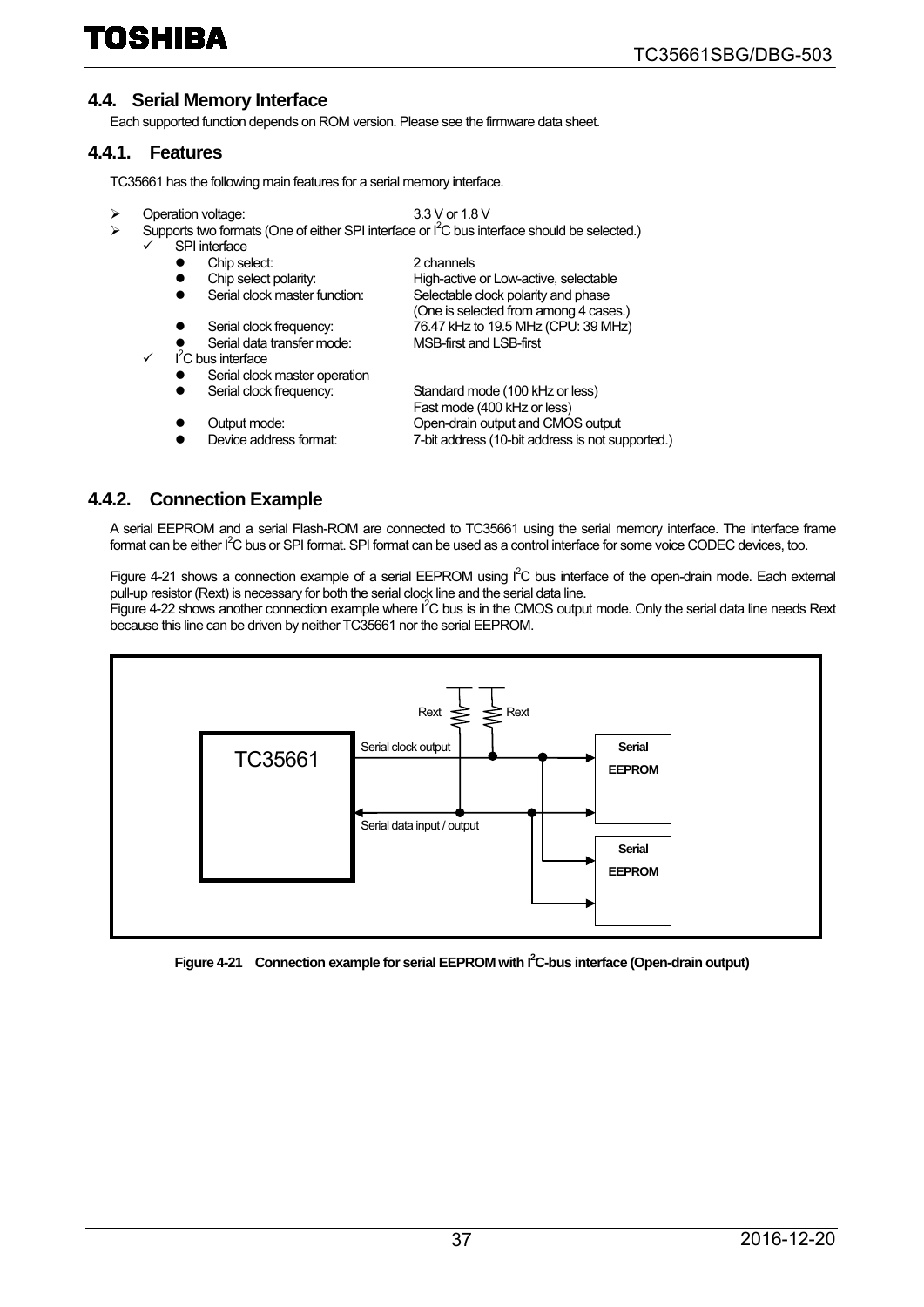![](_page_37_Figure_2.jpeg)

Figure 4-22 Connection example for serial EEPROM with I<sup>2</sup>C-bus interface (CMOS output)

#### <span id="page-37-0"></span>TC35661 has 2 Chip select ports for SPI interface.

[Figure 4-23](#page-37-1) shows a connection example, where both a serial Flash-ROM and a voice CODEC chip are connected to TC35661. [Figure 4-24](#page-38-0) shows another connection example, where two serial Flash-ROM's are connected to TC35661.

![](_page_37_Figure_6.jpeg)

<span id="page-37-1"></span>**Figure 4-23 Connection example for serial Flash-ROM and CODEC using SPI interface**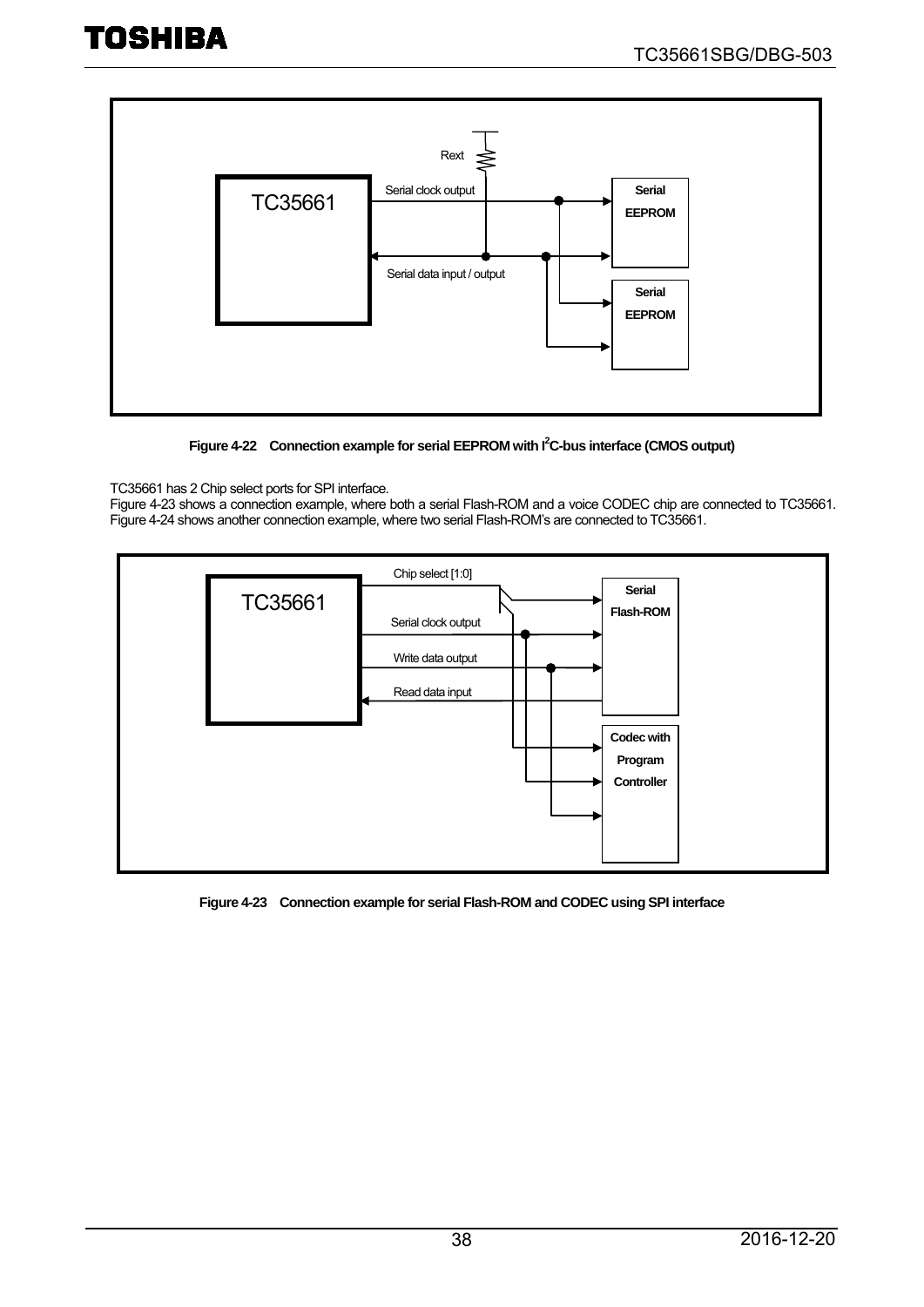![](_page_38_Figure_2.jpeg)

**Figure 4-24 Connection example for two serial Flash-ROM's with SPI interface**

<span id="page-38-0"></span>Note: Some connections may need pull-up resistors on the data lines.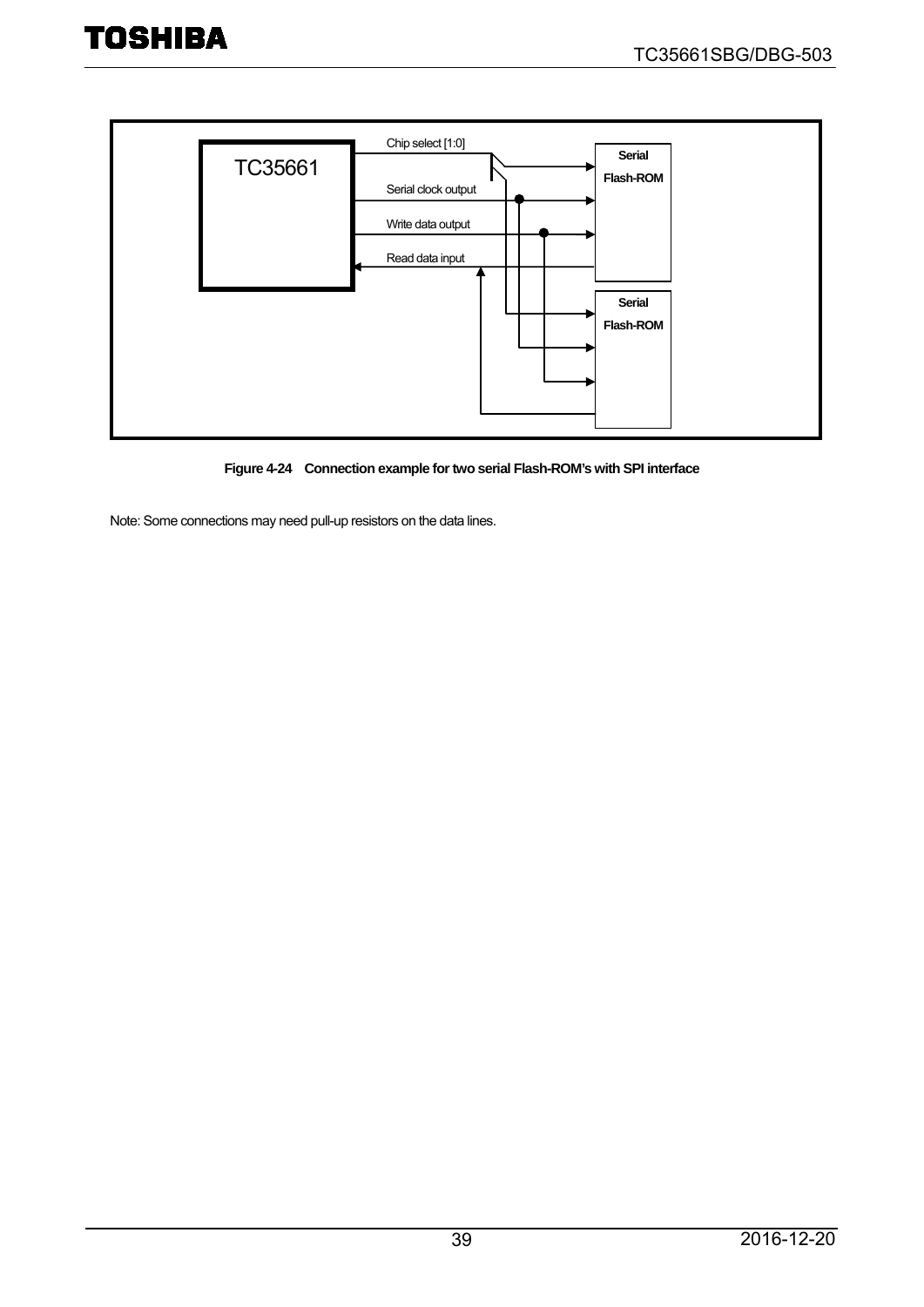#### <span id="page-39-0"></span>**4.4.3. Selection of External Pull-up Resistor Value for I2 C Bus Interface**

TOSHIBA

The external pull-up resistor value needs to be selected by the following equations in case of  $I^2C$  bus interface. Its maximum value is defined by the equation (1) in which t<sub>r</sub> is a rise time of the serial clock and data, and C<sub>b</sub> is I<sup>2</sup>C bus capacity. Its minimum value is defined by the equation (2) in which  $V_{dd}$  is a supply voltage for TC35661,  $V_{dd}$  max is the maximum value of the low level output voltage, and I<sub>ol</sub> is the low level output current.

Please select the value of the pull-up resistor in the range of the minimum value and the maximum value.

$$
R_{\text{ext\_max}} = \frac{t_r}{0.8473 \times C_b}
$$
 (1)  

$$
R_{\text{ext\_min}} = \frac{V_{dd} - V_{ol}}{I_{ol}}
$$
 (2)

<span id="page-39-1"></span>TC35661 supports I<sup>2</sup>C bus standard mode (100 kHz or less) and I<sup>2</sup>C bus fast mode (400 kHz or less). The rise time t<sub>r</sub> is 1000 ns for the standard mode and it is 300 ns for the fast mode. Cb value depends on a PCB and implementation on the board[. Table 4-3 a](#page-39-1)nd [Table 4-4](#page-39-2) show examples when  $I^2C$  bus capacity is 20 pF.

| $I2C$ bus frequency    |                      | 100 kHz or less |   |      |                |      |      |      |      |
|------------------------|----------------------|-----------------|---|------|----------------|------|------|------|------|
| tr[ns]                 |                      | 1000            |   |      |                |      |      |      |      |
| $Cb$ [pF]              |                      | 20              |   |      |                |      |      |      |      |
| Vdd [V]                | 1.8                  |                 |   | 3.0  |                |      | 3.3  |      |      |
| Vol_max [V]            |                      | 0.3             |   | 0.4  |                |      | 0.4  |      |      |
| lol [mA]               | 1                    | $\overline{2}$  | 4 | 1    | $\overline{2}$ | 4    | 1    | 2    | 4    |
| Rext min $[k\Omega]$   | 0.75<br>0.38<br>1.50 |                 |   | 2.60 | 1.30           | 0.65 | 2.90 | 1.45 | 0.73 |
| Rext_max [ $k\Omega$ ] | 59.01                |                 |   |      |                |      |      |      |      |

Table 4-3 External pull-up resistor value for  $I^2C$  standard mode (Cb = 20 pF)

**Table 4-4 External pull-up resistor value for I2 C fast mode (Cb = 20 pF)**

<span id="page-39-2"></span>

| $I2C$ bus frequency  |      | 400 kHz or less |      |      |       |      |      |      |      |
|----------------------|------|-----------------|------|------|-------|------|------|------|------|
| tr[ns]               |      |                 |      |      | 300   |      |      |      |      |
| Cb [pF]              |      | 20              |      |      |       |      |      |      |      |
| Vdd M                | 1.8  |                 |      | 3.0  |       |      | 3.3  |      |      |
| Vol max [V]          |      | 0.3             |      | 0.4  |       |      | 0.4  |      |      |
| lol [mA]             |      | 2               | 4    | 1    | 2     | 4    | 1    | 2    | 4    |
| Rext min $[k\Omega]$ | 1.50 | 0.75            | 0.38 | 2.60 | 1.30  | 0.65 | 2.90 | 1.45 | 0.73 |
| Rext max $[k\Omega]$ |      |                 |      |      | 17.70 |      |      |      |      |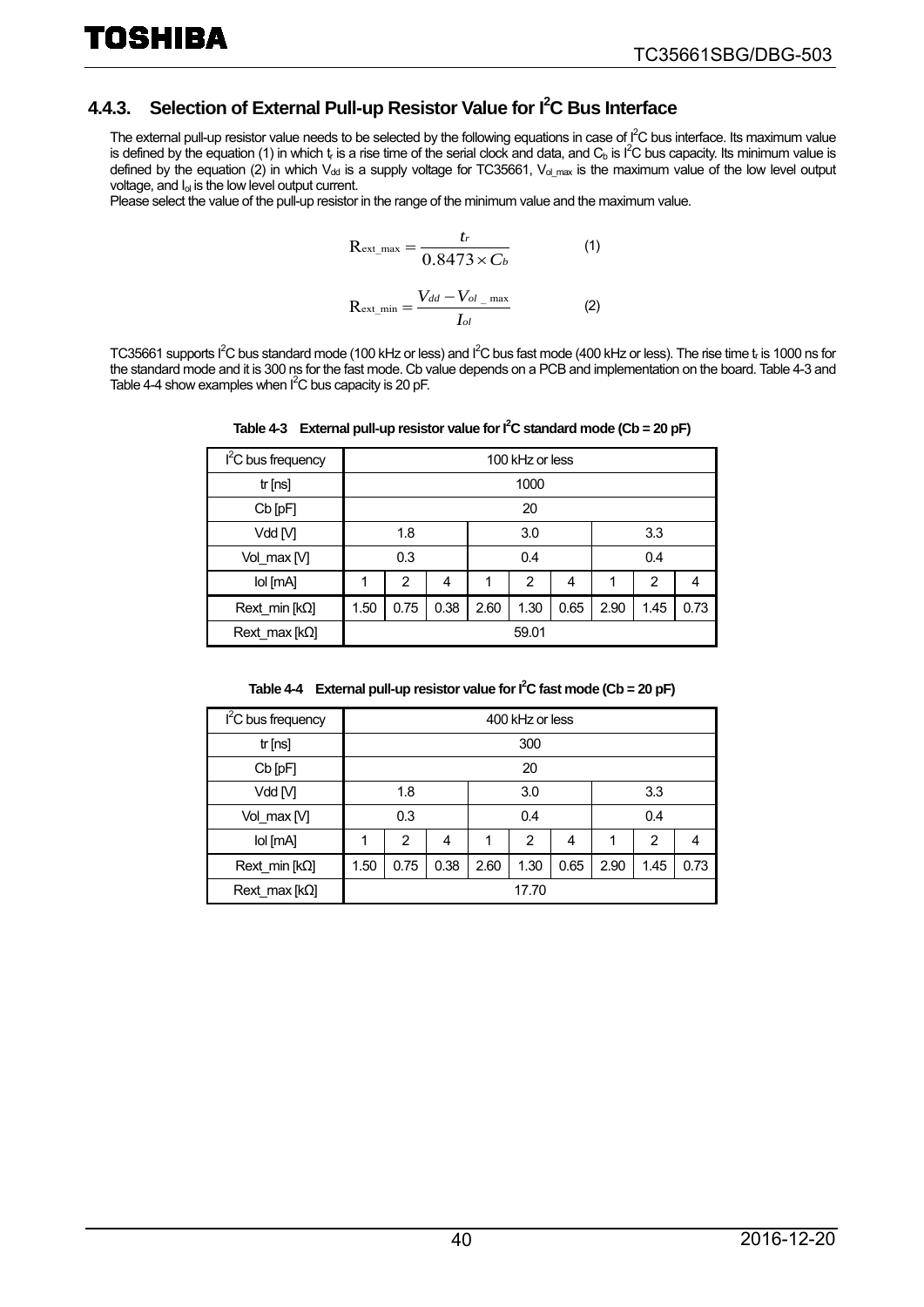#### <span id="page-40-0"></span>**4.4.4. Frame Format**

There are several frame formats of the serial memory interface. TC35661 supports SPI and I<sup>2</sup>C frame formats. These interfaces cannot be used simultaneously. Please select one appropriate interface.

When using SPI format serial memory, TC35661 sends a command identification code ( $C_k$  to C0) and an address ( $A_m$  to A0) in turn. For example, in the case of a read command [\(Figure 4-25\)](#page-40-1), the serial memory transmits the byte data (a read data) specified by the address. TC35661 continues to assert Chip select until the read data amount reaches the expected byte count. In the case of a programming command [\(Figure 4-26\)](#page-40-2), TC35661 continues to assert Chip select and transmits write byte data until the amount reaches the expected byte count.

The command identification code system and the address bit width will need to match the specifications of the serial memory to be used.

![](_page_40_Figure_6.jpeg)

**Figure 4-25 SPI format (Serial memory, read command)** 

<span id="page-40-1"></span>![](_page_40_Figure_8.jpeg)

<span id="page-40-2"></span>**Figure 4-26 SPI format (Serial memory, programming command)**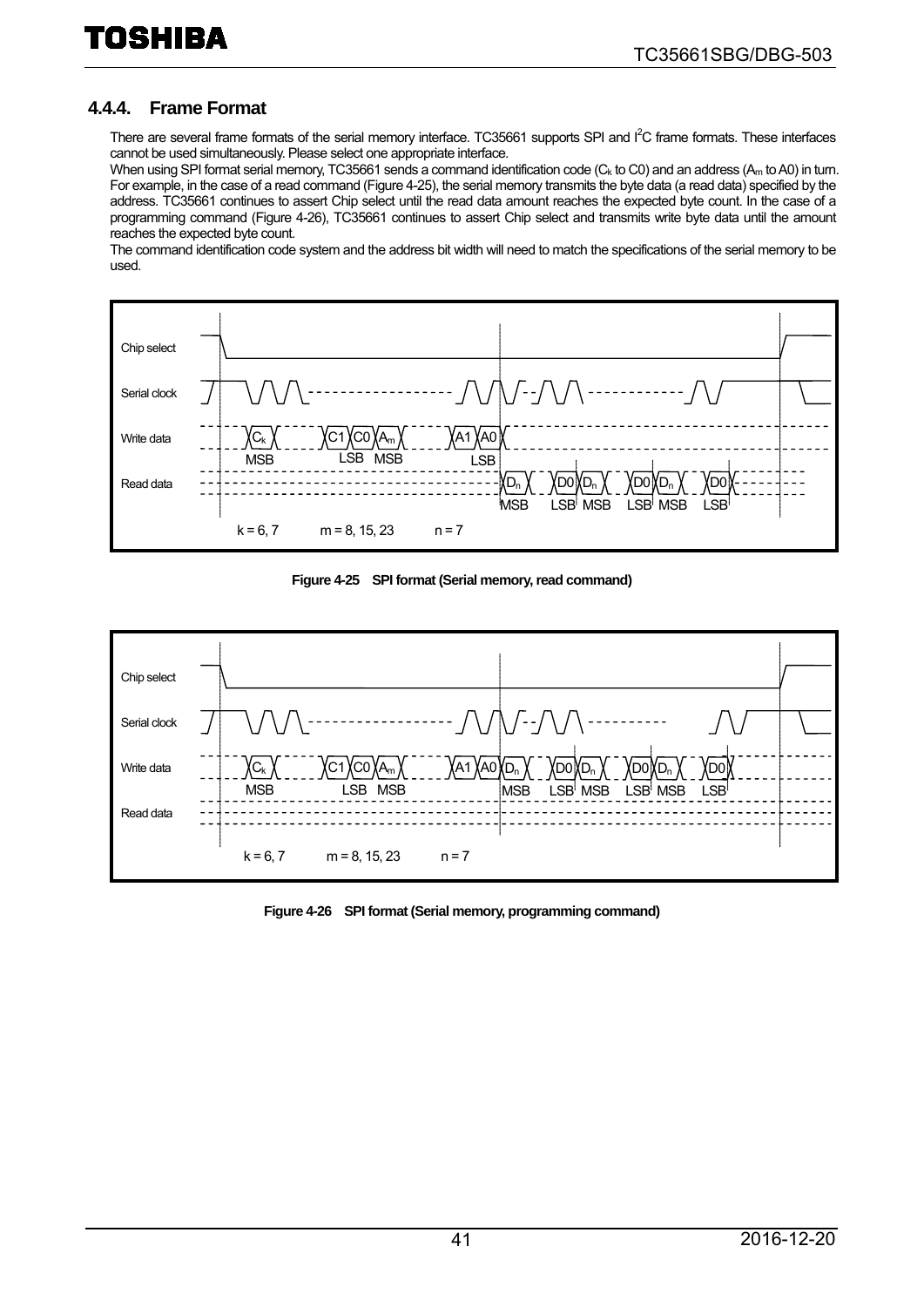When using I<sup>2</sup>C format serial memory, TC35661 generates Start condition at first. Then It sends a device identification address (7 bits: [A6: A0]) and the first byte address of the access memory ([B7: B0]) to follow a read or write command bit. Any data in  $I^2C$  is transferred as MSB first. The value of the device identification address and how to specify the byte address are determined depending on the device to be connected, so they will need to match.

In case of read, TC35661 will return an acknowledgment bit (ACK: Acknowledge) or a reception denial bit (NACK: Not acknowledge) to the serial memory each time at 1 byte reception.

In case of write, TC35661 receives ACK or NACK from the serial memory each time at 1 byte transmission.

Multi-byte, not limited to 1 byte, is able to be handled continuously. TC35661 generates Stop condition after read or write of all bytes has been completed.

[Figure 4-27](#page-41-0) shows the case of 2-byte data read. [Figure 4-28](#page-41-1) shows the case of 2-byte data write. The gray signals and signal names are the output from the serial memory in those figures. In the read mode, TC35661 returns NACK after it receives the last byte data, which notifies the serial memory of the completion of the read.

![](_page_41_Figure_7.jpeg)

Figure 4-27 <sup>2</sup>C format (Serial memory, read)

<span id="page-41-1"></span><span id="page-41-0"></span>![](_page_41_Figure_9.jpeg)

Figure 4-28 <sup>2</sup><sup>2</sup>C format (Serial memory, write)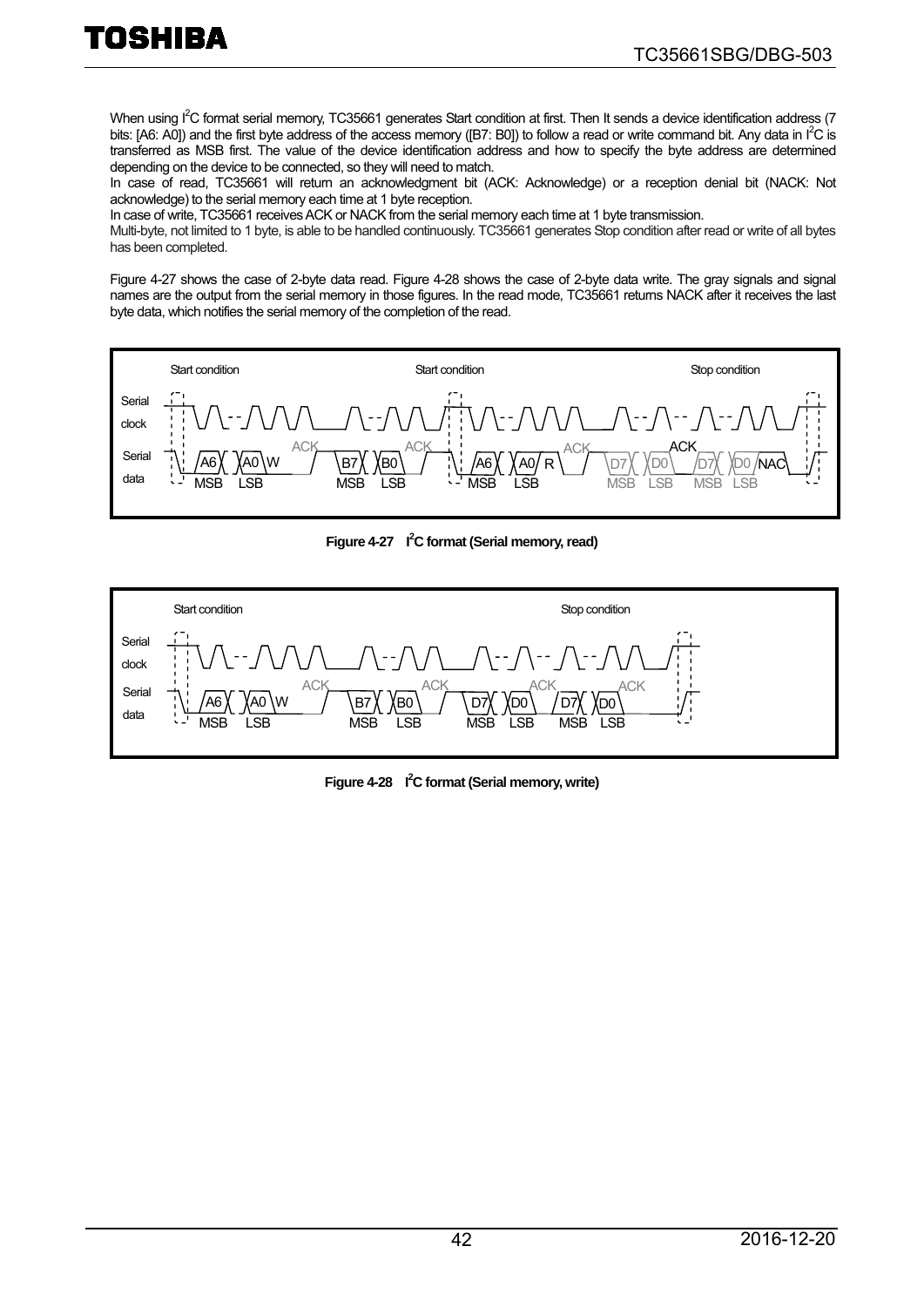When connecting the CODEC IC whose control interface is SPI interface, a specified address, the read or write type and so on are transmitted in the first 8 bits (X7 to X0). Please refer to each CODEC IC document for its format[. Figure 4-29](#page-42-0) shows an example to read a specified address byte data. [Figure 4-30](#page-42-1) shows an example to write data to a specified address. An[d Figure 4-31](#page-42-2) shows an example to write continuously byte data to a specified address and the following addresses.

![](_page_42_Figure_3.jpeg)

**Figure 4-29 SPI format (CODEC IC, single byte read)**

<span id="page-42-0"></span>![](_page_42_Figure_5.jpeg)

**Figure 4-30 SPI format (CODEC IC, single byte write)**

<span id="page-42-1"></span>![](_page_42_Figure_7.jpeg)

<span id="page-42-2"></span>![](_page_42_Figure_8.jpeg)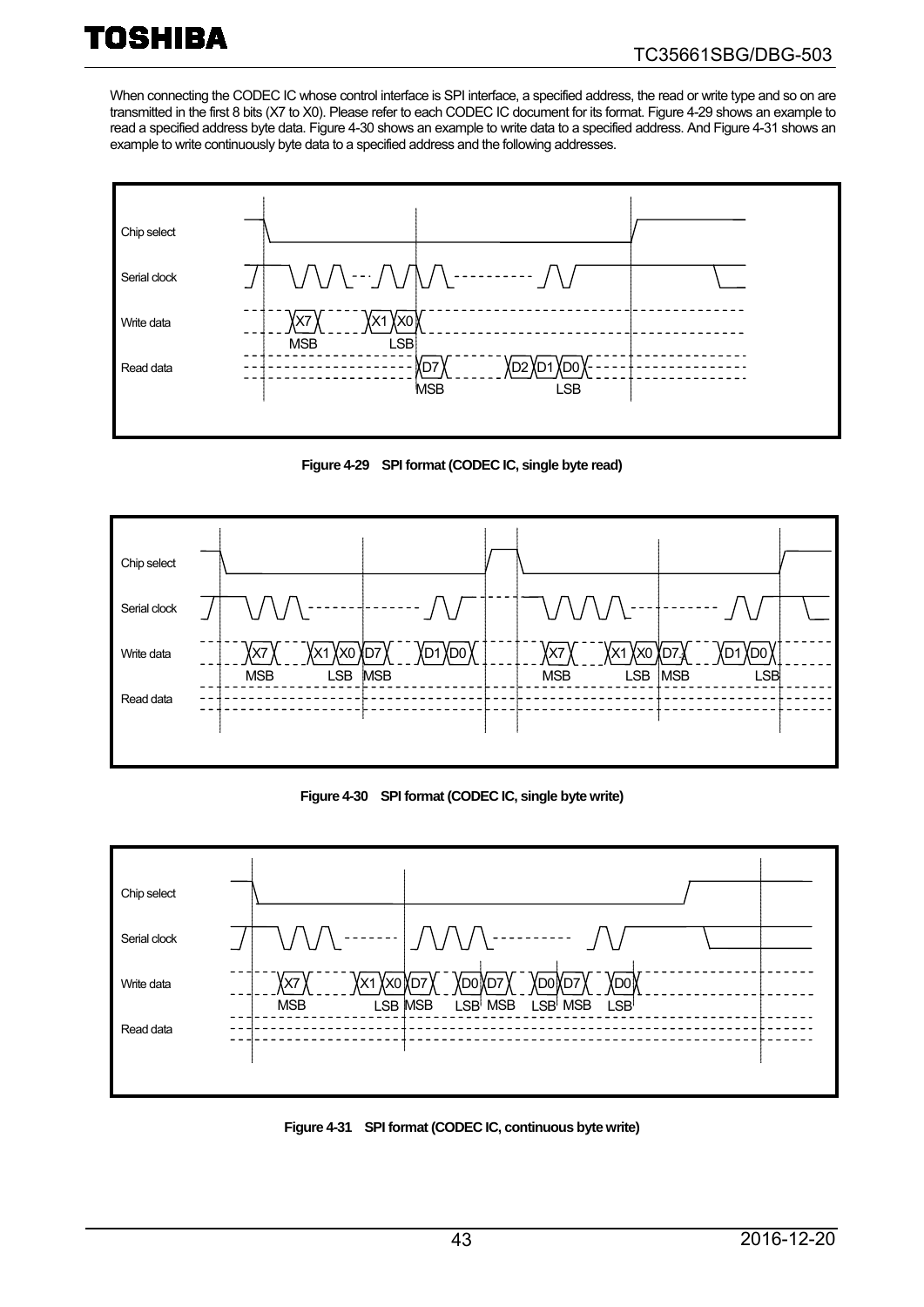#### <span id="page-43-0"></span>**4.5. Wi-Fi Co-existence Interface**

About enabling or disabling this function, it depends on ROM version. Please see the firmware data sheet.

#### <span id="page-43-1"></span>**4.5.1. Features**

TC35661 has a Wi-Fi co-existence interface. TC35661 can co-operate with the Wi-Fi IC which uses 2.4-GHz band in the same box and is connected by dedicated control lines to prevent from mutual interference. This interface has the following features:

- 
- > Operation voltage: 3.3 V or 1.8 V<br>> Mode: 2-wire. 3-wire. 2-wire, 3-wire, and 4-wire

#### <span id="page-43-2"></span>**4.5.2. Connection Example**

The connection examples are shown i[n Figure 4-32,](#page-43-3) [Figure 4-33,](#page-43-4) an[d Figure 4-34.](#page-43-5) 

![](_page_43_Figure_10.jpeg)

**Figure 4-32 Connection example of 2-wire**

<span id="page-43-3"></span>![](_page_43_Figure_12.jpeg)

**Figure 4-33 Connection example of 3-wire**

<span id="page-43-5"></span><span id="page-43-4"></span>![](_page_43_Figure_14.jpeg)

**Figure 4-34 Connection example of 4-wire**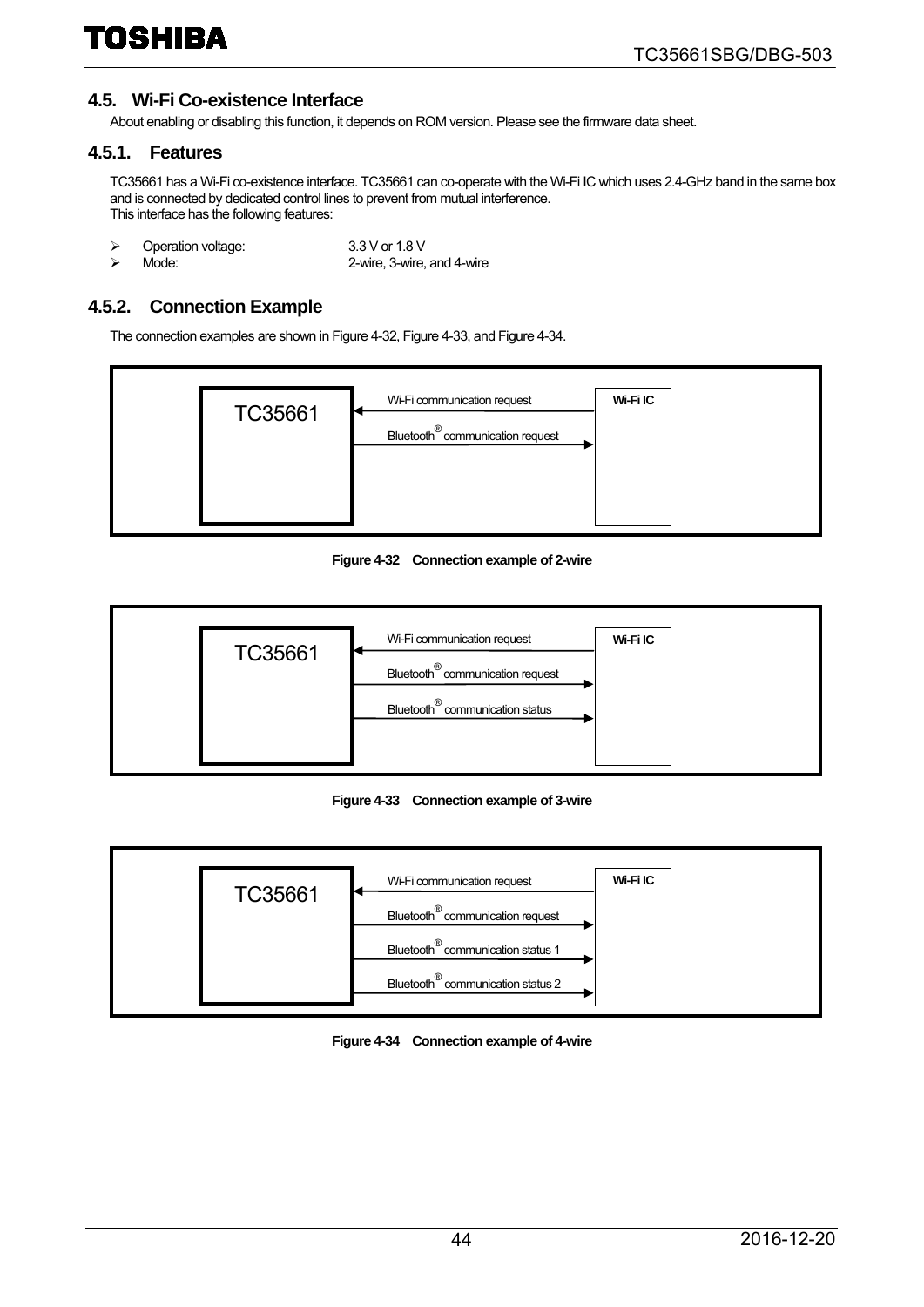#### <span id="page-44-0"></span>**4.6. Reference Clock Interface**

#### <span id="page-44-1"></span>**4.6.1. Features**

TC35661 has the following features for the reference clock interface.<br>
> Type: Able to connect to a crystal oscillator

- 
- Type: Able to connect to a crystal oscillator or TCXO<br>Clock frequency: 26 MHz (The frequency uncertainty should  $\triangleright$  Clock frequency: 26 MHz (The frequency uncertainty should be 20 ppm or less in the range of the operation temperature.)

The crystal oscillator should be connected between XOIN pin and XOOUT pin. TC35661 has an internal feed-back resistor between them so that an external feed-back resistor is unnecessary. Please select external capacitors  $(C_{N}$  and  $C_{OUT}$ ) whose capacitance values should match the crystal oscillator specification. Note that the resistor value and the connection of an external output resistor should be selected according to implementation on a PCB with TC35661. In case of an external clock, the input TCXO needs XOIN pin only. Please keep XOOUT pin open.

#### <span id="page-44-2"></span>**4.6.2. Connection Example**

![](_page_44_Figure_10.jpeg)

![](_page_44_Figure_11.jpeg)

#### <span id="page-44-3"></span>**4.6.3. Fine Tuning Function for Cristal Oscillator**

The crystal oscillator circuit has a built-in capacitor array, and the oscillator frequency can be trimmed by a register bit value. The bit value can take 0 to 31.

[Figure 4-36](#page-44-4) shows an example of trimming values using 26-MHz crystal oscillator on one of the Toshiba PCB's.

The trimming characteristics depend on a crystal oscillator, external capacitors, resistors, layout of a PCB, and others.

![](_page_44_Figure_16.jpeg)

<span id="page-44-4"></span>**Figure 4-36 Trimming frequency range example**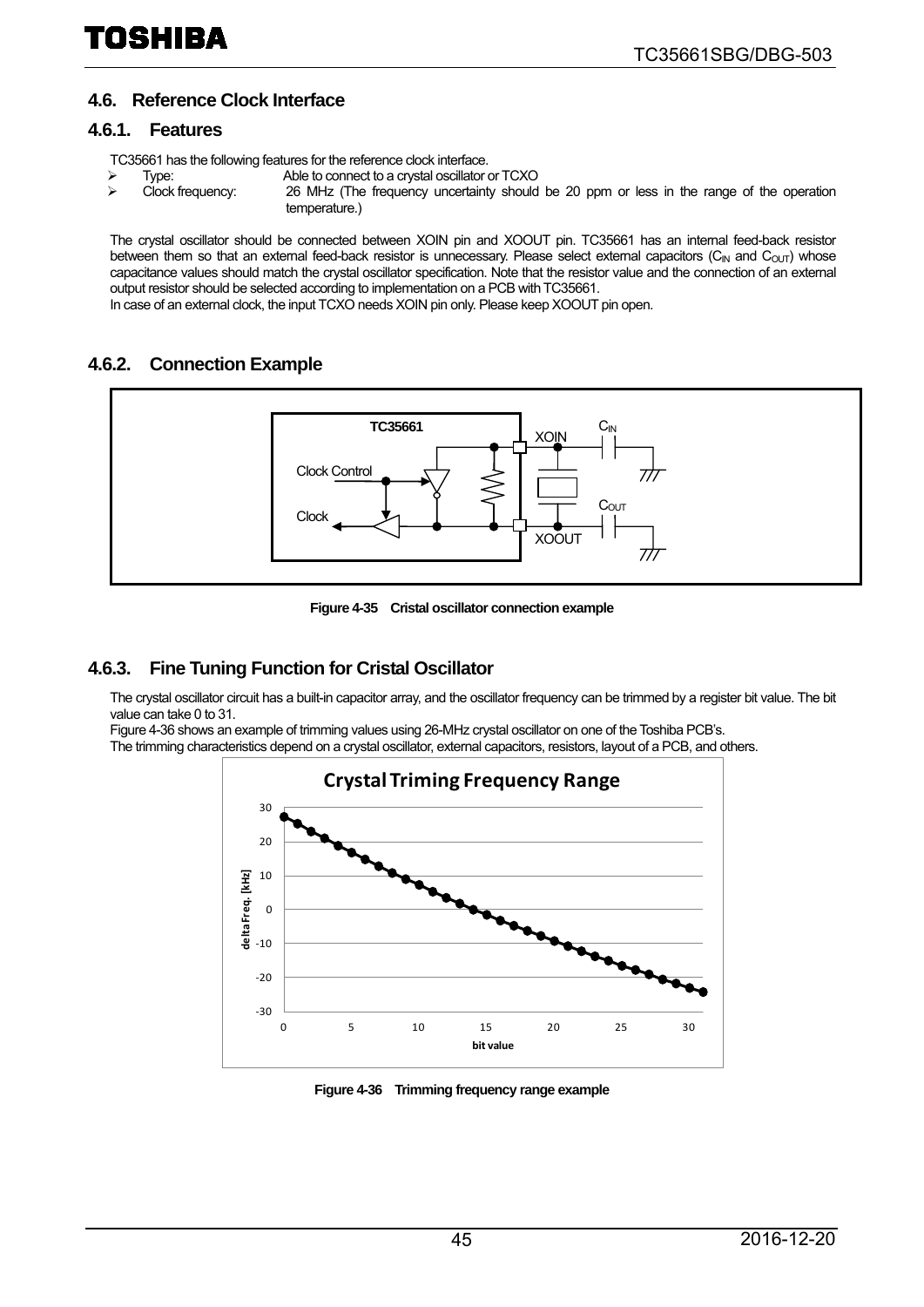#### <span id="page-45-0"></span>**4.7. JTAG Interface**

#### <span id="page-45-1"></span>**4.7.1. Features**

Following shows features of TC35661 JTAG interface.

- $\triangleright$  Operation voltage: 3.3 V or 1.8 V<br> $\triangleright$  ICE interface
- ICE interface
- $\triangleright$  Chip boundary test function

#### <span id="page-45-2"></span>**4.7.2. Connection Example**

[Figure 4-37](#page-45-3) shows an example of the connection between TC35661 and an ICE. For the timing chart of the connection between a JTAG interface and an ICE, refer to the related information produced by ARM.

<span id="page-45-3"></span>![](_page_45_Figure_10.jpeg)

![](_page_45_Figure_11.jpeg)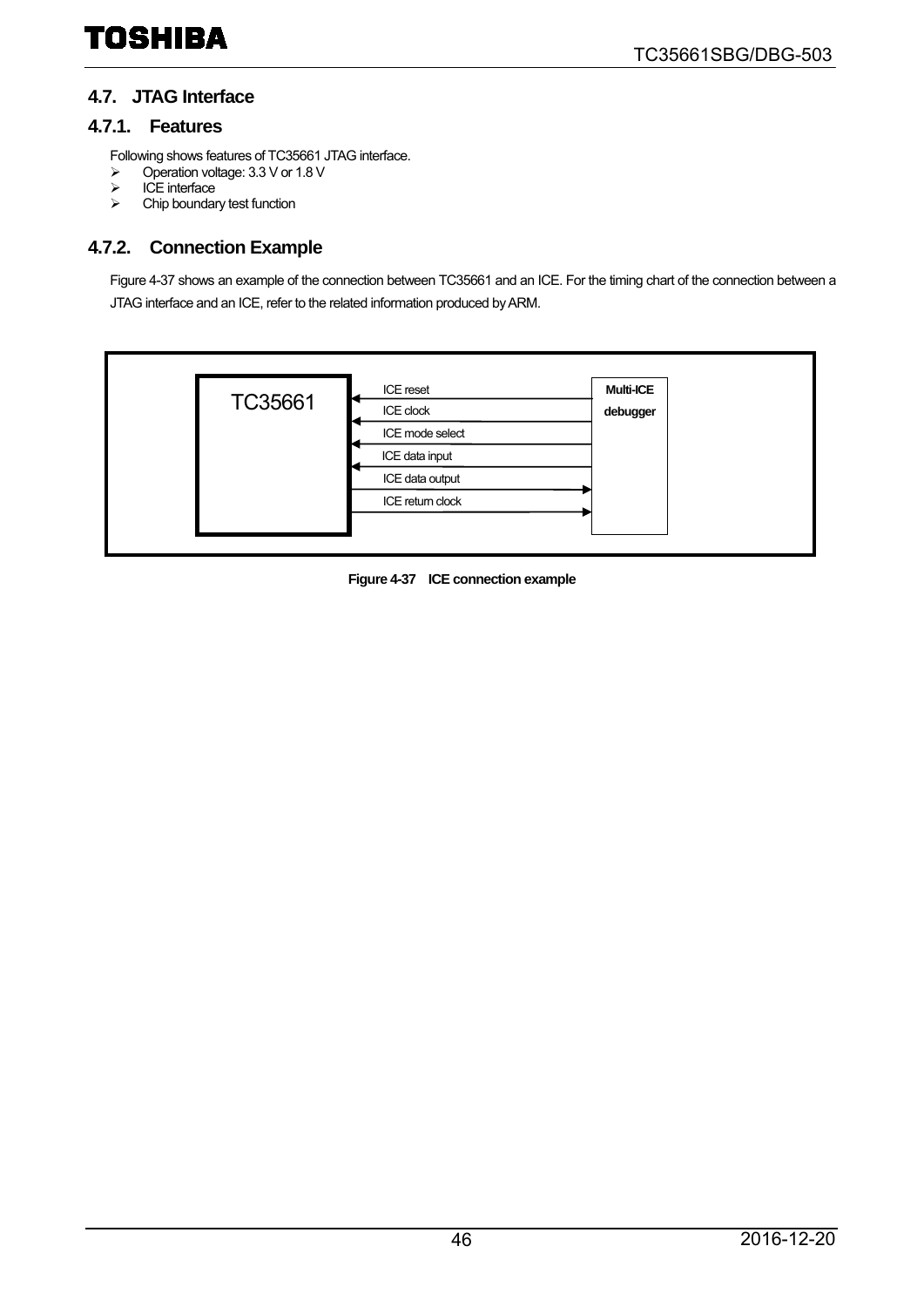#### <span id="page-46-0"></span>**5. Electrical Characteristics**

#### <span id="page-46-1"></span>**5.1. Absolute Maximum Ratings**

The absolute maximum ratings of a semiconductor device are a set of specified parameter values, which must not be exceeded during operation, even for an instant. If any of these ratings would be exceeded during operation, the device electrical characteristics may be irreparably altered, and the reliability and lifetime of the device can no longer be guaranteed. Moreover, these operations with exceeded ratings may cause break-down, damage and/or degradation to any other equipment. Applications using the device should be designed such that each absolute maximum rating will never be exceeded in any operating conditions.

| Item                |                                | Rating |                 |                 |
|---------------------|--------------------------------|--------|-----------------|-----------------|
|                     | Symbol (Power supply category) | Min    | Max             | Unit            |
| Power supply        | DVDD <sup>*</sup>              | $-0.3$ | $+3.9$          | $\vee$          |
|                     | LVDD33*                        | $-0.3$ | $+3.9$          | $\vee$          |
|                     | AVDD12*                        | $-0.3$ | $+1.8$          | $\vee$          |
|                     | AVDD33PA                       | $-0.3$ | $+3.9$          | $\vee$          |
|                     | <b>CVDD</b>                    | $-0.3$ | $+1.8$          | $\vee$          |
| Input voltage       | VIN (DVDDA)                    | $-0.3$ | $DVDDA + 0.3$   | $\vee$          |
|                     | VIN (DVDDB)                    | $-0.3$ | $DVDDB + 0.3$   | $\vee$          |
|                     | VIN (AVDD12X)                  | $-0.3$ | $AVDD12X + 0.3$ | $\vee$          |
|                     | GPIO*                          | $-0.3$ | $DVDD^* + 0.3$  | $\vee$          |
|                     | <b>XOIN</b>                    | $-0.3$ | $AVDD12X + 0.3$ | $\vee$          |
|                     | Other IO pins                  | $-0.3$ | $DVDDA + 0.3$   | $\vee$          |
| Output voltage      | VOUT (DVDDA)                   | $-0.3$ | $DVDDA + 0.3$   | $\vee$          |
|                     | VOUT (DVDDB)                   | $-0.3$ | $DVDDB + 0.3$   | $\vee$          |
|                     | VOUT (AVDD12X)                 | $-0.3$ | $AVDD12X + 0.3$ | $\vee$          |
|                     | VOUT (LDOOUT12A)               | $-0.3$ | $CVDD + 0.3$    | $\vee$          |
|                     | GPIO*                          | $-0.3$ | $DVDD^* + 0.3$  | $\vee$          |
|                     | <b>XOOUT</b>                   | $-0.3$ | $AVDD12X + 0.3$ | $\vee$          |
|                     | Other IO pins                  | $-0.3$ | $DVDDA + 0.3$   | $\vee$          |
| Input current       | IIN (DVDD*)                    | $-10$  | $+10$           | m <sub>A</sub>  |
| Input power         | RFIO (AVDD12SG)                |        | $+6$            | dB <sub>m</sub> |
| Storage temperature |                                | $-40$  | $+125$          | $^{\circ}C$     |

| Table 5-1 Absolute Maximum Ratings (CDVSS = AVSS* = LVSS33 = 0 V) |
|-------------------------------------------------------------------|
|                                                                   |

Note: AVSS \*: AVSS12X, AVSS12SYN, AVSS12ADC and AVSSSG.

DVDD \*: DVDDA and DVDDB. LVDD33 \*: LVDD33D and LVDD33A. AVDD12 \*: AVDD12X, AVDD12SYN and AVDD12SG. GPIO\*: GPIO0 to GPIO18.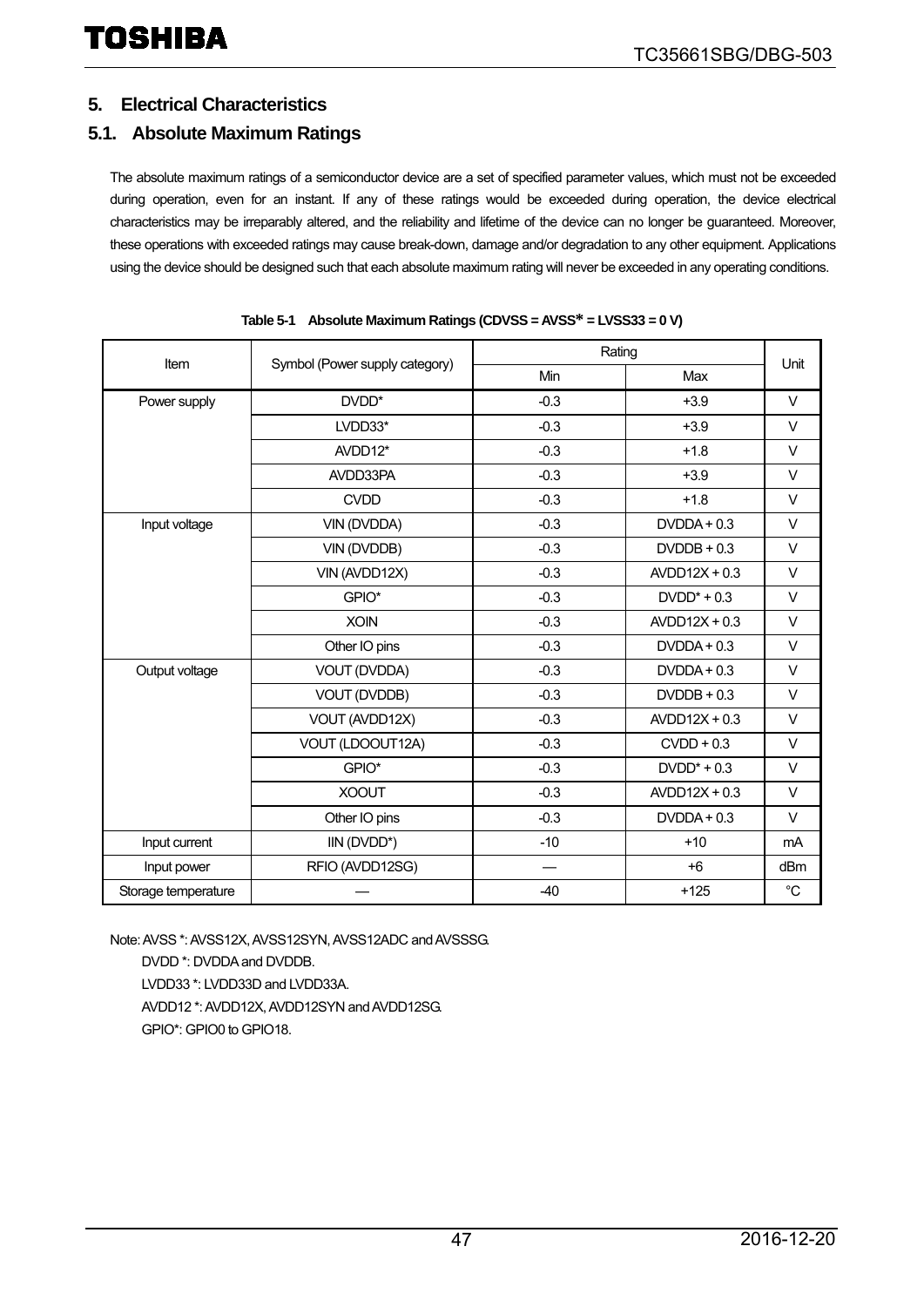#### <span id="page-47-0"></span>**5.2. Operation Condition**

The recommended operation conditions are the conditions where this product can operate normally with enough good quality. Malfunction may occur when every condition is not kept at operation. Please keep all operation conditions when application equipment using this product is designed.

| Item                                    | Symbol                           |                              | Rating           |       |      |  |  |
|-----------------------------------------|----------------------------------|------------------------------|------------------|-------|------|--|--|
|                                         |                                  | Min                          | Typ.             | Max   | Unit |  |  |
| Power supply                            | <b>DVDDA</b><br><b>DVDDB</b>     | 1.7                          | 1.8              | 1.9   |      |  |  |
|                                         | LVDD33*<br>AVDD33PA (Note1)      | 2.7                          | <b>or</b><br>3.3 | 3.6   | V    |  |  |
|                                         | AVDD12SG<br>AVDD12SYN<br>AVDD12X |                              | 1.2              |       | V    |  |  |
|                                         | <b>CVDD</b>                      |                              | 1.2              |       | V    |  |  |
| <b>Operating Temperature</b><br>(Note2) | Ta                               | $-40$<br>or<br>$-20$ (Note3) | $+25$            | $+85$ | °C   |  |  |

#### **Table 5-2 Operating condition (CDVSS = AVSS\* = LVSS33 = 0 V)**

Note1: Please refer to different appropriate documents for the recommended connection examples of each power pin. CVDD is generated by a built-in regulator and supplied internally. Please connect a bypass capacitor to CVDD pin. AVDD12X is generated by a built-in regulator and supplied internally. Please connect a bypass capacitor to AVDD12X pin. AVDD12SYN and AVDD12SG are supplied by LDOOUT12A. LDOOUT12A cannot be used for a power supply to another device because it is a 1.2-V output from a built-in regulator. Please supply the same voltage level at LVDD33\* and DVDDA. Please use less noise power supply voltage.

Note2: This item is the design value.

Note3: If the ending of the product number (the added code) is "(ELA" or "(ELC", the minimum rating is -20°C.

Note4: AVSS \*: AVSS12X, AVSS12SYN, AVSS12ADC and AVSSSG.

LVDD33 \*: LVDD33D and LVDD33A.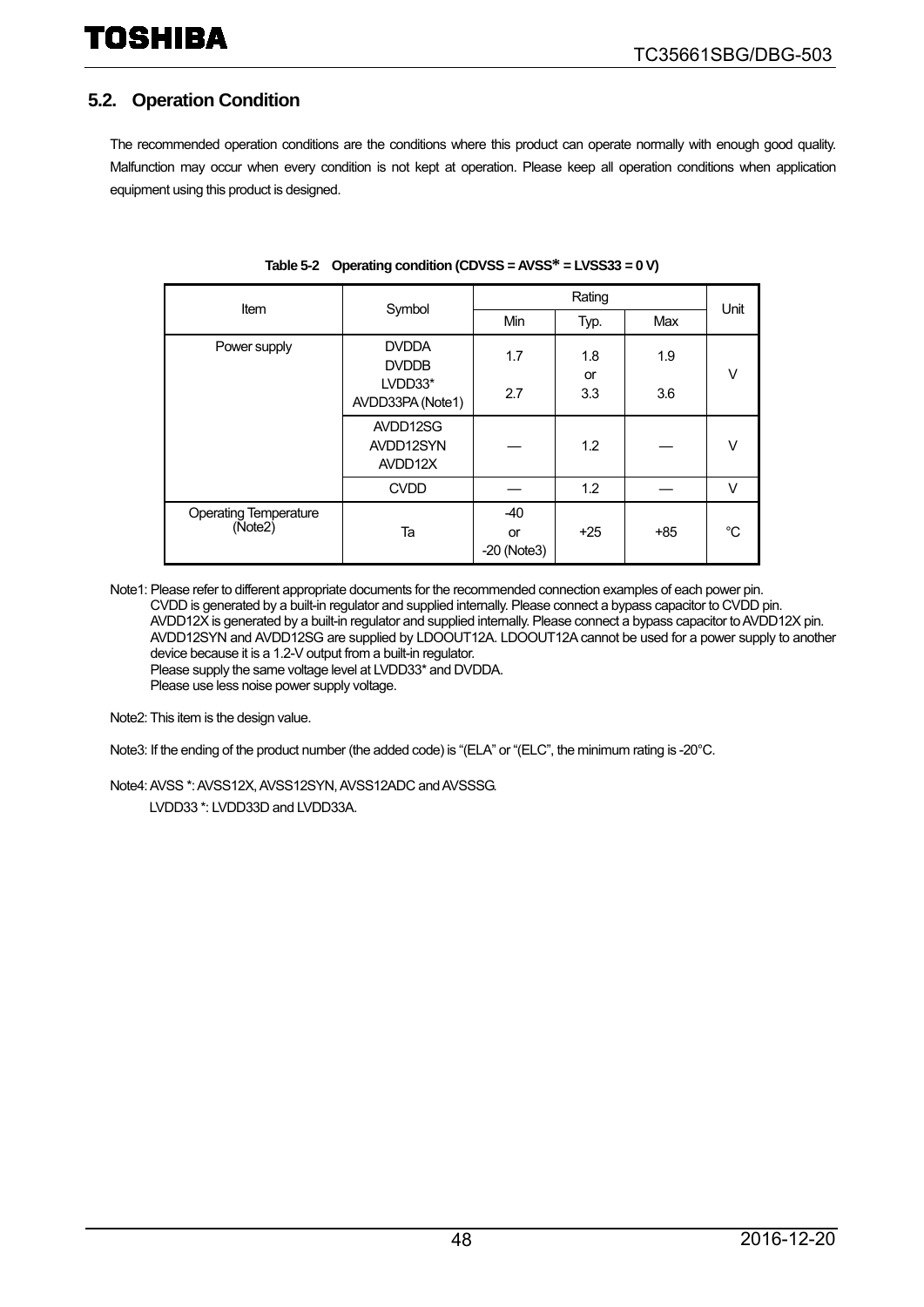#### <span id="page-48-0"></span>**5.3. DC Characteristics**

#### <span id="page-48-1"></span>**5.3.1. Current consumption**

The current consumption is shown i[n Table 5-3.](#page-48-2) The values in the table are operating average current consumption values with the recommended connections of the power supply pins in the ambient temperature of 25°C. Some items in the table are not measured values at the design value.

<span id="page-48-2"></span>

|                                                                   |                          | Condition         |             |                         | Rating |       |     |      |
|-------------------------------------------------------------------|--------------------------|-------------------|-------------|-------------------------|--------|-------|-----|------|
| Item                                                              | Symbol                   | Supply<br>voltage | <b>Note</b> | Measured pin<br>(Note2) | Min    | Typ.  | Max | Unit |
| Average current consumed<br>by LVDD33D digital part               | <b>IDDDIG</b>            | 3.3V<br>or 1.8 V  |             | LVDD33D                 |        | 6.5   |     |      |
| Average current consumed<br>by X <sup>t</sup> al OSC digital part | <b>IDDANA</b>            | 3.3V<br>or 1.8 V  |             | LVDD33A                 |        | 2.0   |     |      |
| Average current consumed<br>by analog part during RX              | <b>IDDDRX</b>            | 3.3V<br>or 1.8 V  |             | LVDD33A                 |        | 54    |     |      |
| Average current consumed                                          | <b>IDDDTX</b>            | 3.3V<br>or 1.8 V  |             | LVDD33A                 |        | 24    |     |      |
| by analog part during TX                                          |                          | 3.3V<br>or 1.8 V  |             | AVDD33PA                |        | 30    |     |      |
| Average current consumed                                          | <b>IDDDIOA</b>           | 3.3V<br>or 1.8 V  |             | <b>DVDDA</b>            |        | 0.40  |     |      |
| by IO part<br>(Not1)                                              | <b>IDDDIOB</b>           | 3.3V<br>or 1.8 V  |             | <b>DVDDB</b>            |        | 0.16  |     |      |
|                                                                   | <b>IDDPDIG</b>           | 3.3V<br>or 1.8 V  |             | LVDD33D                 |        | 0.028 |     | mA   |
| Current consumed during<br>SLEEPCLK, no clock input               | <b>IDDPANA</b>           | 3.3V<br>or 1.8 V  |             | LVDD33A                 |        | 0.000 |     |      |
| to XOIN                                                           | <b>IDDP33PA</b>          | 3.3V<br>or $1.8V$ |             | AVDD33PA                |        | 0.001 |     |      |
|                                                                   | <b>IDDPIO</b><br>(Note1) | 3.3V<br>or $1.8V$ |             | DVDD*                   |        |       |     |      |
|                                                                   | <b>IDDPDIG</b>           | 3.3V<br>or 1.8 V  |             | LVDD33D                 |        | 0.37  |     |      |
| Stand-by current<br>consumed during reset                         | <b>IDDPANA</b>           | 3.3V<br>or 1.8 V  |             | LVDD33A                 |        | 2.0   |     |      |
| operation, no clock input to<br>XOIN and no SLEEPCLK              | <b>IDDP33PA</b>          | 3.3V<br>or 1.8 V  |             | AVDD33PA                |        | 0.020 |     |      |
|                                                                   | <b>IDDPIO</b><br>(Note1) | 3.3V<br>or 1.8 V  |             | DVDD <sup>*</sup>       |        |       |     |      |

**Table 5-3 Current consumption (CDVSS = LVSS33 = AVSS\* = 0 V)**

Note1: Average current consumed by IO part changes depending on the buffer settings.

Note2: Each measured pin is an LDO output pin i[n Table 2-2.](#page-20-1) 

Note3: AVSS \*: AVSS12X, AVSS12SYN, AVSS12ADC and AVSSSG.

DVDD \*: DVDDA and DVDDB.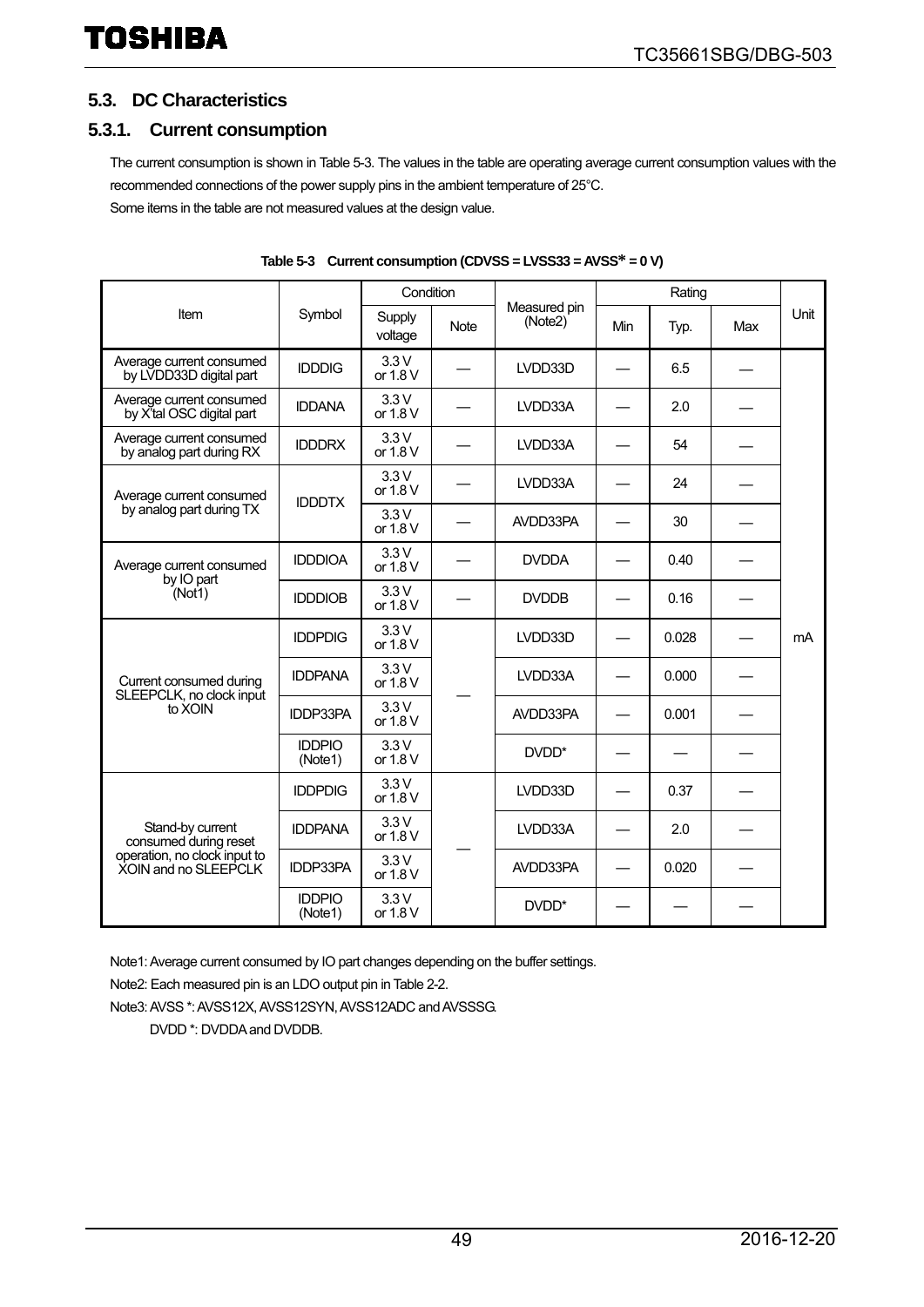The DC characteristics of each pin are shown i[n Table 5-4.](#page-49-0) The table shows the values in the ambient temperature of 25°C. Some items in the table are not measured values at the design value.

<span id="page-49-0"></span>

|                                                        |                                    |                      | Condition           | Pin                                | Rating               |                          |                           |            |
|--------------------------------------------------------|------------------------------------|----------------------|---------------------|------------------------------------|----------------------|--------------------------|---------------------------|------------|
| Item                                                   | Symbol                             | Interface<br>voltage | <b>Others</b>       | (Note1)                            | Min                  | Typ.                     | Max                       | Unit       |
| High level input                                       | VIH                                | 3.3V                 | <b>LVCMOS level</b> | DVDDA and DVDDB                    | $0.8 \times D VDD^*$ | $\qquad \qquad -$        |                           |            |
| voltage                                                |                                    | 1.8V                 | input               | categories<br>$0.8 \times D VDD^*$ |                      |                          |                           |            |
| Low level input                                        | <b>VIL</b>                         | 3.3V                 | <b>LVCMOS level</b> | DVDDA and DVDDB                    |                      |                          | 0.2x<br>DVDD*             | $\vee$     |
| voltage                                                |                                    | 1.8V                 | input               | categories                         |                      |                          | 0.2x<br>DVDD <sup>*</sup> |            |
| High level input                                       | <b>IIH</b>                         | DVDD <sup>*</sup>    | Pull-down Off       |                                    | $-10$                | $\equiv$                 | 10                        |            |
| current                                                |                                    | $=$                  | Pull-down On        | DVDDA and DVDDB                    | 10                   |                          | 200                       |            |
| Low level input                                        | IIL                                | Interface            | Pull-up Off         | categories                         | $-10$                |                          | 10                        | μA         |
| current                                                |                                    | voltage              | Pull-up On          |                                    | $-200$               | $\overline{\phantom{0}}$ | $-10$                     |            |
|                                                        |                                    |                      | $IOH = 1 mA$        |                                    | $DVDD^* - 0.6$       |                          |                           |            |
|                                                        |                                    | 3.3V                 | $IOH = 2mA$         |                                    | $DVDD^* - 0.6$       | $\equiv$                 | $\overline{\phantom{0}}$  |            |
| High level output                                      | <b>VOH</b>                         |                      | $IOH = 4 mA$        | DVDDA and DVDDB<br>categories      | $DVDD^* - 0.6$       | $\overline{\phantom{0}}$ |                           | $\vee$     |
| voltage                                                |                                    | 1.8V                 | $IOH = 1 mA$        |                                    | $DVDD^* - 0.3$       |                          |                           |            |
|                                                        |                                    |                      | $IOH = 2mA$         |                                    | $DVDD^* - 0.3$       |                          | $\overline{\phantom{0}}$  |            |
|                                                        |                                    |                      | $IOH = 4mA$         |                                    | $DVDD^* - 0.3$       | $\overline{\phantom{0}}$ | $\overline{\phantom{0}}$  |            |
|                                                        |                                    |                      | $IOL = 1 mA$        |                                    |                      |                          | 0.4                       |            |
|                                                        |                                    | 3.3V                 | $IOL = 2mA$         |                                    |                      |                          | 0.4                       |            |
| Low level output                                       |                                    |                      | $IOL = 4 mA$        | DVDDA and DVDDB                    |                      | $\overline{\phantom{0}}$ | 0.4                       |            |
| voltage                                                | VOL                                |                      | $IOL = 1 mA$        | categories                         |                      |                          | 0.3                       | $\vee$     |
|                                                        |                                    | 1.8V                 | $IOL = 2mA$         |                                    |                      |                          | 0.3                       |            |
|                                                        |                                    |                      | $IOL = 4 mA$        |                                    |                      |                          | 0.3                       |            |
| External<br>reference clock<br>input level<br>(Note2)  | <b>VCLK</b>                        | 1.2V                 |                     | <b>XOIN</b>                        |                      | 1.0                      |                           | <b>Vpp</b> |
| External 32 kHz<br>reference clock<br>high level input | V<br>Sleep<br><b>CLK</b><br>H      | 3.3V                 |                     | <b>SLEEPCLK</b>                    | 0.8 x DVDDA          |                          | DVDDA+<br>0.2             | $\vee$     |
| External 32 kHz<br>reference clock<br>low level input  | $\vee$<br>Sleep<br><b>CLK</b><br>L | 3.3V                 |                     | <b>SLEEPCLK</b>                    |                      |                          | 0.2x<br><b>DVDDA</b>      | V          |

**Table 5-4 DC characteristics (CDVSS = LVSS33 = AVSS\* = 0 V)** 

Note1: About each pin category, se[e Table 2-2.](#page-20-1)

Note2: In case of using an external clock, not use of a crystal oscillator.

Note3: AVSS \*: AVSS12X, AVSS12SYN, AVSS12ADC and AVSSSG.

DVDD \*: DVDDA and DVDDB.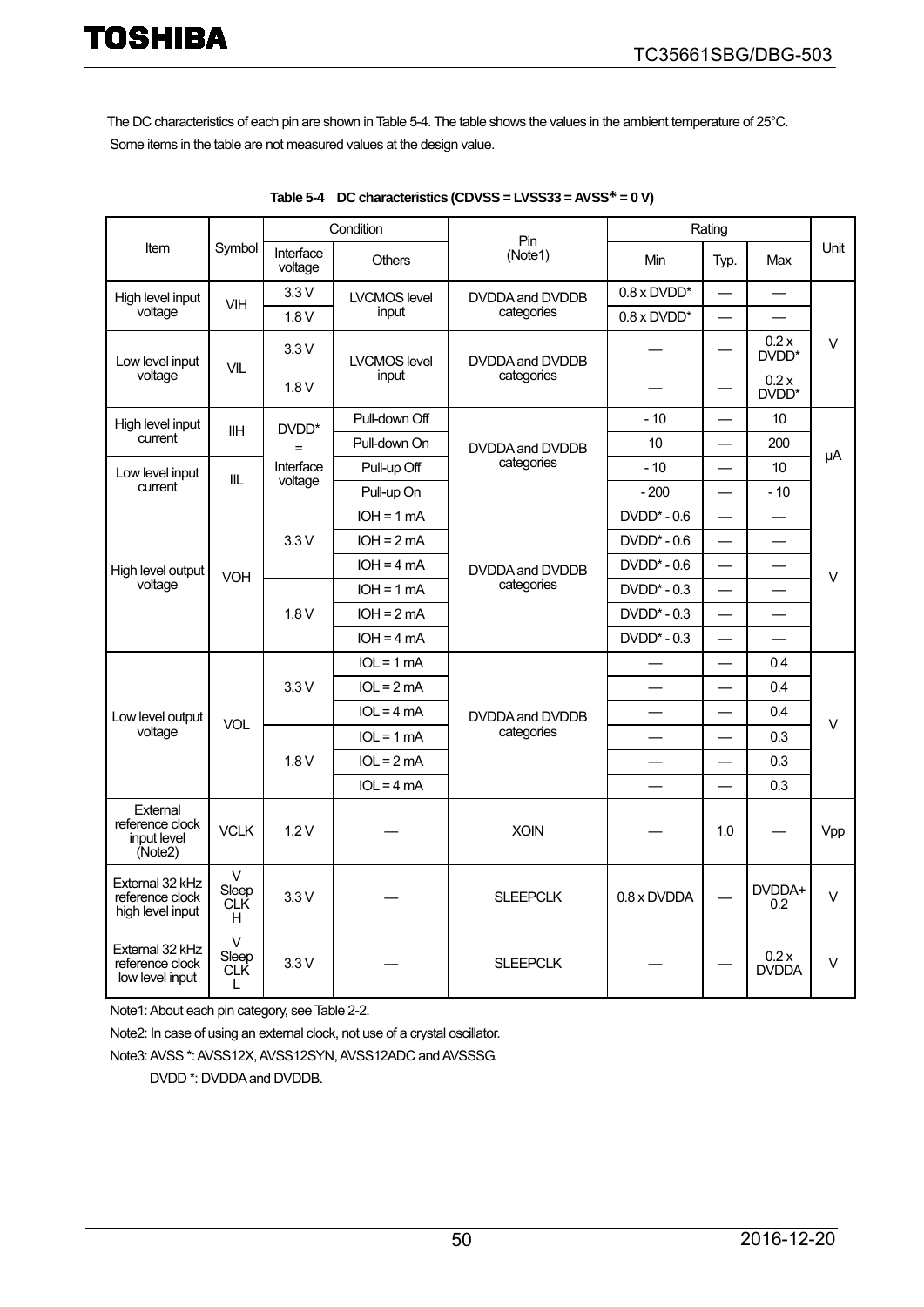### <span id="page-50-0"></span>**5.4. Internal Regulator Characteristics**

| Item                  | Symbol | Pin         | Min | Typ. | Max | Unit |
|-----------------------|--------|-------------|-----|------|-----|------|
| Input Voltage Range   | Vin    | LVDD33*     | 2.7 | 3.3  | 3.6 |      |
|                       |        |             | 1.7 | 1.8  | 1.9 |      |
|                       | Vout1  | LDOOUT12A   |     | 1.2  |     |      |
| <b>Output Voltage</b> | Vout2  | AVDD12X     |     | 1.2  |     |      |
|                       | Vout3  | <b>CVDD</b> |     | 1.2  |     |      |

#### **Table 5-5 Internal regulator characteristics**

Note: LVDD33 \*: LVDD33D and LVDD33A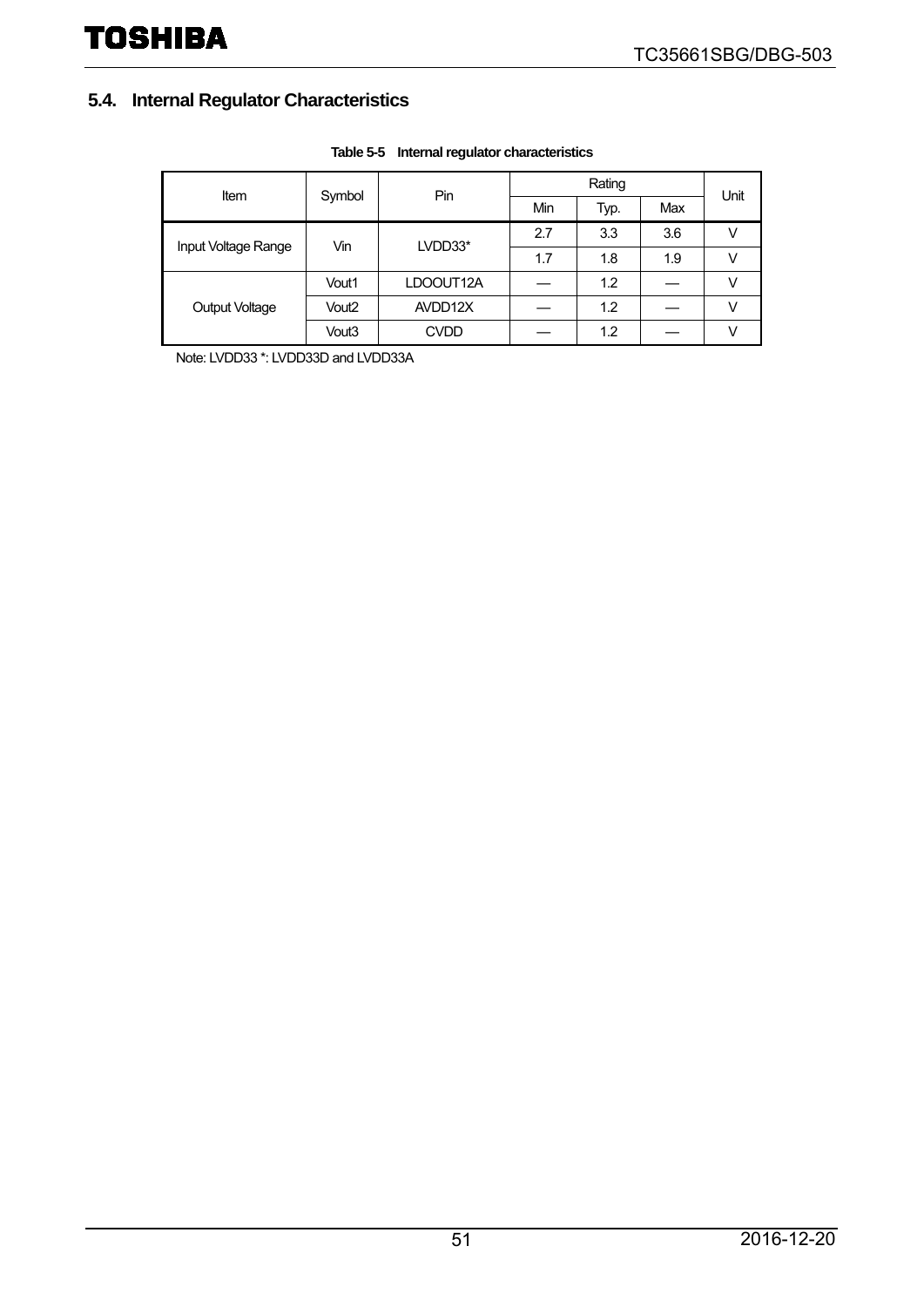#### <span id="page-51-0"></span>**5.5. RF Characteristics**

The following conditions are applied unless special notations are described:

- $\triangleright$  Ta = 25°C
- DVDDA=DVDDB = LVDD33A =LVDD33D = 3.3 V
- $\triangleright$  f = 2441 MHz (RF channel = 39 channel)
- $\triangleright$  fx'tal = 26 MHz (tolerance:  $+/-2$  ppm or less)
- $\triangleright$  PAOUT1 = +2.0 dBm
- Measurement points: Measuring pins of Toshiba's evaluation board.

#### <span id="page-51-1"></span>**5.5.1. Basic Rate**

The RF reception characteristics and the RF transmission characteristics in Basic Rate are shown in [Table 5-6](#page-51-2) and [Table 5-7,](#page-52-0)  respectively.

Some items in the tables are not measured values at the design value.

<span id="page-51-2"></span>

| Item                 | Symbol                  | Conditions                                                                  |       | Unit    |                          |     |
|----------------------|-------------------------|-----------------------------------------------------------------------------|-------|---------|--------------------------|-----|
|                      |                         |                                                                             | Min   | Typ.    | Max                      |     |
| Sensitivity          | Sense1                  | Bit error rate (BER): 0.1 % or less<br>f = 2402 MHz, 2441 MHz, and 2480 MHz |       | $-91.0$ |                          | dBm |
| Max Input level      | maxRange1               |                                                                             | $-20$ | $-10$   |                          | dBm |
|                      | CI Co                   |                                                                             |       | 9       |                          | dB  |
|                      | $Cl + 1 MHz$            |                                                                             |       | $-4.5$  | $\overline{\phantom{0}}$ | dB  |
|                      | $CI - 1 MHz$            |                                                                             |       | $-2.8$  |                          | dB  |
|                      | $Cl + 2 MHz$            |                                                                             |       | $-36$   |                          | dB  |
| C/I Performance      | $Cl - 2 MHz$            |                                                                             |       | $-34$   |                          | dB  |
| (Note1)              | $CI + 3 MHz$            |                                                                             |       | $-28$   | $\overline{\phantom{0}}$ | dB  |
|                      | $Cl - 3 MHz$            |                                                                             |       | $-43$   | $\overline{\phantom{0}}$ | dB  |
|                      | $Cl + 4 MHz$            |                                                                             |       | $-40$   |                          | dB  |
|                      | $Cl + 5$ MHz or greater |                                                                             |       | -45     |                          | dB  |
|                      | $CI - 4 MHz$ or less    |                                                                             |       | $-45$   |                          | dB  |
| Intermodulation      | <b>IM</b>               | $ f1-f2  = 5$ MHz                                                           | $-39$ | $-26$   |                          | dBm |
|                      | OBB1                    | $fTX = fRX = 2460$ MHz,<br>and 30 to 2000 MHz                               | $-10$ | 0       |                          | dBm |
| Out of band blocking | OBB <sub>2</sub>        | $fTX = fRX = 2460$ MHz,<br>and 2 to 2.4 GHz                                 | $-27$ |         |                          | dBm |
| (Note2)              | OBB <sub>3</sub>        | $fTX = fRX = 2460$ MHz,<br>and 2.498 to 3 GHz                               | $-27$ |         |                          | dBm |
|                      | OBB4                    | $fTX = fRX = 2460$ MHz,<br>and 3 to 12.75 GHz                               | $-10$ | 0       |                          | dBm |

#### **Table 5-6 RF reception characteristics (Basic rate)**

Note1: Adopts the relaxed specification of Bluetooth<sup>®</sup> C/I Performance, -17 dB, at -3 MHz, +/-26 MHz and +/-52 MHz.

Note2: Adopts the relaxed specification of Bluetooth® Blocking Performance, -50 dBm, at 820 MHz, 1230 MHz,

2356 MHz, 2564 MHz, 4921 MHz and 4922 MHz.

Note3: Conditions are conformed to the specification of Bluetooth SIG Inc.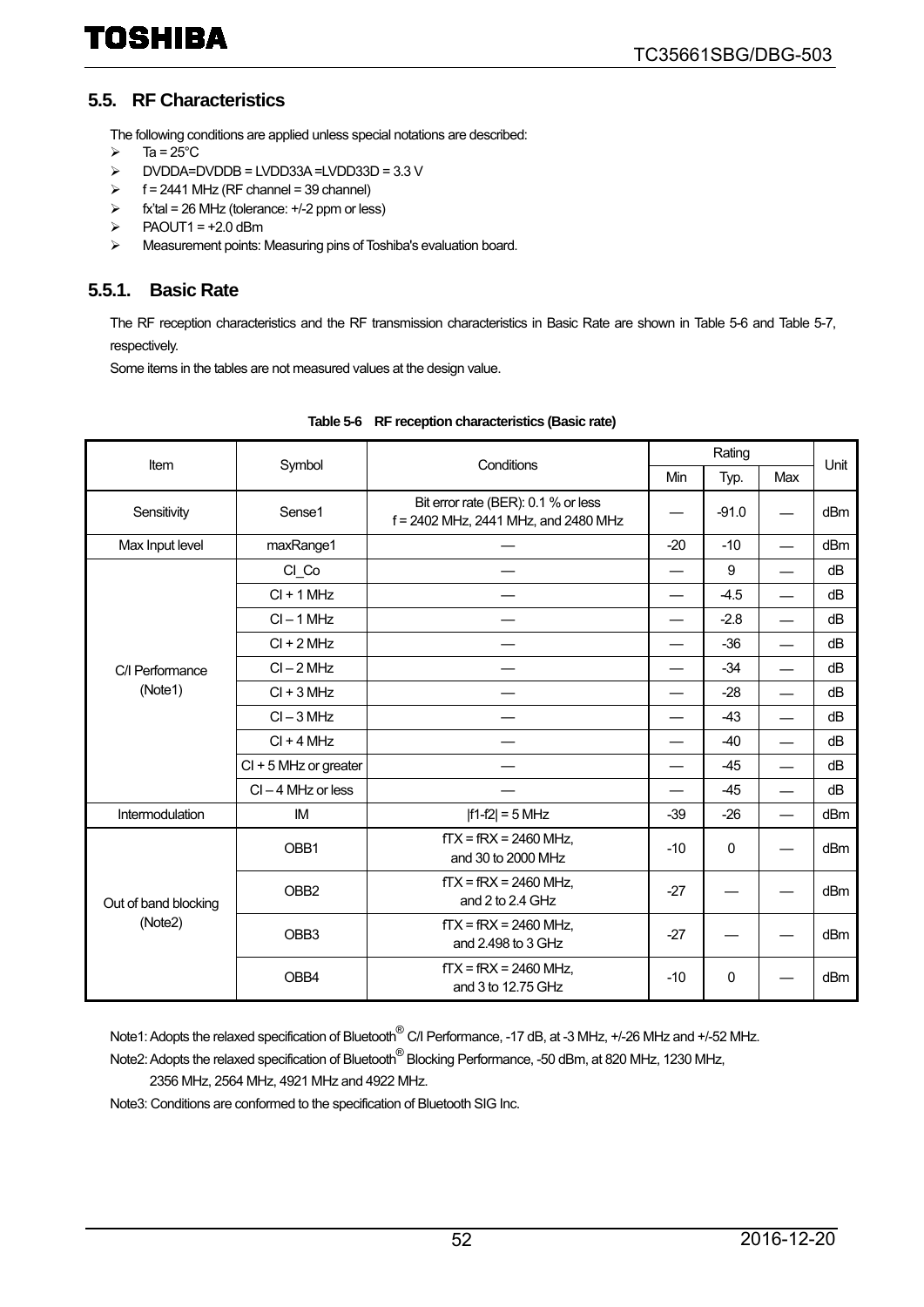<span id="page-52-0"></span>

|                                     | Conditions          |                                       |       |        |        |                 |
|-------------------------------------|---------------------|---------------------------------------|-------|--------|--------|-----------------|
| <b>Item</b>                         | Symbol              |                                       | Min   | Typ.   | Max    | Unit            |
| TX Output level (Note1)             | PAOUT1              | f = 2402 MHz, 2441 MHz, and 2480 MHz  |       | 2.0    |        | dBm             |
| Frequency range                     | Frange              |                                       | 2400  |        | 2483.5 | <b>MHz</b>      |
| 20 dB Band Width                    | 20 dBBW             |                                       |       | 915    | 1000   | kHz             |
| Frequency deviation1                | Dev1(TX)            |                                       | 140   | 162    | 175    | kHz             |
| Frequency deviation2                | Dev2(TX)            |                                       | 115   | 132    |        | <b>kHz</b>      |
| Frequency deviation ratio           | Deviation(TX)       | ∆f2ave/ ∆f1avg                        | 0.8   | 0.93   |        |                 |
| Initial carrier Frequency Tolerance | <b>ICFT</b>         |                                       | -75   | $-4.7$ | 75     | <b>kHz</b>      |
| Frequency drift1 DH1                | Fdrift1             | DH1 packet                            | $-25$ | 2.5    | 25     | kHz             |
| Frequency drift2 DH5                | Fdrift <sub>2</sub> | DH5 packet                            | $-40$ | 2.5    | 40     | <b>kHz</b>      |
| Frequency drift rate                | Fdrift rate         |                                       | $-20$ | 6.7    | 20     | kHz/<br>$50µ$ s |
| Adjacent channel power              | IBsp1               | Frequency offset = 2 MHz              |       | $-47$  | $-20$  | dBm             |
|                                     | IBsp2               | Frequency offset $=$ 3 MHz or greater |       | $-52$  | -40    |                 |

| Table 5-7 RF transmission characteristics (Basic rate) |
|--------------------------------------------------------|
|                                                        |

Note1: Connecting the external filter whose insertion loss is 2 dB is supposed. Note2: Conditions are conformed to the specification of Bluetooth SIG Inc.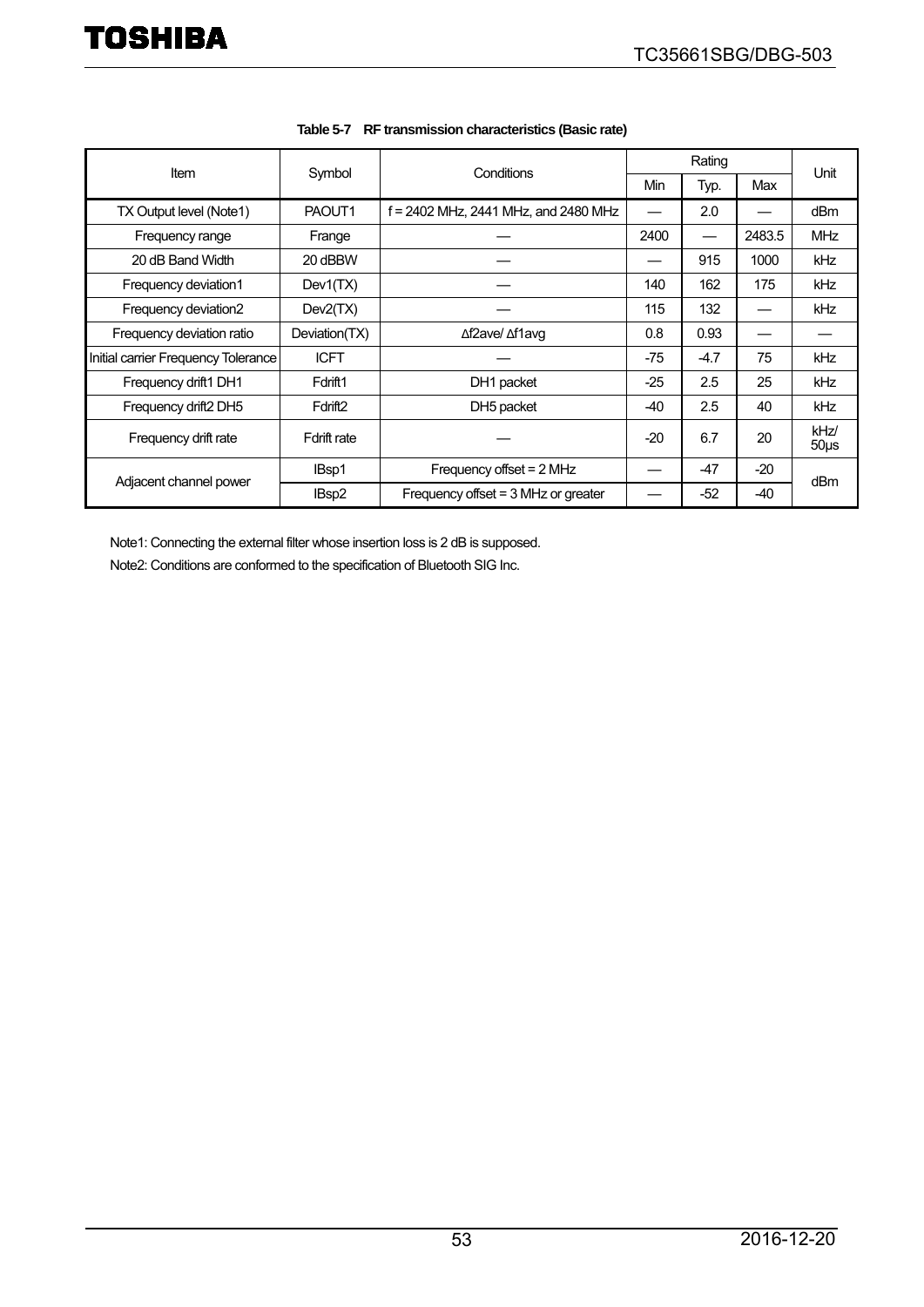#### <span id="page-53-0"></span>**5.5.2. Enhanced Data Rate**

Each supported function depends on ROM version. Please see the firmware data sheet.

The RF reception characteristics and the RF transmission characteristics in Enhanced Data Rate are shown i[n Table 5-8](#page-53-1) an[d Table](#page-54-0)  [5-9,](#page-54-0) respectively.

Some items in the tables are not measured values at the design value.

<span id="page-53-1"></span>

| Item                         |               |                              |                      |                          | Rating      |                          |            |
|------------------------------|---------------|------------------------------|----------------------|--------------------------|-------------|--------------------------|------------|
|                              |               | Symbol                       | Conditions           | Min                      | Typ.        | Max                      | Unit       |
|                              | $\pi$ /4DQPSK | Sense2                       | BER = 0.01 % or less | $\overline{\phantom{0}}$ | $-92.0$     |                          | dBm        |
| Sensitivity                  | 8DPSK         | Sense <sub>3</sub>           | BER = 0.01 % or less |                          | $-85.5$     |                          |            |
| Max Input level              | $\pi$ /4DQPSK | maxRange2                    |                      | $-20$                    |             |                          | dBm        |
|                              | 8DPSK         | maxRange3                    |                      | $-20$                    |             |                          |            |
| <b>BER Floor Performance</b> | $\pi$ /4DQPSK | BERfloor <sub>2</sub>        | $RFin = -60$ dBm     | $\overline{\phantom{0}}$ | 0           | $10^{-5}$                | <b>BER</b> |
|                              | 8DPSK         | BERfloor3                    | $RFin = -60$ dBm     | —                        | $\mathbf 0$ | $10^{-5}$                |            |
|                              |               | CI Co <sub>2</sub>           |                      | $\overline{\phantom{0}}$ | 10.5        |                          |            |
|                              |               | $Cl + 1 MHz$ 2               |                      |                          | $-10$       |                          |            |
|                              |               | $Cl - 1 MHz$ 2               |                      |                          | $-10$       |                          |            |
|                              |               | $Cl + 2 MHz$ 2               |                      | $\overline{\phantom{0}}$ | $-37$       | $\overline{\phantom{0}}$ |            |
|                              | $\pi$ /4DQPSK | $Cl - 2 MHz$ 2               |                      |                          | $-35$       |                          | dB         |
|                              |               | $Cl + 3 MHz$ 2               |                      | $\overline{\phantom{0}}$ | $-28$       |                          |            |
|                              |               | $Cl - 3 MHz$ 2               |                      | $\overline{\phantom{0}}$ | $-45$       |                          |            |
|                              |               | $Cl + 4 MHz$ 2               |                      |                          | $-46$       |                          |            |
|                              |               | $Cl + 5$ MHz or<br>greater_2 |                      |                          | $-47$       |                          |            |
| C/I performance              |               | CI-4 MHz or less 2           |                      |                          | $-47$       |                          |            |
| (Note1)                      |               | CI_Co3                       |                      |                          | 18          |                          |            |
|                              |               | $Cl + 1 MHz$ 3               |                      |                          | $-5$        | $\overline{\phantom{0}}$ |            |
|                              |               | $Cl - 1 MHz$ 3               |                      | $\overline{\phantom{0}}$ | $-5$        | $\overline{\phantom{0}}$ |            |
|                              |               | $Cl + 2 MHz$ 3               |                      |                          | $-32$       | $\qquad \qquad$          |            |
|                              |               | $Cl - 2 MHz$ 3               |                      | —                        | $-30$       |                          |            |
|                              | 8DPSK         | $C1 + 3 MHz$ 3               |                      |                          | $-22$       |                          | dB         |
|                              |               | $Cl - 3 MHz$ 3               |                      |                          | $-40$       |                          |            |
|                              |               | $Cl + 4 MHz_3$               |                      |                          | $-40$       |                          |            |
|                              |               | $Cl + 5 MHz$ or<br>greater_3 |                      |                          | $-42$       |                          |            |
|                              |               | $Cl - 4 MHz$ or less 3       |                      |                          | $-42$       |                          |            |

|  | Table 5-8 RF reception characteristics (Enhanced Data Rate) |
|--|-------------------------------------------------------------|
|--|-------------------------------------------------------------|

Note1: Adopts the relaxed specification of Bluetooth<sup>®</sup> C/I Performance, -15 dB for  $\pi$ /4DQPSK and -10 dB for 8DPSK, at -3 MHz, +/-26 MHz and +/-52 MHz.

Note2: Conditions are conformed to the specification of Bluetooth SIG Inc.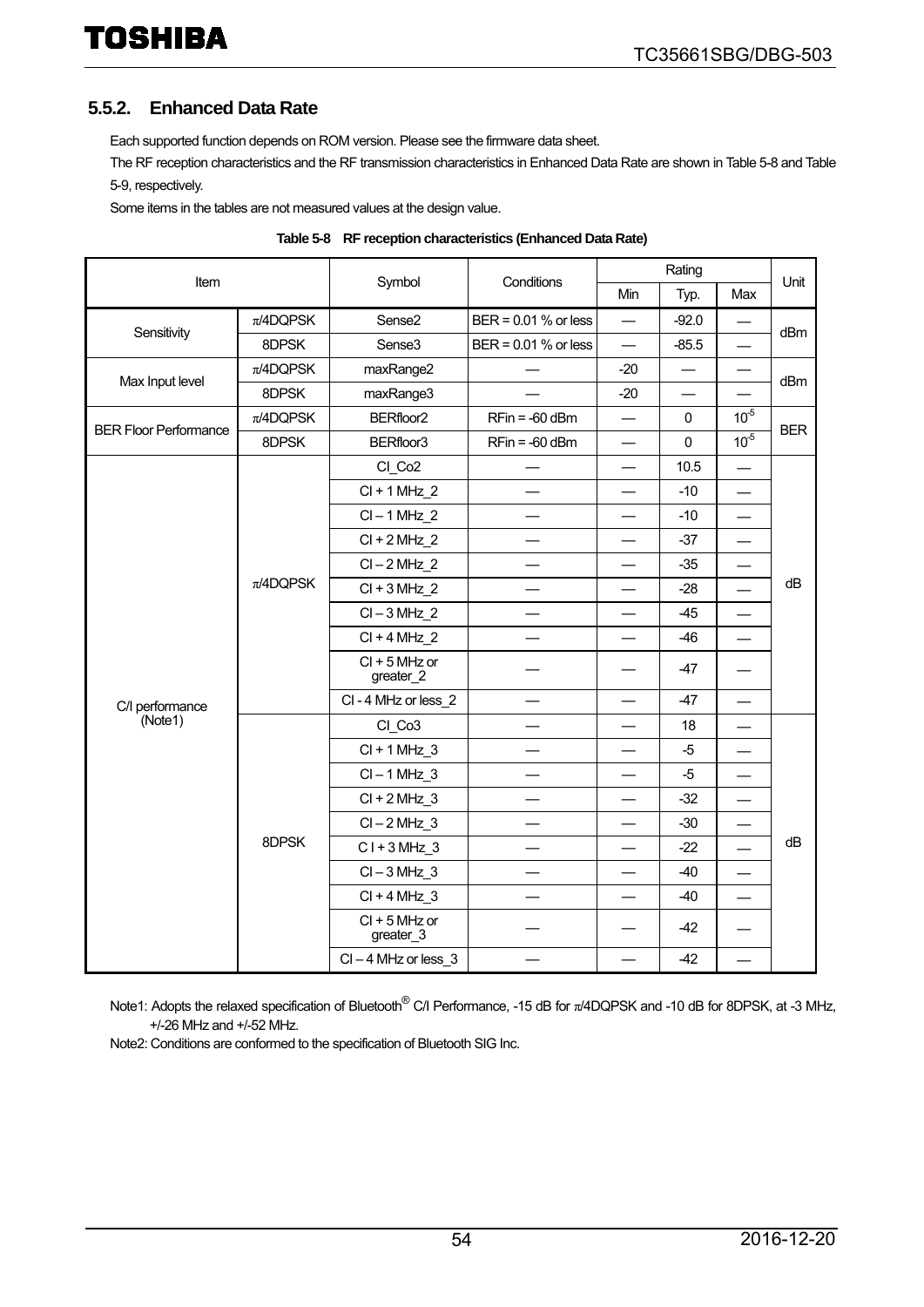<span id="page-54-0"></span>

| Item                                 |                        |                         |                                     | Rating |        |       |               |
|--------------------------------------|------------------------|-------------------------|-------------------------------------|--------|--------|-------|---------------|
|                                      |                        | Symbol                  | Conditions                          | Min    | Typ.   | Max   | Unit          |
| <b>Relative Transmit Power</b>       |                        | Prtv                    |                                     | $-4.0$ | $-0.6$ | 1.0   | dB            |
|                                      |                        | $\omega$ i_2            |                                     | $-75$  | $-3.4$ | 75    | kHz           |
|                                      | $\pi$ /4DQPSK          | $\omega + \omega_0$ 2   |                                     | $-75$  | $-3.1$ | 75    | kHz           |
| Carrier                              |                        | $\omega_0$ 2            |                                     | $-10$  | 0.6    | 10    | kHz           |
| <b>Frequency Stability</b>           |                        | $\omega$ i_3            |                                     | $-75$  | $-3.4$ | 75    | kHz           |
|                                      | 8DPSK                  | $\omega i + \omega_0$ 3 |                                     | $-75$  | $-3.1$ | 75    | kHz           |
|                                      |                        | $\omega_0$ _3           |                                     | $-10$  | 0.6    | 10    | kHz           |
|                                      |                        | DEVM_R2                 | <b>RMS DEVM</b>                     |        | 6      | 20    | $\frac{0}{0}$ |
|                                      | $\pi$ /4DQPSK          | DEVM P2                 | Peak DEVM                           |        | 15     | 35    | $\frac{0}{0}$ |
| <b>Modulation Accuracy</b>           |                        | DEVM_99_2               | 99 % DEVM.<br>DEVM = $30\%$ or less | 99     | 100    |       | $\frac{0}{0}$ |
|                                      |                        | DEVM R3                 | <b>RMS DEVM</b>                     |        | 6      | 13    | $\frac{0}{0}$ |
|                                      | 8DPSK                  | DEVM P3                 | Peak DEVM                           |        | 15     | 25    | $\frac{0}{0}$ |
|                                      |                        | DEVM_99_3               | 99 % DEVM,<br>DEVM = $20%$ or less  | 99     | 100    |       | $\frac{0}{0}$ |
|                                      | $ M-N  = 1$            | IBSE1                   |                                     |        | $-39$  | $-26$ | dB            |
| In-band Spurious<br>Emission (Note1) | $ M-N =2$              | <b>IBSE2</b>            |                                     |        | -37    | $-20$ | dBm           |
|                                      | $ M-N  = 3$ or greater | IBSE3                   |                                     |        | $-44$  | $-40$ | dBm           |
| Differential Phase                   | $\pi$ /4DQPSK          | DFE_2                   |                                     | 99     | 100    |       | %             |
| Encoding                             | 8DPSK                  | DFE_3                   |                                     | 99     | 100    |       | $\frac{0}{0}$ |

|  |  | Table 5-9 RF transmission characteristics (Enhanced Data Rate) |
|--|--|----------------------------------------------------------------|
|--|--|----------------------------------------------------------------|

Note1: Connecting external filter whose insertion loss is 2 dB is supposed.

Note2: Conditions are conformed to the specification of Bluetooth SIG Inc.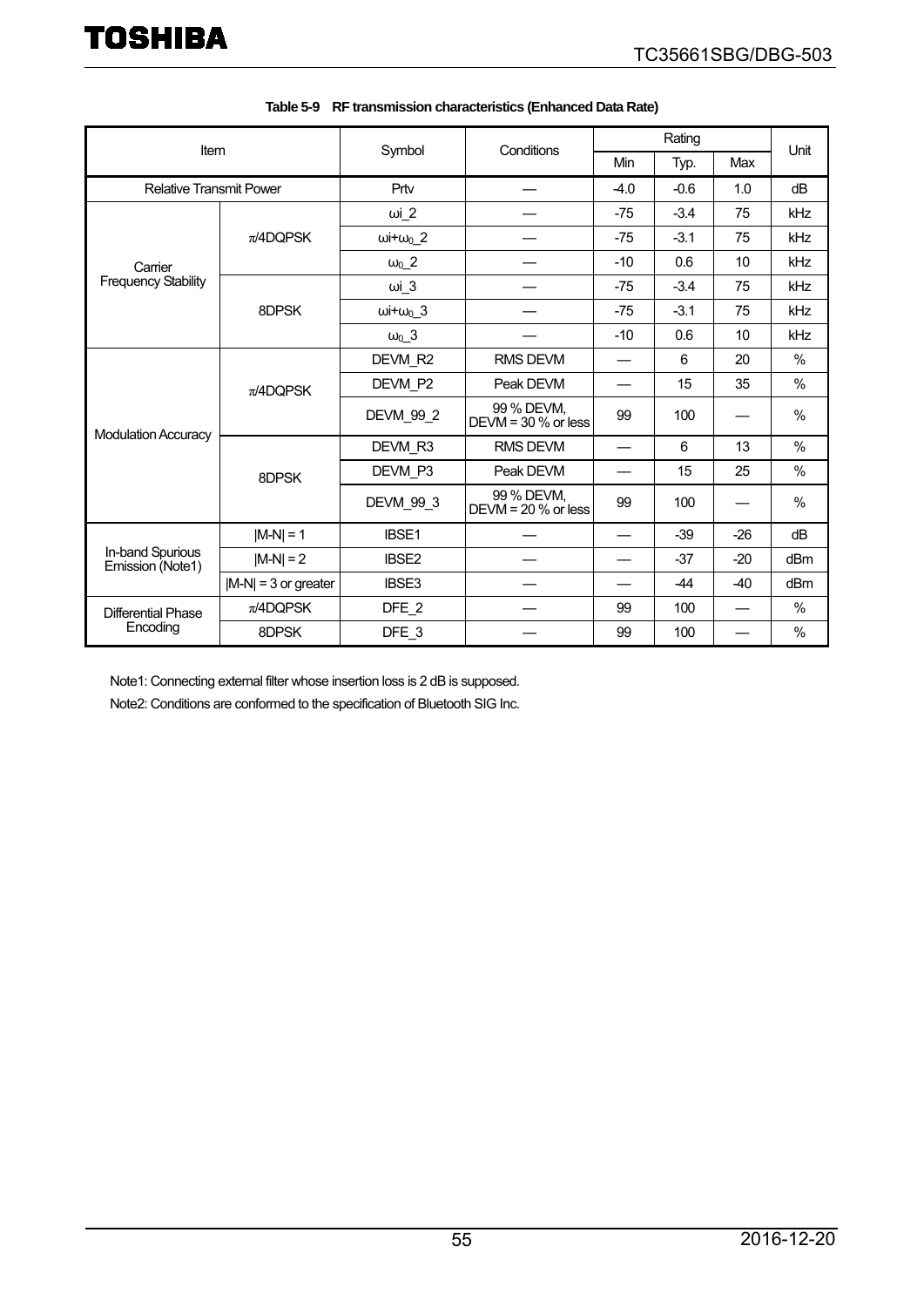## <span id="page-55-0"></span>**5.5.3. Bluetooth® Low Energy**

Each supported function depends on ROM version. Please see the firmware data sheet.

The RF reception characteristics and the RF transmission characteristics in Bluetooth® Low Energy are shown in [Table 5-10](#page-55-1) and [Table 5-11,](#page-56-0) respectively.

Some items in the tables are not measured values at the design value.

<span id="page-55-1"></span>

|                             |                              |                                                                           | Rating |             |      |               |  |
|-----------------------------|------------------------------|---------------------------------------------------------------------------|--------|-------------|------|---------------|--|
| Item                        | Symbol                       | Condition                                                                 | Min    | Typ.        | Max  | Unit          |  |
| Sensitivity                 | Sense 4                      | f = 2402 MHz, 2426 MHz, 2440 MHz,<br>and 2480 MHz<br>PER = 30.8 % or less |        | $-95.0$     |      | dBm           |  |
| Max Input level             | maxRange 4                   | $PER = 30.8 %$ or less                                                    | $-10$  |             |      | dBm           |  |
| <b>PER Report Integrity</b> | PERReport 4                  |                                                                           | 50.0   |             | 65.4 | $\frac{0}{0}$ |  |
|                             | $Cl$ $Co_4$                  |                                                                           |        | 12          |      |               |  |
|                             | $Cl + 1 MHz 4$               |                                                                           |        | 3           |      |               |  |
|                             | $CI - 1 MHz_4$               |                                                                           |        | 3           |      |               |  |
|                             | $Cl + 2 MHz$ 4               |                                                                           |        | $-34$       |      |               |  |
|                             | $CI - 2 MHz 4$               |                                                                           |        | $-33$       |      |               |  |
| C/I performance             | $Cl + 3 MHz 4$               |                                                                           |        | $-28$       |      | dB            |  |
|                             | $Cl + 4 MHz 4$               |                                                                           |        | $-37$       |      |               |  |
|                             | $CI + 5 MHz$<br>or greater_4 |                                                                           |        | $-42$       |      |               |  |
|                             | $CI - 3 MHz$<br>or less 4    |                                                                           |        | $-42$       |      |               |  |
| Intermodulation             | $IM_4$                       | $ f1-f2  = 5$ MHz                                                         | $-50$  | $-38$       |      | dBm           |  |
|                             | OBB1 4                       | 30 to 2000 MHz                                                            | $-30$  | $\mathbf 0$ |      |               |  |
| <b>Blocking Performance</b> | OBB2 4                       | 2003 to 2399 MHz                                                          | $-35$  |             |      | dBm           |  |
|                             | OBB3 4                       | 2484 to 2997 MHz                                                          | $-35$  |             |      |               |  |
|                             | OBB4 4                       | 3.0 to 12.75 GHz                                                          | $-30$  | $\mathbf 0$ |      |               |  |

| Table 5-10 RF reception characteristics (Bluetooth DLow Energy) |
|-----------------------------------------------------------------|
|-----------------------------------------------------------------|

Note: Conditions are conformed to the specification of Bluetooth SIG Inc.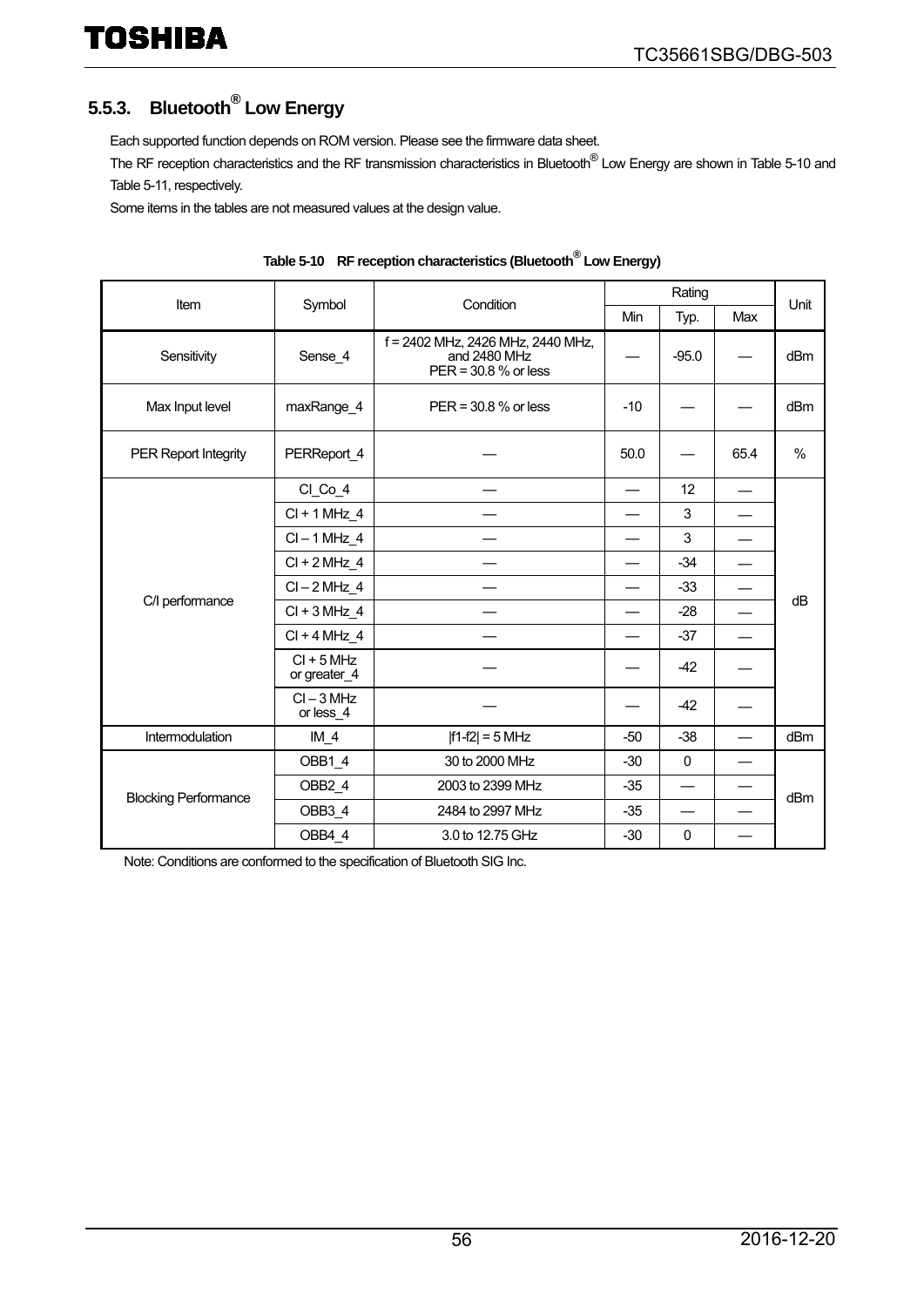<span id="page-56-0"></span>

| <b>Item</b>                              |                         | Condition<br>Symbol |                                                 | Rating |              |       |                 |  |
|------------------------------------------|-------------------------|---------------------|-------------------------------------------------|--------|--------------|-------|-----------------|--|
|                                          |                         |                     |                                                 | Min    | Typ.         | Max   | Unit            |  |
| <b>TX Output level</b>                   |                         | PAOUT 4             |                                                 |        | 2.0          |       | dB <sub>m</sub> |  |
|                                          |                         | PDiff 4             | Differential between average and<br>peak        |        | 0.5          |       | dB              |  |
| Carrier<br>Frequency<br>Offset and Drift | Carrier<br>freg. offset | Cfreqoffset 4       | fn; $n = 0,1,2,,k$                              | $-150$ | $\mathbf{0}$ | 150   | kHz             |  |
|                                          | Drift                   | Fdrift1 4           | f0 - fn; $n = 2,3,4$ ,k                         | $-50$  | 4.6          | 50    |                 |  |
|                                          | Drift rate              | Fdrift rate_4       | $f1 - f0$ , fn - $f(n - 5)$<br>; $n = 6,7,8,,k$ | $-20$  | 3.7          | 20    | kHz             |  |
| Modulation<br>Characteristics            | ∆f1avg                  | Dev1 4              | ∆f1avg                                          | 225    | 247          | 275   | kHz             |  |
|                                          | $\Delta f2$ max         | Dev <sub>2</sub> 4  | $\Delta f2$ max                                 | 185    | 218          |       |                 |  |
|                                          | ∆f2avg/∆f<br>1avg       | Devratio 4          | ∆f2avg/∆f1avg                                   | 80     | 96           |       | $\%$            |  |
| In-band<br>Emission                      | $ M-N =2$               | IBE <sub>2</sub> 4  | 2 MHz offset                                    |        | $-47$        | $-20$ | dB <sub>m</sub> |  |
|                                          | M-N ≥3                  | IBE3 4              | $\geq$ 3 MHz offset                             |        | $-53$        | -30   |                 |  |

|  | Table 5-11 RF transmission characteristics (Bluetooth Low Energy) |
|--|-------------------------------------------------------------------|
|--|-------------------------------------------------------------------|

Note: Conditions are conformed to the specification of Bluetooth SIG Inc.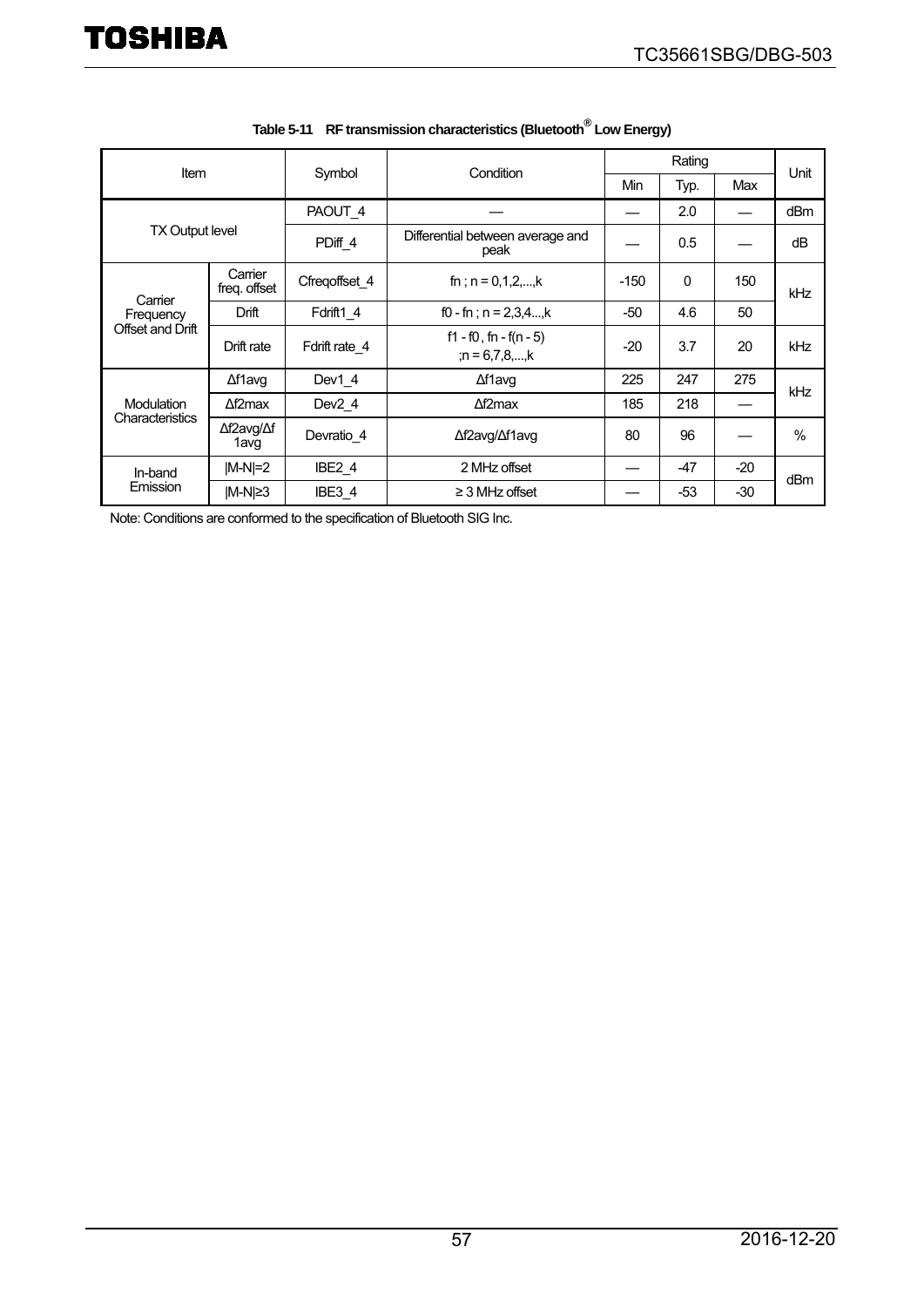#### <span id="page-57-0"></span>**5.6. AC Characteristics**

#### <span id="page-57-1"></span>**5.6.1. UART Interface**

| Symbol          | ltem                                         | Min      | Typ. | Max      | Unit |
|-----------------|----------------------------------------------|----------|------|----------|------|
| <b>tCLDTDLY</b> | Transmission Data ON from CTSX Low level     | 96       |      |          | ns   |
| <b>tCHDTDLY</b> | Transmission Data OFF from CTSX High level   |          |      | 2        | byte |
| <b>tTXDIV</b>   | Transmission Data Tolerance (Note)           | $-0.756$ |      | $+0.756$ | $\%$ |
| <b>tRLDTDLY</b> | Received Data ON from RTSX Low level         | 0        |      |          | ns   |
| <b>tRHDTDLY</b> | Received Data OFF from RTSX High level       |          |      | 8        | byte |
| tRXDIV          | Received Data Acceptable Tolerance<br>(Note) | $-2.0$   |      | $+2.0$   | $\%$ |

Note: This is the tolerance of the internal baud rate for each item.

![](_page_57_Figure_7.jpeg)

**Figure 5-1 UART Interface Timing Diagram**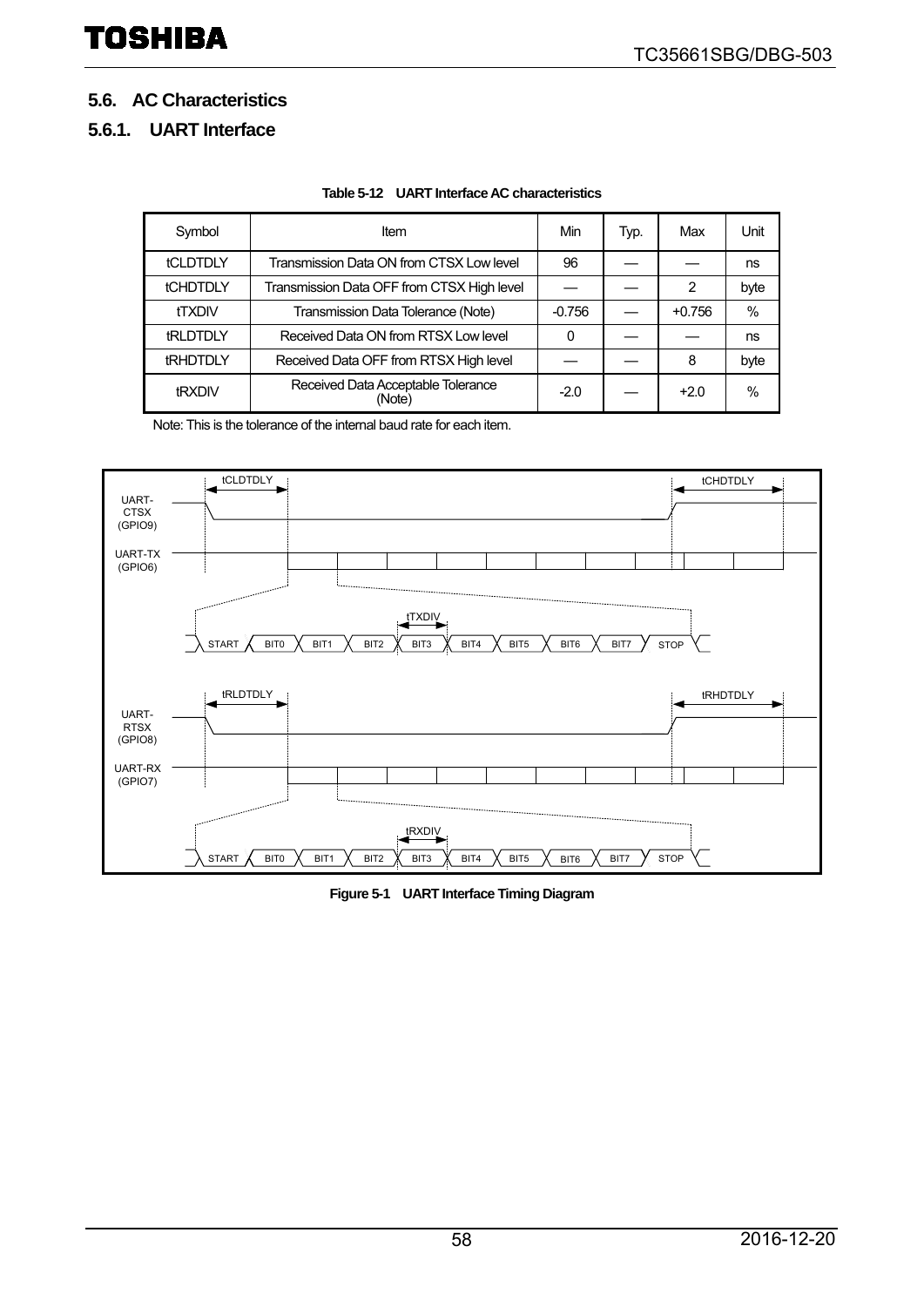### <span id="page-58-0"></span>**5.6.2. I2 C Interface**

#### **5.6.2.1. Normal Mode**

| Symbol        | Item                                                      | Min  | Typ. | Max  | Unit |
|---------------|-----------------------------------------------------------|------|------|------|------|
| <b>tDATS</b>  | Data set-up time                                          | 250  |      |      | ns   |
| <b>tDATH</b>  | Data hold time                                            | 300  |      |      | ns   |
| tDATVD        | Data validity period                                      |      |      | 3450 | ns   |
| <b>tACKVD</b> | <b>ACK validity period</b>                                |      |      | 3450 | ns   |
| <b>tSTAS</b>  | Restart condition set-up time                             | 4700 |      |      | ns   |
| <b>tSTAH</b>  | Restart condition hold time                               | 4000 |      |      | ns   |
| tSTOS         | Stop condition set-up time                                | 4000 |      |      | ns   |
| <b>tBUF</b>   | Bus open period from Stop condition to Start<br>condition | 4700 |      |      | ns   |
| tr            | Rise time                                                 |      |      | 1000 | ns   |
| tf            | Fall time                                                 |      |      | 300  | ns   |
| <b>tHIGH</b>  | Serial clock period of High                               | 4000 |      |      | ns   |
| tLOW          | Serial clock period of Low                                | 4700 |      |      | ns   |
| Cb            | Bus load capacitance                                      |      |      | 400  | рF   |

**Table 5-13 I2 C Interface Normal mode AC Characteristics**

![](_page_58_Figure_5.jpeg)

Figure 5-2 <sup>2</sup><sup>2</sup>C Interface Normal mode Timing diagram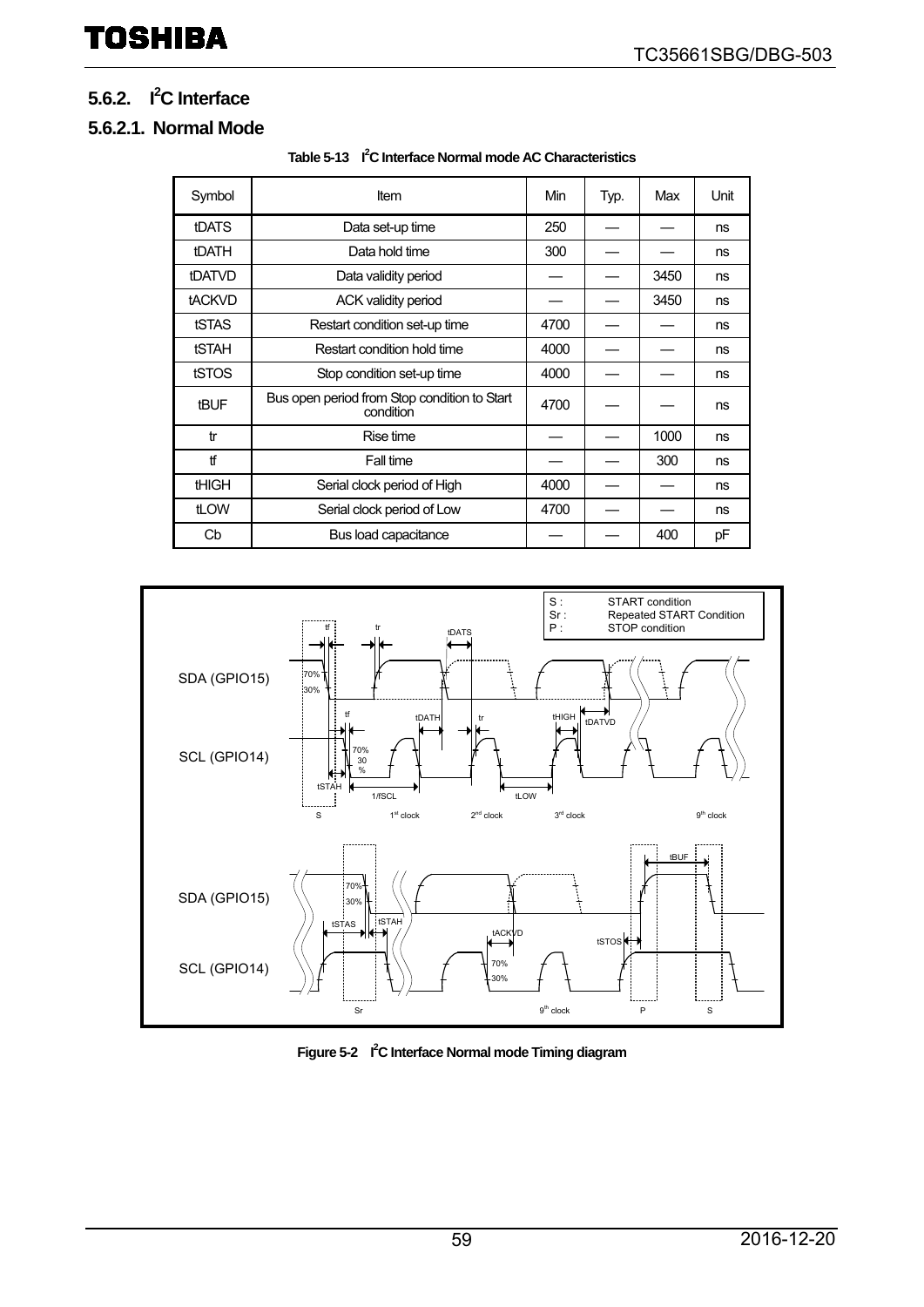#### **5.6.2.2. Fast mode**

| Symbol        | Item                                                      | Min           | Typ. | Max | Unit |
|---------------|-----------------------------------------------------------|---------------|------|-----|------|
| <b>tDATS</b>  | Data set-up time                                          | 100           |      |     | ns   |
| <b>tDATH</b>  | Data hold time                                            | 300           |      |     | ns   |
| tDATVD        | Data validity period                                      |               |      | 900 | ns   |
| <b>tACKVD</b> | <b>ACK validity period</b>                                |               |      | 900 | ns   |
| tSTAS         | Restart condition set-up time                             | 600           |      |     | ns   |
| <b>tSTAH</b>  | Restart condition hold time                               | 600           |      |     | ns   |
| tSTOS         | Stop condition set-up time                                | 600           |      |     | ns   |
| <b>tBUF</b>   | Bus open period from Stop condition to Start<br>condition | 1300          |      |     | ns   |
| tr            | Rise time                                                 | $20 + 0.1$ Cb |      | 300 | ns   |
| tf            | Fall time                                                 | $20 + 0.1$ Cb |      | 300 | ns   |
| tSP           | Spike pulse width that can be removed                     | $\Omega$      |      | 50  | ns   |
| <b>tHIGH</b>  | Serial clock period of High                               | 600           |      |     | ns   |
| tLOW          | Serial clock period of Low                                | 1300          |      |     | ns   |
| Cb            | Bus load capacitance                                      |               |      | 400 | рF   |

![](_page_59_Figure_4.jpeg)

![](_page_59_Figure_5.jpeg)

**Figure 5-3 I2 C Interface Fast mode Timing diagram**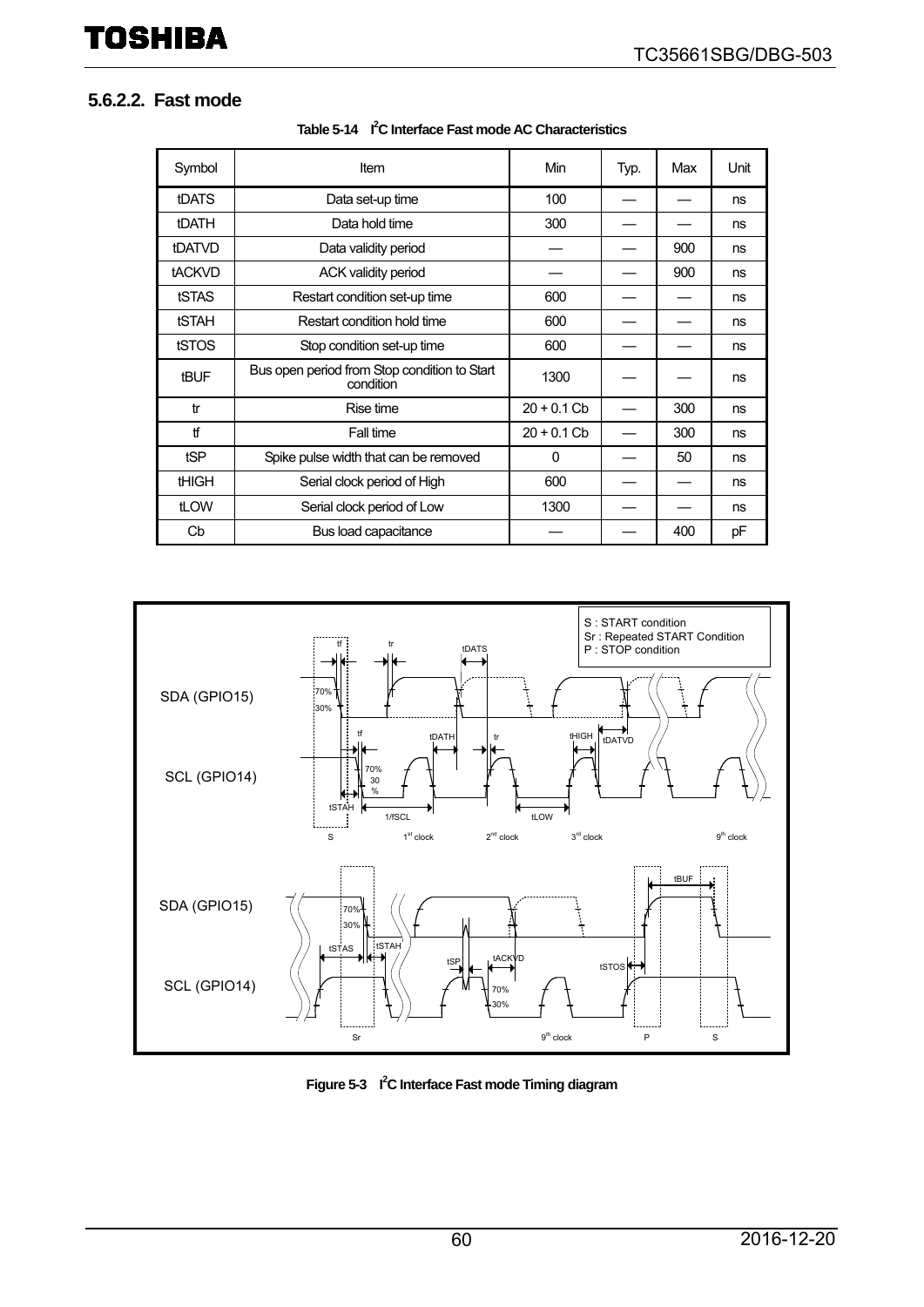#### <span id="page-60-0"></span>**6. System Configuration Example**

#### <span id="page-60-1"></span>**6.1. System Configuration Example**

Each supported function depends on ROM version. Please see the firmware data sheet.

#### <span id="page-60-2"></span>**6.2. Application Circuit Example**

The application circuits shown in this document are provided for reference purpose only. Especially, thorough evaluation is required on the phase of mass production design. Toshiba dose not grant the use of any industrial property rights with these examples of application circuits.

![](_page_60_Figure_7.jpeg)

**Figure 6-1 Application Circuit Example**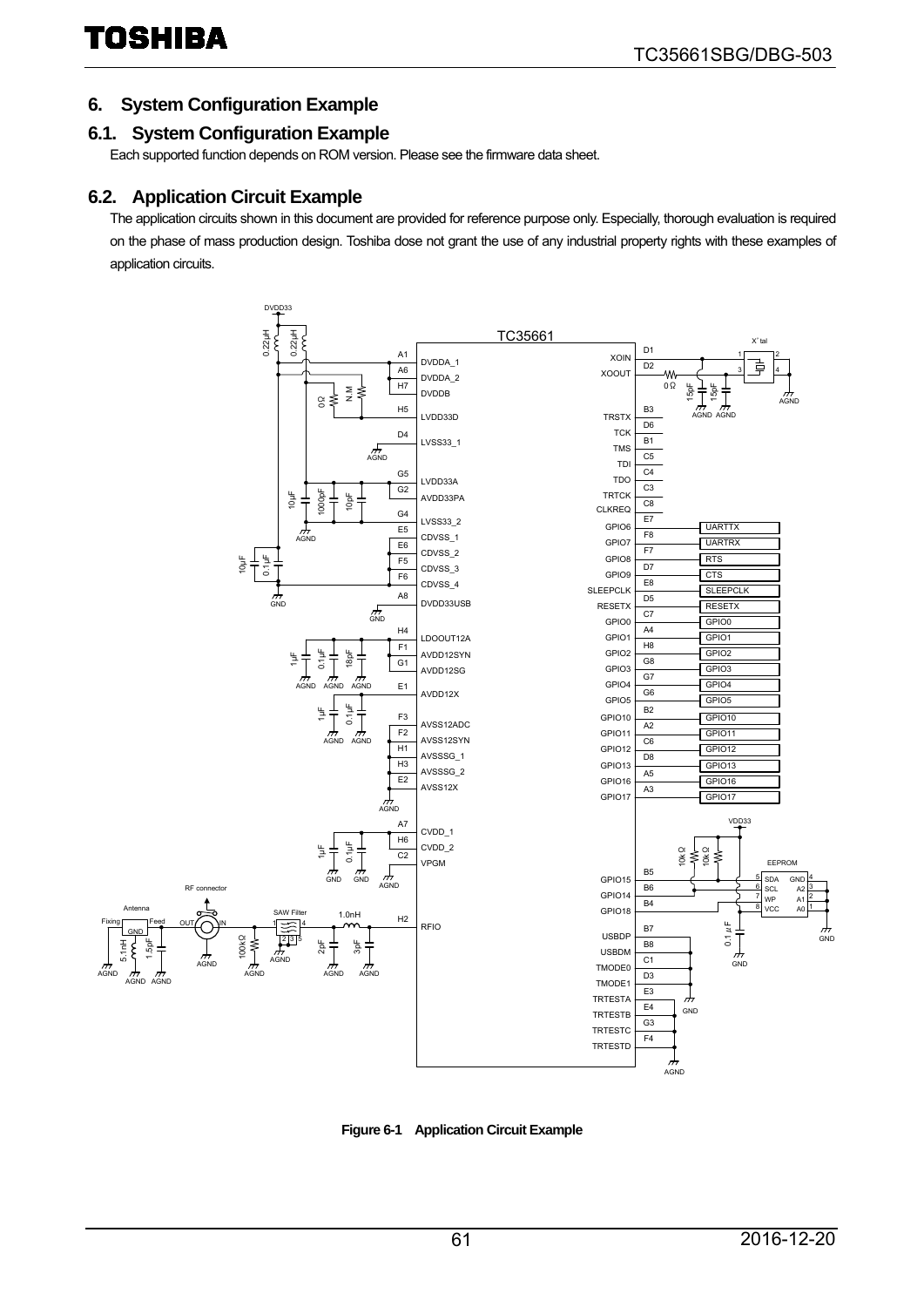Unit: mm

## TOSHIBA

#### <span id="page-61-0"></span>**7. Package**

<span id="page-61-1"></span>**7.1. TC35661SBG Package Outline** 

![](_page_61_Figure_4.jpeg)

![](_page_61_Figure_5.jpeg)

Weight: If the ending of the product number (the added code) is "(ELA", 0.052 g (typ.), the others are 0.049 g (typ.). Note: This figure is for explanation. For the dimensions and the others that are not listed in the figure, please contact our representative.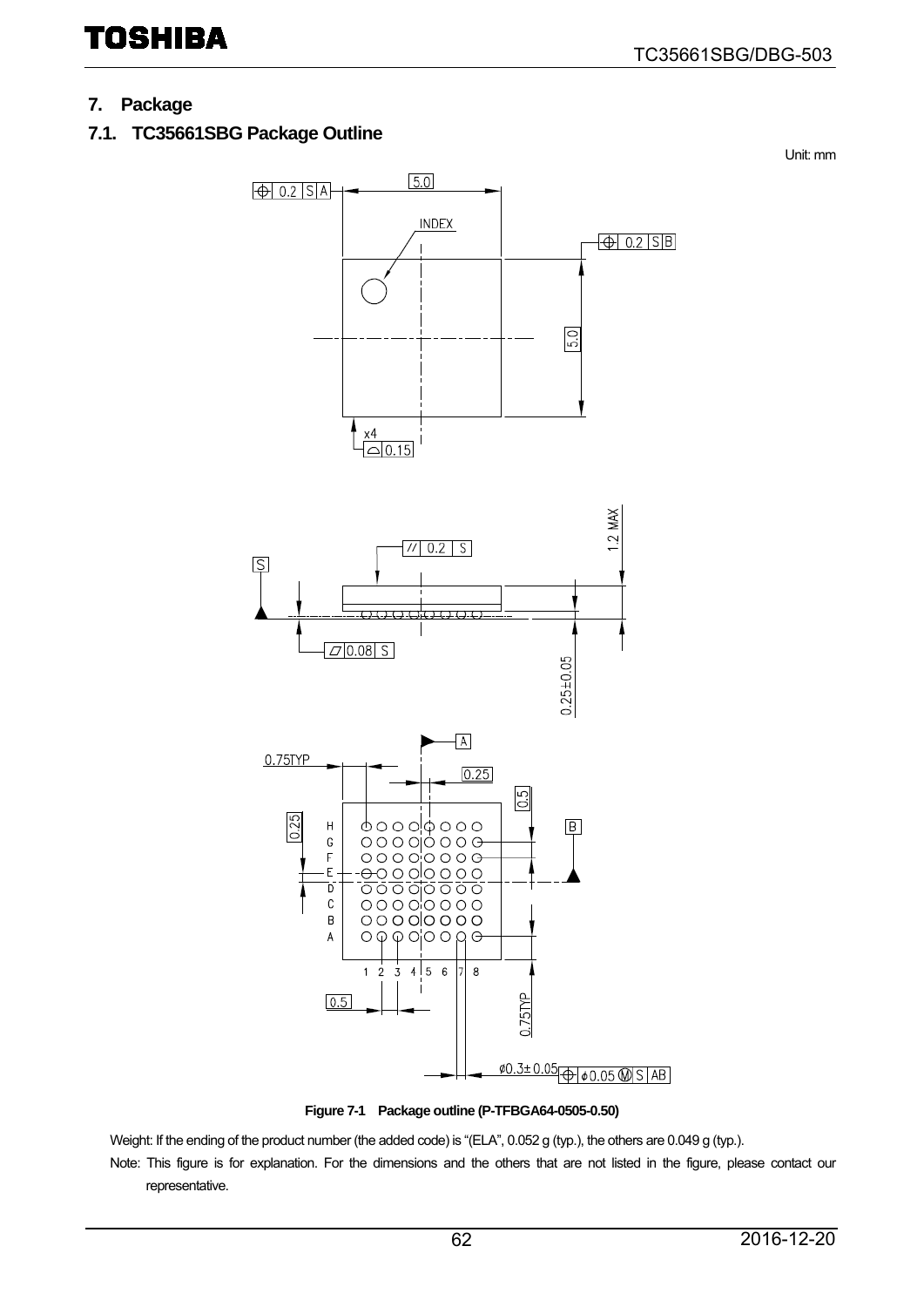#### <span id="page-62-0"></span>**7.2. TC35661DBG Package Outline**

TOSHIBA

Unit: mm

![](_page_62_Figure_3.jpeg)

**Figure 7-2 Package outline (P-LFBGA64-0707-0.80-001)** 

Weight: 0.118 g (typ.)

Note: This figure is for explanation. For the dimensions and the others that are not listed in the figure, please contact our representative.